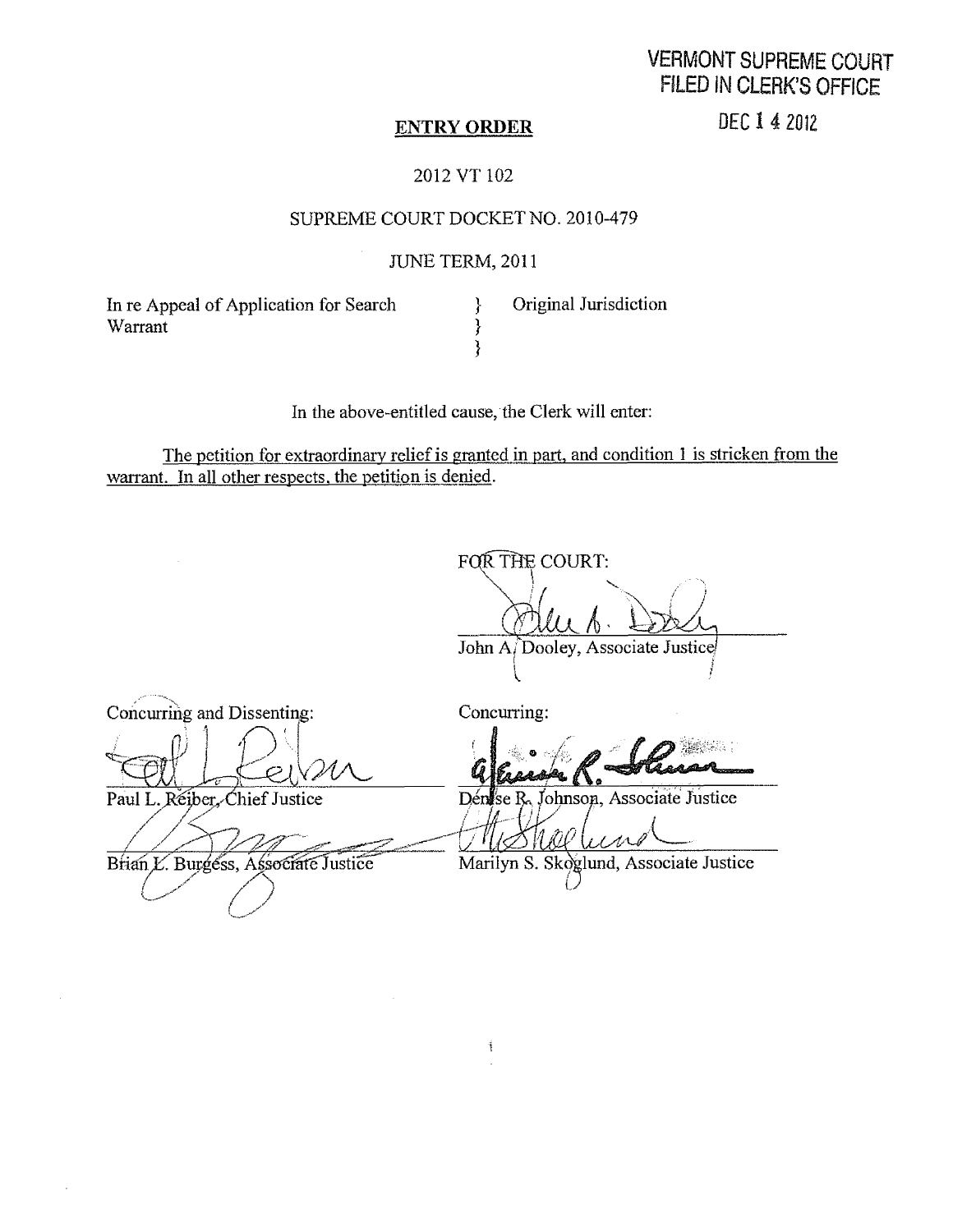NOTICE: This opinion is subject to motions for reargument under V.R.A.P. 40 as well as formal revision before publication in the Vermont Reports. Readers are requested to notify the Reporter of Decisions, Vermont Supreme Court, 109 State Street, Montpelier, Vermont 05609-0801 of any errors in order that corrections may be made before this opinion goes to press.

## **VERMONT SUPREME COURT** FILED IN CLERK'S OFFICE

2012 VT 102

No. 2010-479

DEC 1 4 2012

In re Appeal of Application for Search Warrant Original Jurisdiction

June Term, 2011

Michael S. Kupersmith, I

- Thomas J. Donovan, Jr., Chittenden County State's Attorney, Andrew R. Strauss, Deputy State's Attorney, Burlington, and William H. Sorrell, Attorney General, Evan P. Meenan and David E. Tartter, Assistant Attorneys General (On the Brief), Montpelier, for Petitioner.
- Matthew Valerio, Defender General, Rebecca Turner, Appellate Defender and Marshall Pahl, Montpelier, for Amicus Curiae Office of the Defender General.

Dan Barrett, Montpelier, for Amicus Curiae American Civil Liberties Union Foundation of Vermont, Catherine Crump and Jason D. Williamson, New York, New York, and Jay Rorty, Santa Cruz, California, for Amicus Curiae American Civil Liberties Union Foundation, and Hanni M. Fakhoury, San Francisco, California, for Amicus Curiae Electronic Frontier Foundation.

PRESENT: Reiber, C.J., Dooley, Johnson, Skoglund and Burgess, JJ.

1. DOOLEY, J. In this complaint for extraordinary relief, we are asked to determine whether a judicial officer has discretion to attach ex ante or prospective conditions to a search warrant. The State petitions this Court to strike ten such conditions pertaining to the search of a personal computer, seized by police as part of an identity theft investigation. The State contends that the conditions exceed the judicial officer's authority under the Fourth Amendment and unnecessarily impede law enforcement's ability to investigate crime. Two amici have filed briefs in opposition to the State's petition, and they argue that the conditions are a valid exercise of the judicial officer's authority and are necessary to protect personal privacy. We grant the petition in part and strike the condition abrogating the plain view doctrine.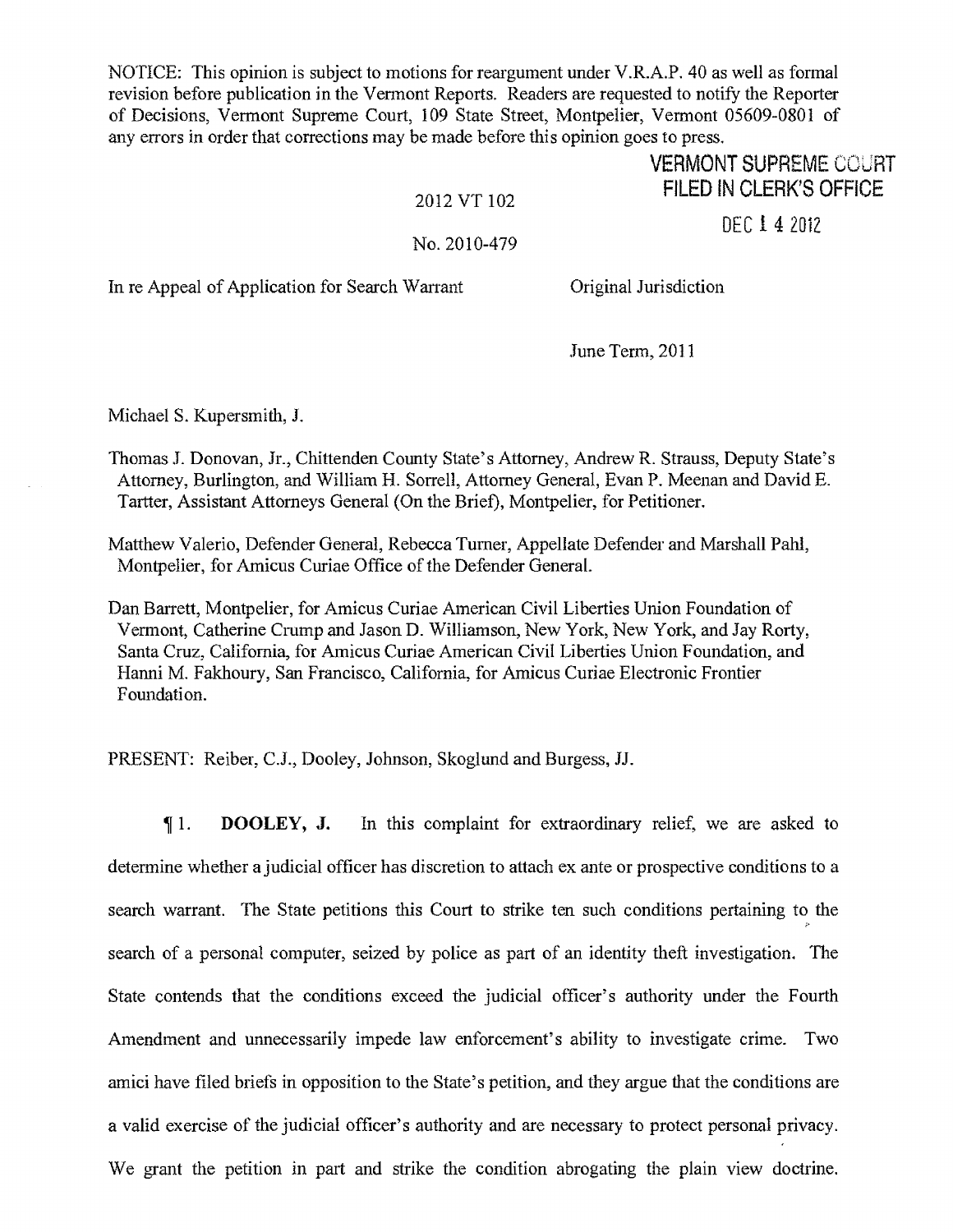Because we conclude that the remaining conditions serve legitimate privacy interests, the petition is otherwise denied.

If 2. In December 2010, a Burlington Police Detective was assigned to investigate an identity theft case transferred from the New York State Police. In conjunction with the investigation, he applied for a warrant to search a home at 145 Pleasant Avenue in Burlington. The affidavit submitted in support of the warrant recites the following facts.

II 3. The crime was reported by a resident of New York. In an interview with the Vermont detective, the victim stated that someone had fraudulently attempted to apply for credit cards online using his name and identifying information and to change his address with the United States Postal Service. Based on this information, the detective contacted one of the banks involved and obtained the internet protocol  ${\rm (IP)}^1$  address that was used to submit one of the fraudulent credit card applications. The bank also provided the information submitted in the online application, which listed the victim's true name and social security number, but contained other information that was false, including an address of 145 Pleasant Ave., Burlington, Vermont, and an electronic mail address of gulfields@aol.com . Both police and motor vehicle records indicate that 145 Pleasant Avenue is occupied by Eric Gulfield.

i[f 4. From the internet service provider, the detective learned that at the time the fraudulent application was submitted online, the IP address used belonged to a subscriber listed at 134 Pleasant Avenue. The detective visited the location and observed that there was an open (unprotected by a password) wireless internet (WIFI) connection coming from 134 Pleasant Avenue. He determined that the signal was likely strong enough to access from 145 Pleasant Avenue. The detective interviewed the resident of 134 Pleasant Avenue and obtained permission to access the router log to determine if other computers had used the wireless connection. From

As defined in the detective's affidavit, an IP address is a unique numeric series assigned to each computer connected to the internet. It specifically identifies that computer so that internet traffic may be properly directed to and from that computer. See Kleffman v. Vonage Holdings Corp., 232 P.3d 625, 627 (Cal. 2010) (defining IP address).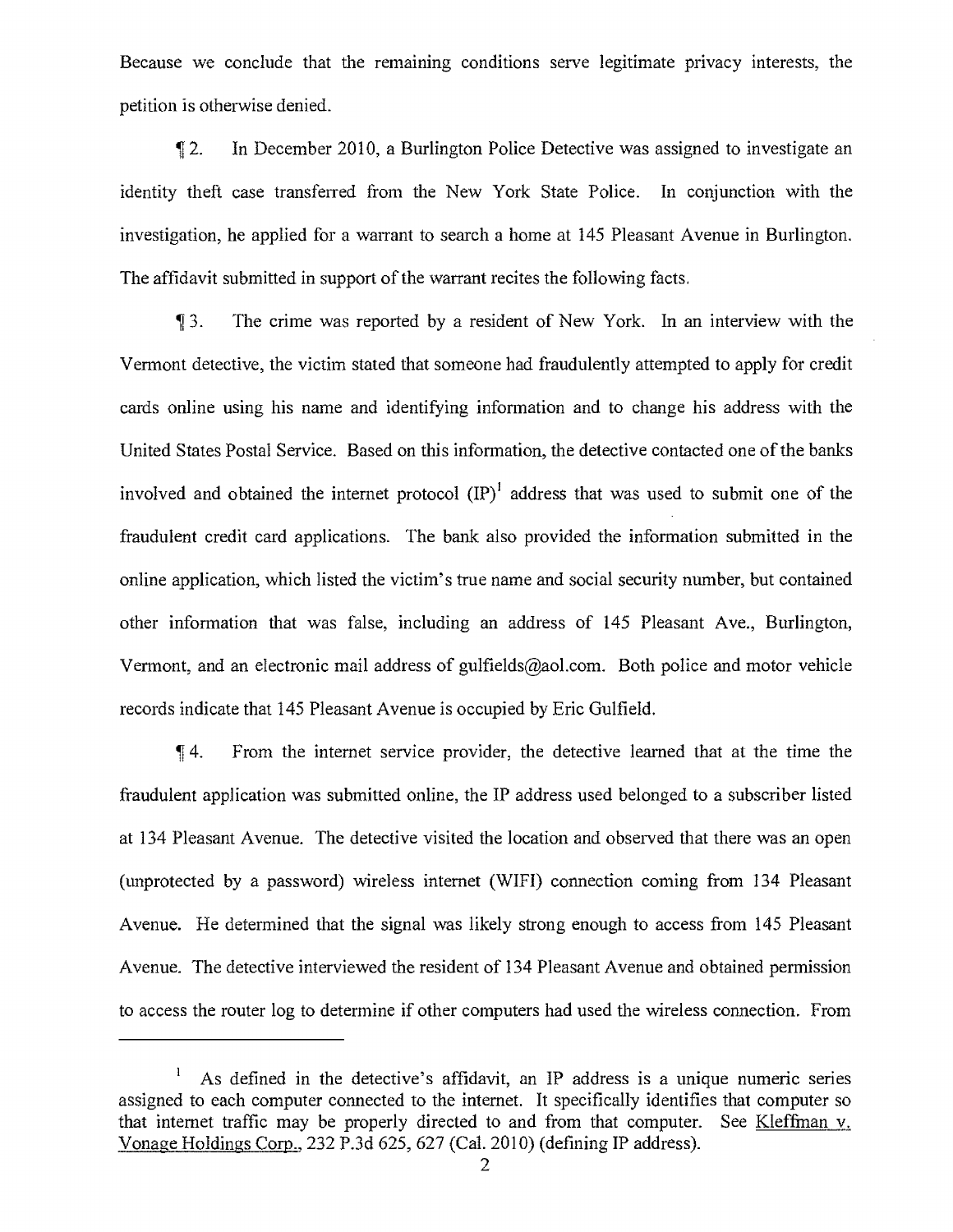this log, the detective discovered that the previous month the router was accessed several times by a computer with an assigned name of GulfieldProp-PC.

115. Based on the foregoing information, the detective applied for a warrant to search 145 Pleasant Avenue for "evidence of the crime of Identity Theft." The application requested permission to seize records "in whatever form they are found," including any computers or other electronic medium. An attachment described the property to be seized in more detail, including:

> Any computers or electronic media, including hard disks, magnetic tapes, compact disks ("CD"), digital video disks ("DVD"), cell phones or mobile devices and removable storage devices such as thumb drives, flash drives, secure digital ("SD") cards or similar devices, floppy disks and zip disks (hereinafter "MEDIA") that were or may have been used as a means to commit the offense described on the warrant.

The application did not list one person as the target of the search; rather, it noted that multiple people were living in the target address and requested permission to seize electronic devices regardless of ownership. As justification, the affidavit explained that electronic information may be easily moved between different computers and other electronic storage devices.

6. Reciting general information about the large volume of information stored on a

computer, the technical expertise required to search data that can be hidden, password protected,

or encrypted, and the time involved in such a search, the application requested authorization to

seize any computers for search off-site. The application further stated:

In some cases, it is possible for law enforcement officers and forensic examiners to conduct carefully targeted searches that can locate evidence without requiring a time-consuming manual search through unrelated materials that may be commingled with criminal evidence. In other cases, however, such techniques may not yield the evidence described in the warrant. Criminals can mislabel or hide files and directories, encode communications to avoid using key words, attempt to delete files to evade detection, or take other steps designed to frustrate law enforcement searches for information. These steps may require agents and law enforcement or other analysts with appropriate expertise to conduct more extensive searches, such as scanning areas of the disk not allocated to listed files, or peruse every file briefly to determine whether it falls within the scope of the warrant. In light of these difficulties,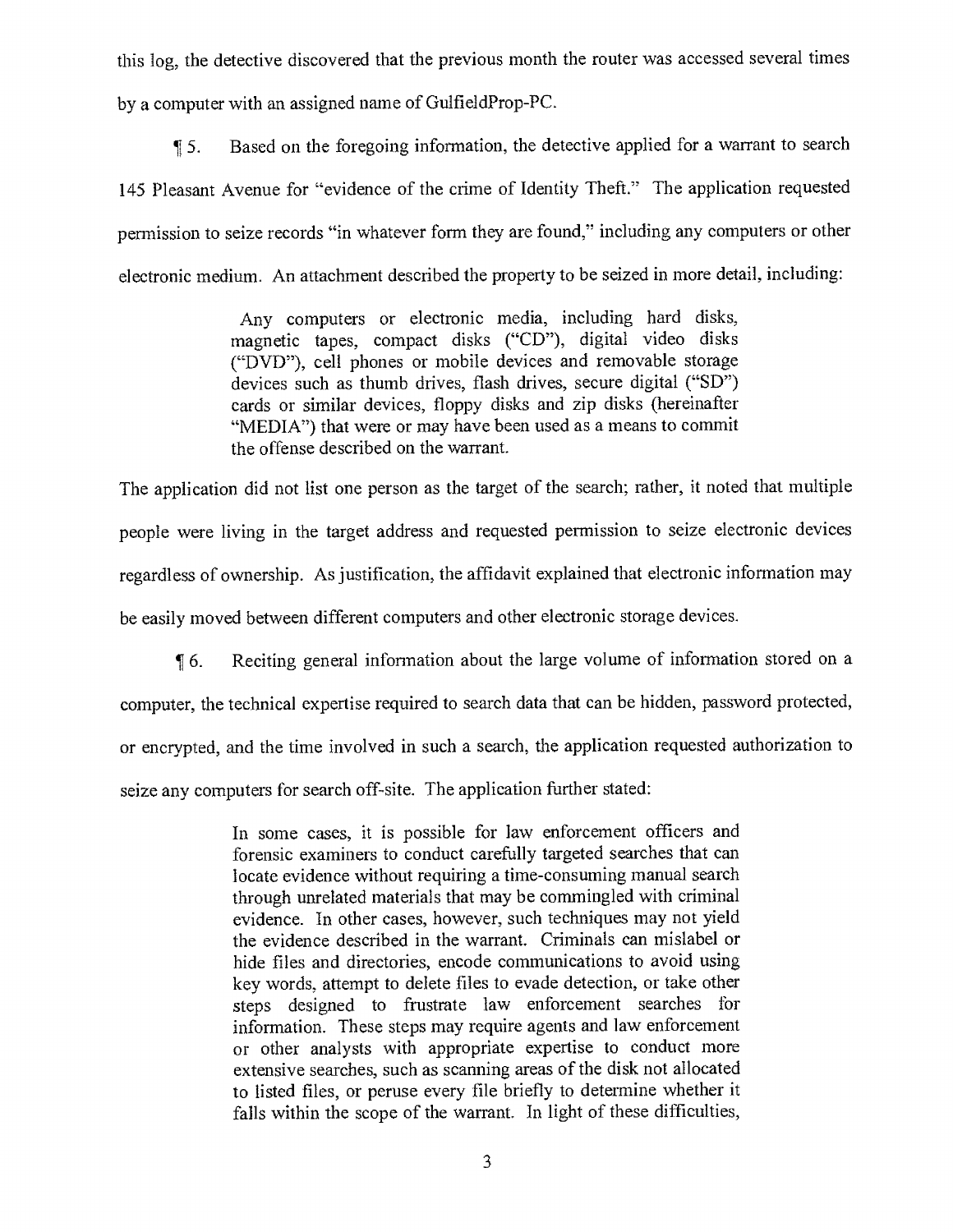the [applicant] intends to use whatever data analysis techniques appear necessary to locate and retrieve the evidence . . . .

<sup>11</sup>7. The judicial officer reviewing the request granted a warrant to search the residence and to seize electronic devices to be searched at an off-site facility for as long as reasonably necessary. In a separate order, however, the judicial officer stated only that "[t]he application to search the computer belonging to Eric Gulfield is granted," and attached conditions: (1) restricting the police from relying on the plain view doctrine to seize any incriminatory electronic record not authorized by the warrant—that is, "any digital evidence relating to criminal matters other than identity theft offenses"; (2) requiring third parties or specially trained computer personnel to conduct the search behind a "firewall" and provide to State investigatory agents only "digital evidence relating to identity theft offenses"<sup>2</sup>; (3) requiring digital evidence relating to the offenses to be segregated and redacted from surrounding non-evidentiary data before being delivered to the case investigators, "no matter how intermingled it is"; (4) precluding State police personnel who are involved in conducting the search under condition (2) from disclosing their work to prosecutors or investigators; (5) limiting the search protocol to methods designed to uncover only information for which the State has probable cause; (6) precluding the use of specialized "hashing tools" and "similar search tools" without specific authorization of the court; (7) allowing only evidence "relevant to the targeted alleged activities" to be copied to provide to State agents; (8) requiring the State to return "nonresponsive data" and to inform the court of this action; (9) directing police to destroy remaining copies of electronic data absent judicial authorization otherwise; and (10) requiring the State to file a return within the time limit of the warrant<sup>3</sup> to indicate precisely what data was obtained,

We interpret this restriction to mean that the person(s) conducting the search may provide digital evidence relating to any identity theft offenses, not only that involving the specific identified New York victim.

 $3$  In this case, the warrant authorized the police to take "as long as reasonably necessary" to search the items seized.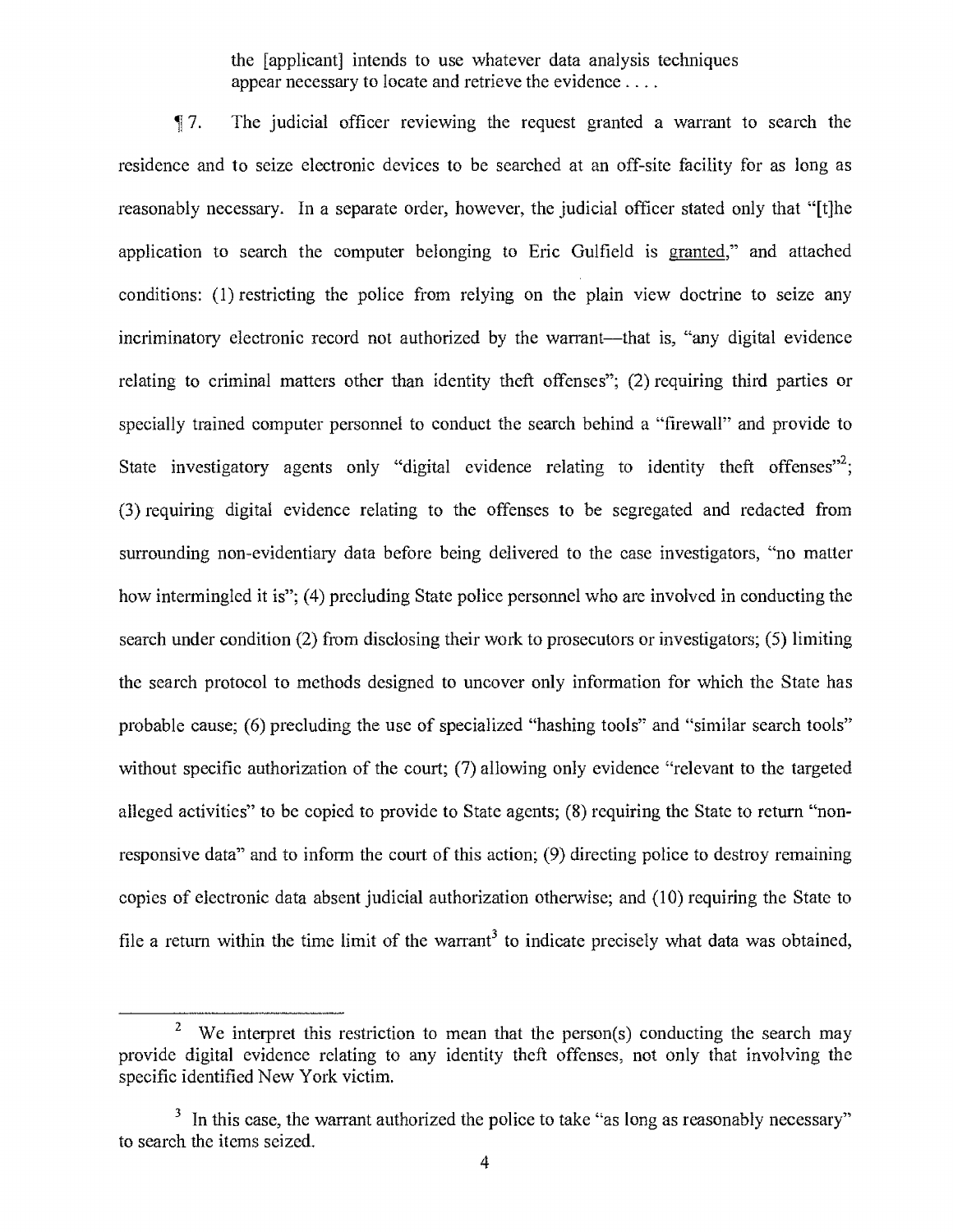returned, and destroyed. Law enforcement conducted a search of the premises and seized, but did not search, a personal computer and an iPad.<sup>4</sup>

¶ 8. The State then filed a motion for extraordinary relief in this Court requesting that the Court strike the ex ante conditions from the warrant. In support of its petition, the State argues that the judicial officer lacked authority to impose ex ante restrictions on the search; that the conditions are unnecessary and impede legal development in the area of computer searches; and that the conditions impermissibly impede effective law enforcement investigation. The Defender General and the American Civil Liberties Union  $(ACLU)^5$  submitted briefs as amici curiae in opposition to the State's petition.<sup>6</sup> The ACLU argues that computers are fundamentally different from paper records or filing cabinets because of the vast volume of personal data stored in a computer and due to a computer's unique ability to retain hidden and deleted information and to act as a portal to other remote storages of information. To protect privacy, the ACLU argues that the Fourth Amendment demands more stringent requirements to search electronic devices. The Defender General argues that such conditions are key to protecting privacy under Article 11 of the Vermont Constitution. Therefore, both amici contend that the conditions are necessary and not beyond the judge's discretion in issuing a warrant.

I.

¶ 9. We first must address the jurisdictional grounds for this action. This is an original jurisdiction case instigated by the State's direct petition for extraordinary relief. Extraordinary

<sup>&</sup>lt;sup>4</sup> According to the State, the computer was imaged and subsequently returned; however, because the iPad could not be imaged it has been retained by the Burlington Police Department. It is unclear whether the iPad is included in the phrase "the computer belonging to Eric Gulfield" in the order, and neither side has addressed the iPad in the presentations to this Court. Accordingly, we have not specifically addressed the iPad.

 $5$  The amicus brief referred to herein as the ACLU brief was submitted on behalf of three organizations: the ACLU Foundation, the ACLU Foundation of Vermont, and the Electronic Frontier Foundation.

 $6$  Because the investigation is ongoing, no charges have been filed in this case and thus there is no defendant to oppose the State's petition.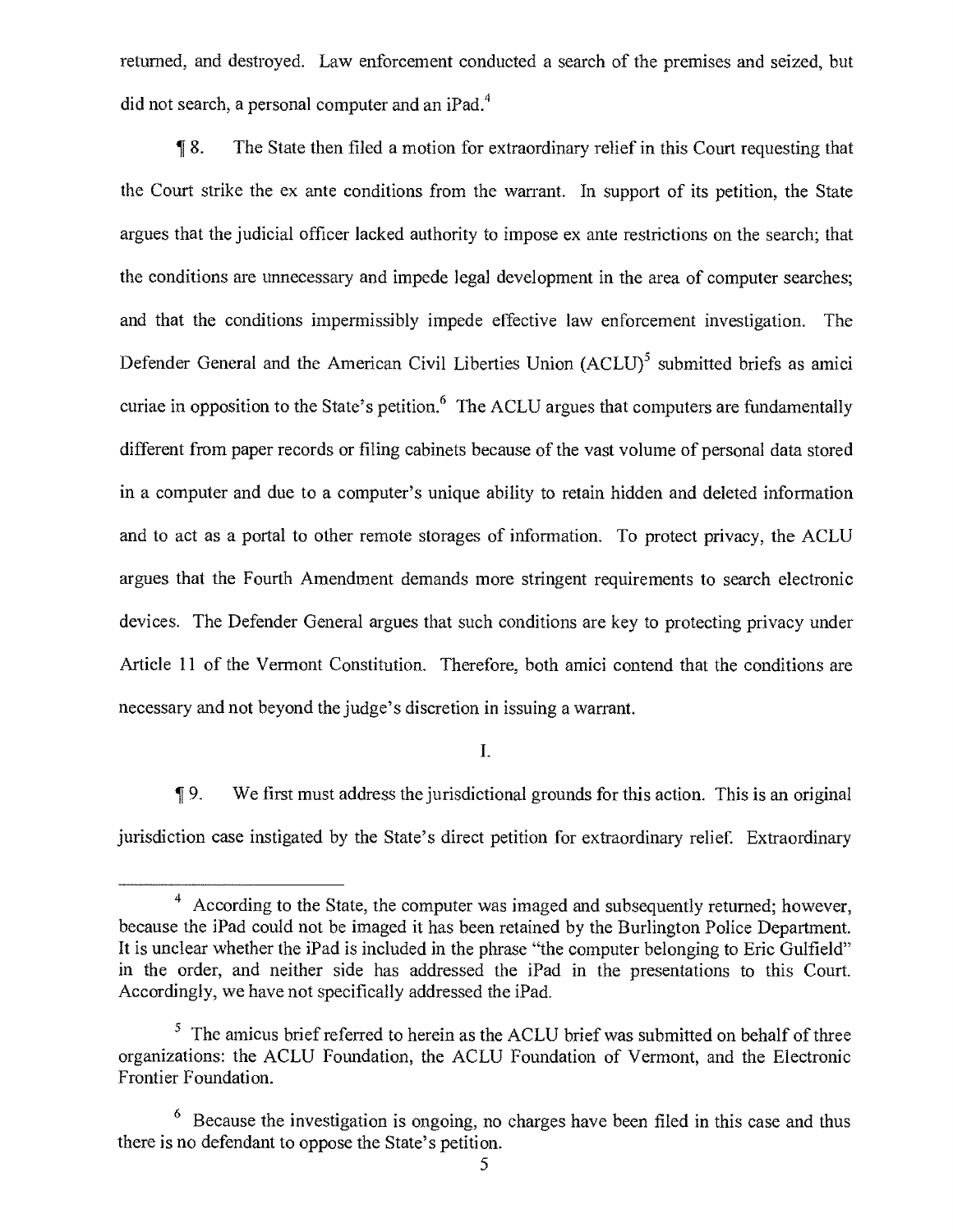relief is a "flexible procedure" that is available when all other avenues are closed. In re Vt. Sup. Ct. Admin. Directive No. 17, 154 Vt. 392, 397, 579 A.2d 1036, 1039 (1990). Extraordinary relief is, however, limited to when "there is no adequate remedy by appeal" or by filing for extraordinary relief in the superior court. V.R.A.P. 21(b). In this case, there is no remedy by appeal because the State has no right of appeal from a judge's decision to grant, but condition, a warrant request. See 13 V.S.A. § 7403 (limiting State's ability to appeal in criminal cases to situations where prosecution has begun). The State argued that this is a rare case where extraordinary relief is appropriately brought in this Court in the first instance because the issue raised is a pure question of law that requires no factual development. Cf. In re Hill, 149 Vt. 86, 86, 539 A.2d 992, 993 (1987) (per curiam) (dismissing petition for extraordinary relief where issues could be dealt with in the course of litigation and on appeal if necessary).

1110. The Defender General moved to dismiss the petition for lack of jurisdiction, arguing that there was no live controversy because the State's contention of injury was speculative and that there were other available means for relief. The Defender General contended that the State should file its petition for extraordinary relief in the civil division in the first instance for further factual development. This Court denied the motion. We now reaffirm that denial. The petition for relief may be decided by this Court in the first instance given that the State is challenging the judicial officer's authority to impose the conditions, as in the nature of a mandamus action, which is a purely legal question that requires no evidentiary analysis. See, e.g., State v. Saari, 152 Vt. 510, 514-15, 568 A.2d 344, 347 (1989).

¶ 11. Although we conclude that there is jurisdiction, we also emphasize that extraordinary relief in the nature of mandamus is a limited remedy. It is to be granted only when the State shows that the judge's decisions "were usurpations of judicial power, clear abuses of discretion, or arbitrary abuses of power." State v. Pratt, 173 Vt. 562, 563, 795 A.2d 1148, 1149 (2002) (mem.). Therefore, we must determine whether the judicial officer's decision to impose ex ante restrictions was an abuse of power, clearly contrary to law.

6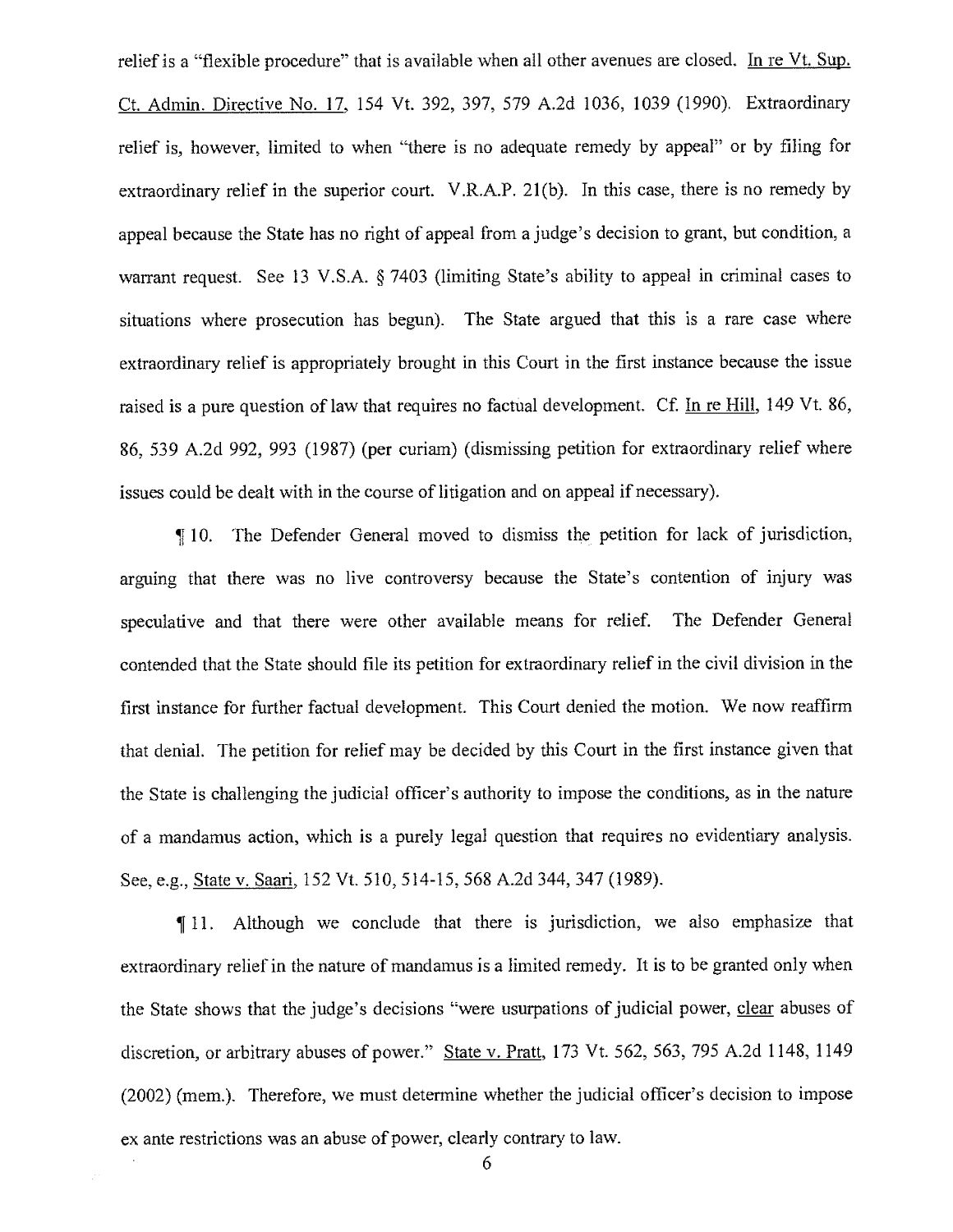¶ 12. Having found jurisdiction, we consider the scope of this appeal. The central premise of the judicial officer who issued the warrant, a premise reiterated by amici, is that the State is bound by the warrant conditions, hereinafter referred to as instructions. In general, this is settled law: warrant instructions are binding so that a violation of them renders the search unconstitutional. United States v. Brunette, 76 F. Supp. 2d 30, 42 (D. Me. 1999) ("It is settled law that the search and seizure of evidence, conducted under a warrant, must conform to the requirements of that warrant."). Enforcing an issuing judicial officer's directions ensures that the warrant requirement is meaningful and effective. See United States v. Leon, 468 U.S. 897, 914 (1984) ("[T]he preference for warrants is most appropriately effectuated by according 'great deference' to a magistrate's determination." (quoting Spinelli v. United States, 393 U.S. 410, 419 (1969))). Thus, for example, a failure to abide by the warrant's time restrictions may be cause for suppression of evidence obtained in the search pursuant to the warrant. See Sgro v. United States, 287 U.S. 206, 211 (1932); United States v. Bedford, 519 F.2d 650, 655 (3d Cir. 1975) ("If the police were allowed to execute the warrant at leisure, the safeguard of judicial control over the search which the fourth amendment is intended to accomplish would be eviscerated.").

¶ 13. The State argues, however, that this settled law does not apply to ex ante instructions—that is, instructions imposed with the warrant on how to execute the warrant. The instructions in this case are ex ante instructions. Essentially, the State's position is that the requirements of the Fourth Amendment of the Federal Constitution and Chapter 1, Article 11 of the Vermont Constitution do not extend to such instructions so that violation of these instructions would not itself make the search unconstitutional.<sup>7</sup> Secondarily, the State argues that the judicial

 $7$  The State phrases its argument in different ways. It has briefed them under the general heading that the magistrate exceeded his authority in issuing the instructions. Neither the Federal nor the Vermont Constitution purports to regulate whether a judicial officer can issue binding instructions on how a search can be conducted. Phrased this way, the question is one of Vermont non-constitutional law. We have rephrased the question consistent with the substance of the State's argument.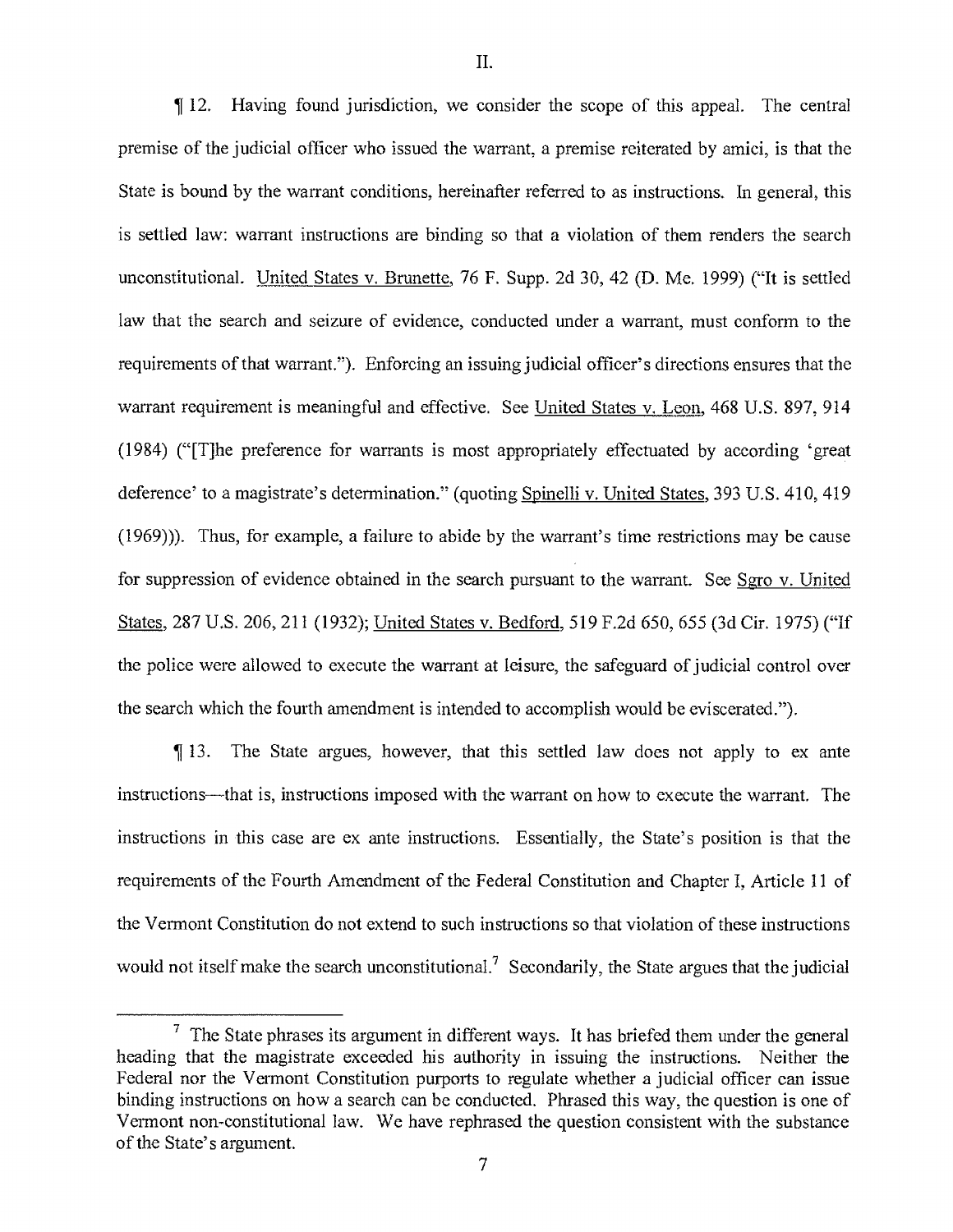officer does not have the power to issue such instructions under Vermont law so they are invalid irrespective of the constitutional mandate.

14. The issues in this case are unlike the search and seizure questions that we have resolved in the past. The difference involves the nature of the constitutional guarantee, as a right of a citizen to be free from a search and/or seizure that does not comport with constitutional requirements. In the usual case, a criminal defendant argues that certain evidence to be used by the State was obtained in violation of the constitutional mandate and cannot be used against defendant in the criminal proceeding. Here, the issue is whether the judicial officer in approving a search warrant can add instructions to protect the privacy interests of the person to be searched. The issue has never been addressed directly by the U.S. Supreme Court and has rarely been addressed by lower federal courts or courts in other states.

15. While the State has argued briefly that Article 11 creates no greater power to issue ex ante instructions as part of the constitutional mandate, and the Defender General argues to the contrary urging us to ground our decision on the Vermont Constitution, this case is fundamentally about the reach of the Fourth Amendment. The judicial officer relied upon Fourth Amendment decisions in imposing the instructions, and the parties have relied upon Fourth Amendment decisions in their arguments to this Court. In part, this is because there are no state constitution precedents. To be sure, we have noted on many occasions that Article 11 "may offer protections beyond those provided by the Fourth Amendment," State v. Roberts, 160 Vt. 385, 392, 631 A.2d 835, 840 (1993), and this case could involve a variation of this principle. Our first impression, however, is that this case is less about the scope of protections of a constitutional provision and more about the tools available to ensure that protection occurs. Thus, any holding we might ultimately make concerning the scope of Article 11 with respect to ex ante instructions will be based on a new analysis of the protections of that Article. In view of our disposition of the case under the Fourth Amendment, we decline to engage in such an analysis in this case.

8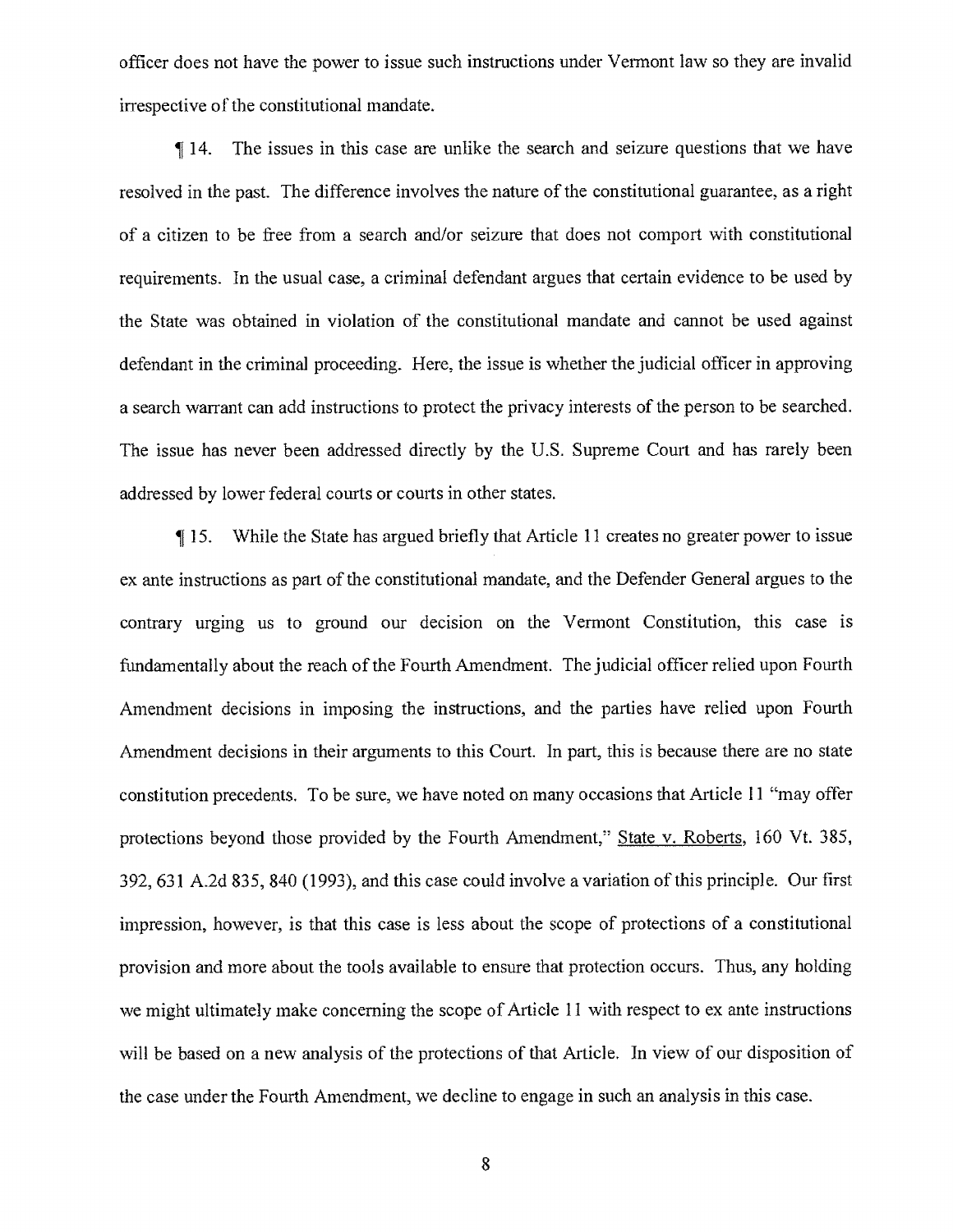$\P$ 16. Nor do we rest our decision on Vermont non-constitutional law. While the State argued that Vermont law does not authorize a judicial officer to impose ex ante instructions, it addressed only Vermont Rule of Criminal Procedure 41. It argued that this criminal procedure rule does not authorize the magistrate to issue instructions on how the search shall be conducted. Although Rule 41 is relevant, $\delta$  neither it, nor the federal rule on which it is based, purport to completely define the scope of judicial power with respect to search warrants. Thus, we are not persuaded on this limited record that Vermont law supports the State's argument and do not consider it further.

If 17. Before addressing the substantive claims of error raised, we briefly make three points that put our analysis in context and respond to one of the points made by the dissent. First, there are really two searches in this ease—the first for the computer and the second of the computer. The first has occurred and is not in dispute; the issues relate solely to the second search. Second, the principal question before us is whether the warrant-issuing. magistrate had the authority to issue the specific search instructions he did, not as the dissent suggests, whether

<sup>&</sup>lt;sup>8</sup> More relevant is 24 V.S.A.  $\S$  293, which addresses the powers and responsibilities of a sheriff, and by cross-reference all other law enforcement officers in Vermont. The statute was enacted in 1787 and has stood since then essentially without amendment, as seen in the history noted following the statute. The statute provides that the sheriff "shall serve and execute lawful writs, warrants and processes directed to him, according to the precept thereof." Id. (emphasis added). A precept in this context is a warrant "issued by an authorized person demanding another's action." Black's Law Dictionary 1215 (8th ed. 2004). We take it to mean the command—as opposed to the authorization—contained in a warrant; in other words, it is the magistrate's instruction. The construction issue raised by  $\S$  293 is whether the ex ante search instructions represent a valid precept, essentially as understood from the Vermont common law.

There is currently no statutory law on the power of the issuing magistrate. Early statutes referred the question back to the common law. Thus, the law as compiled in the Revised Statutes of 1840 stated that "Justices [of the Peace] may issue all writs, warrants and precepts, necessary to carry into effect the powers granted to them, and where no form therefor is prescribed by statute, they shall frame one in conformity with the principles of law and the usual course of proceedings of courts in this state." R.S. Ch. 26, § 61. Although the Legislature provided many forms for writs and precepts, it never provided one for a search warrant. Henry Harmon in his treatise on the Common Law and Equity Procedure suggests a form for a warrant to enter a dwelling house to search for stolen goods. H. Harman, The Principles of Common Law and Equity Procedure: A Manual of Court Procedure § 163 (1912). The warrant specifies that if the sheriff finds the described property, he shall "bring the said [goods and chattels] so found, forthwith before me at [my office]." This appears to be a form of ex ante precept.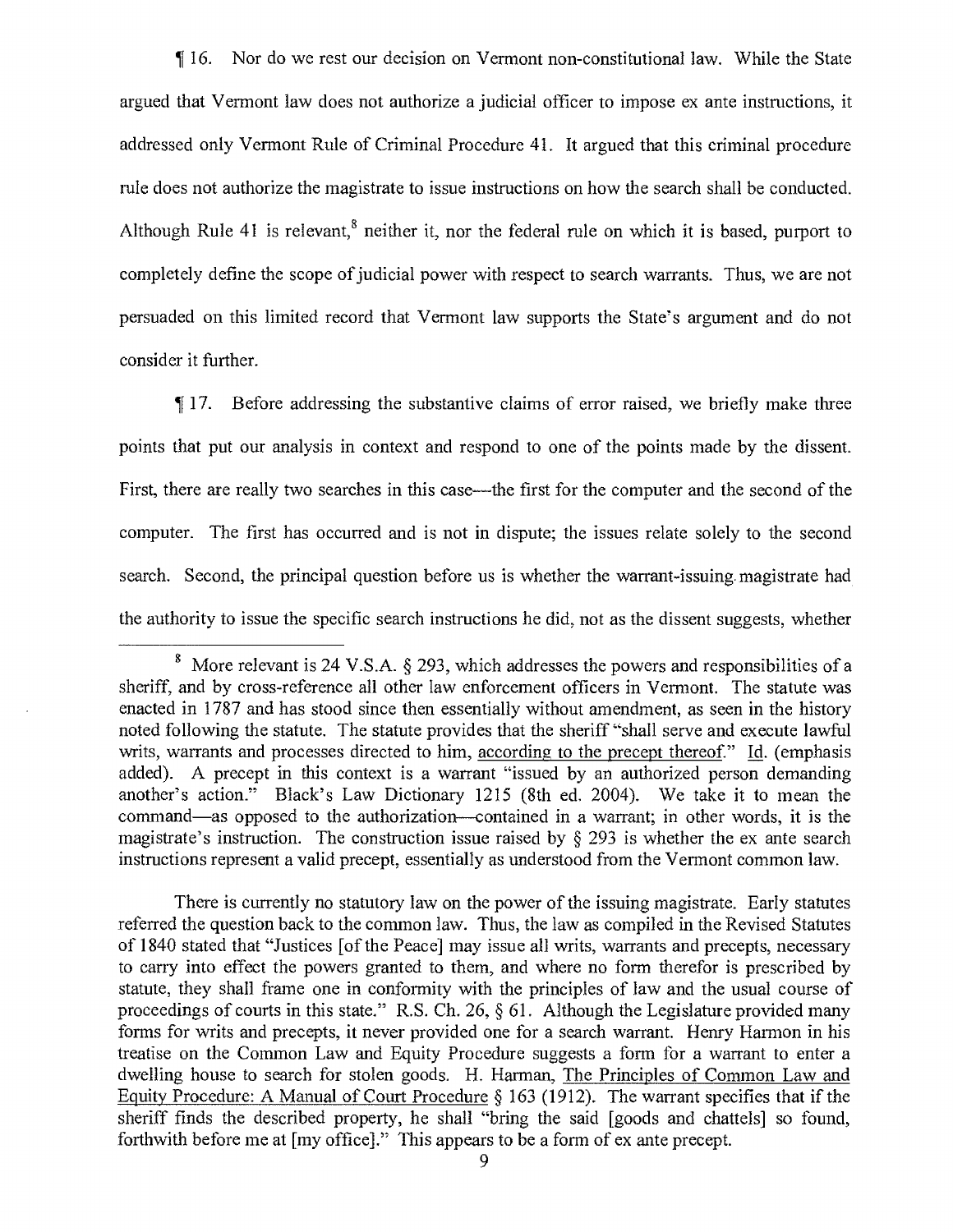imposing the instructions is necessary to comply with the Fourth Amendment or Chapter I, Article 11 of the Vermont Constitution. Third, the State has challenged the imposition (or effect) of the instructions in general. Assuming such instructions could be imposed and they are binding under either the federal or state constitution, the State has not argued that they were inappropriate in this case. We leave questions about the nature and extent of the magistrate's discretion in this area to another day.

#### III.

1118. We now proceed to the main question before us—whether a judicial officer issuing a warrant has the authority to place ex ante instructions on how a search may be conducted. We have stated the question broadly because the State has challenged the authority of the judicial officer to impose any ex ante instructions, not particularly those in this case.<sup>9</sup> We also emphasize that the general question is one of authority, and not responsibility. No party or amicus is directly claiming that ex ante instructions are ever required, and we certainly do not hold so here.

19. Under the Fourth Amendment, people are protected "against unreasonable searches and seizures." U.S. Const. amend. IV. This right is echoed in the Vermont Constitution, which protects people's right to be "free from search or seizure." Vt. Const. ch. I, art. 11. "Absent exceptional circumstances, the federal and state constitutions instruct executive officers to conduct searches pursuant to a warrant issued by an impartial magistrate." State v. Quigley, 2005 VT 128, 11, 179 Vt. 567, 892 A.2d 211. Warrants may not be granted "but upon probable cause, supported by Oath or affirmation, and particularly describing the place to be searched, and the persons or things to be seized." U.S. Const. amend. IV; see Vt. Const. ch. I, art. 11 (requiring that warrants be supported by a "sufficient foundation" and with the items to be seized "particularly described"); see also United States v. Wuagneux, 683 F.2d 1343, 1349 (11th

The State does argue that certain of the instructions are inappropriate, and we have addressed these arguments after consideration of the main question.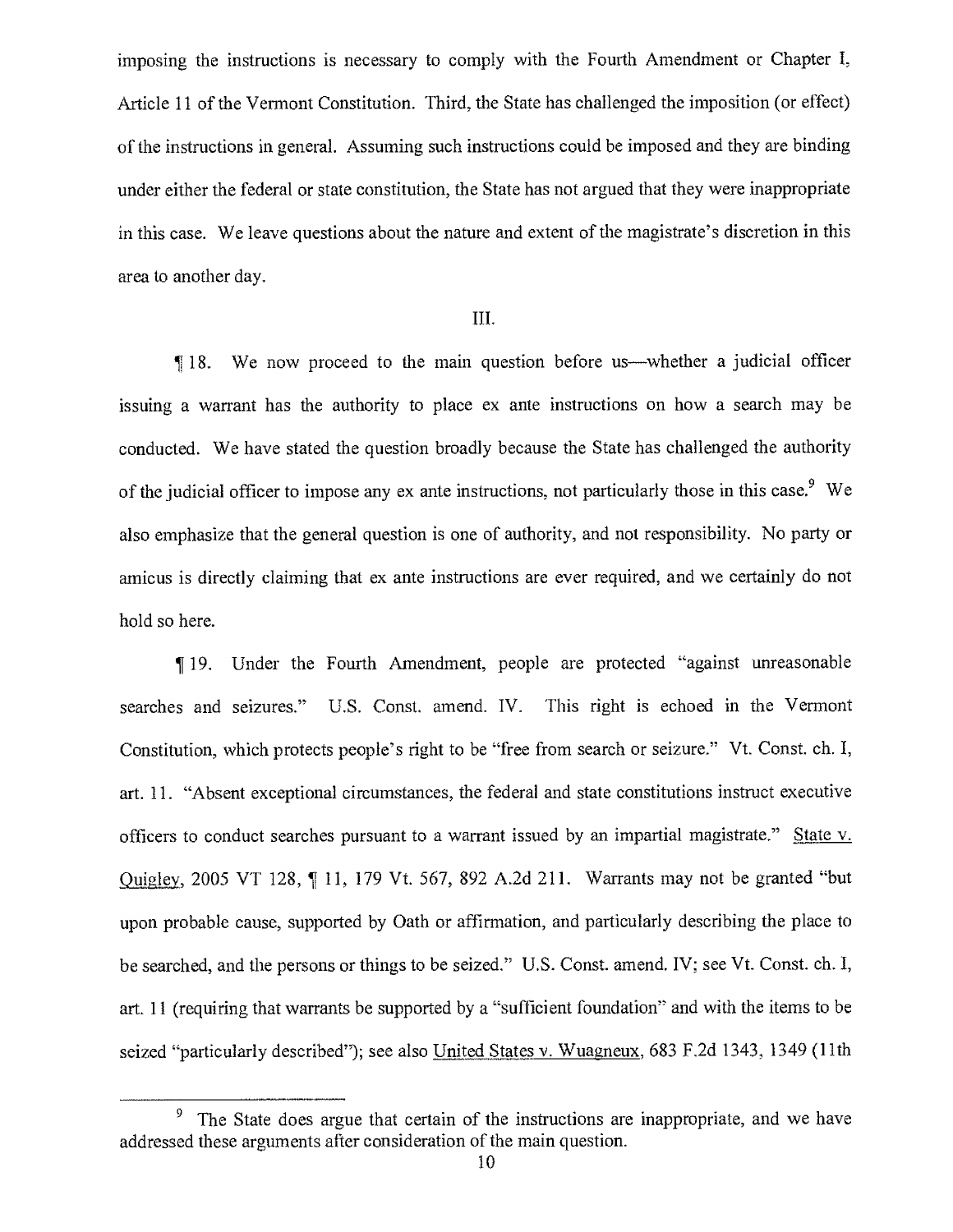Cir. 1982) (interpreting particularity requirement to mean that "a description of property will be acceptable if it is as specific as the circumstances and nature of the activity under investigation permit"). As we set out above, this case poses the question of whether a judicial officer—in carrying out his or her role of safeguarding these Fourth Amendment and Article 11 rights—may include certain ex ante instructions in a search warrant such that violation of the instructions will make the search unconstitutional.

1120. In creating the instructions, the issuing judicial officer explicitly relied on United States v. Comprehensive Drug Testing, Inc. (CDT I), 579 F.3d 989 (9th Cir. 2009) (en bane). That case arose out of a 2002 federal investigation into the Bay Area Lab Cooperative (Balco), which the government suspected of providing illegal steroids to professional baseball players. That year, Major League Baseball and the Player's Association agreed to test all players to determine if more than five percent of players tested positive for steroid use. Under the agreement, the results of the testing of individual players were to be kept confidential. The samples were collected by an independent business, Comprehensive Drug Testing, Inc. (CDT), and the tests were performed by a private laboratory, Quest Diagnostics, Inc. CDT retained the list of players and their respective test results while Quest kept the specimens.

21. As part of its Balco investigation, the government developed probable cause to believe ten players tested positive for steroids. The government secured a grand jury subpoena to obtain all drug testing records and specimens in CDT's possession. The players moved to quash this subpoena. The government also obtained a warrant authorizing a search of CDT. Although the warrant was limited to the records of the ten players for whom the government had probable cause, when the government executed the warrant, law enforcement seized and reviewed the drug testing records for hundreds of baseball players as well as other individuals. Litigation ensued challenging the government's action. CDT and the players moved for return of property under Federal Rule of Criminal Procedure 41(g), and the players moved to quash the subpoena.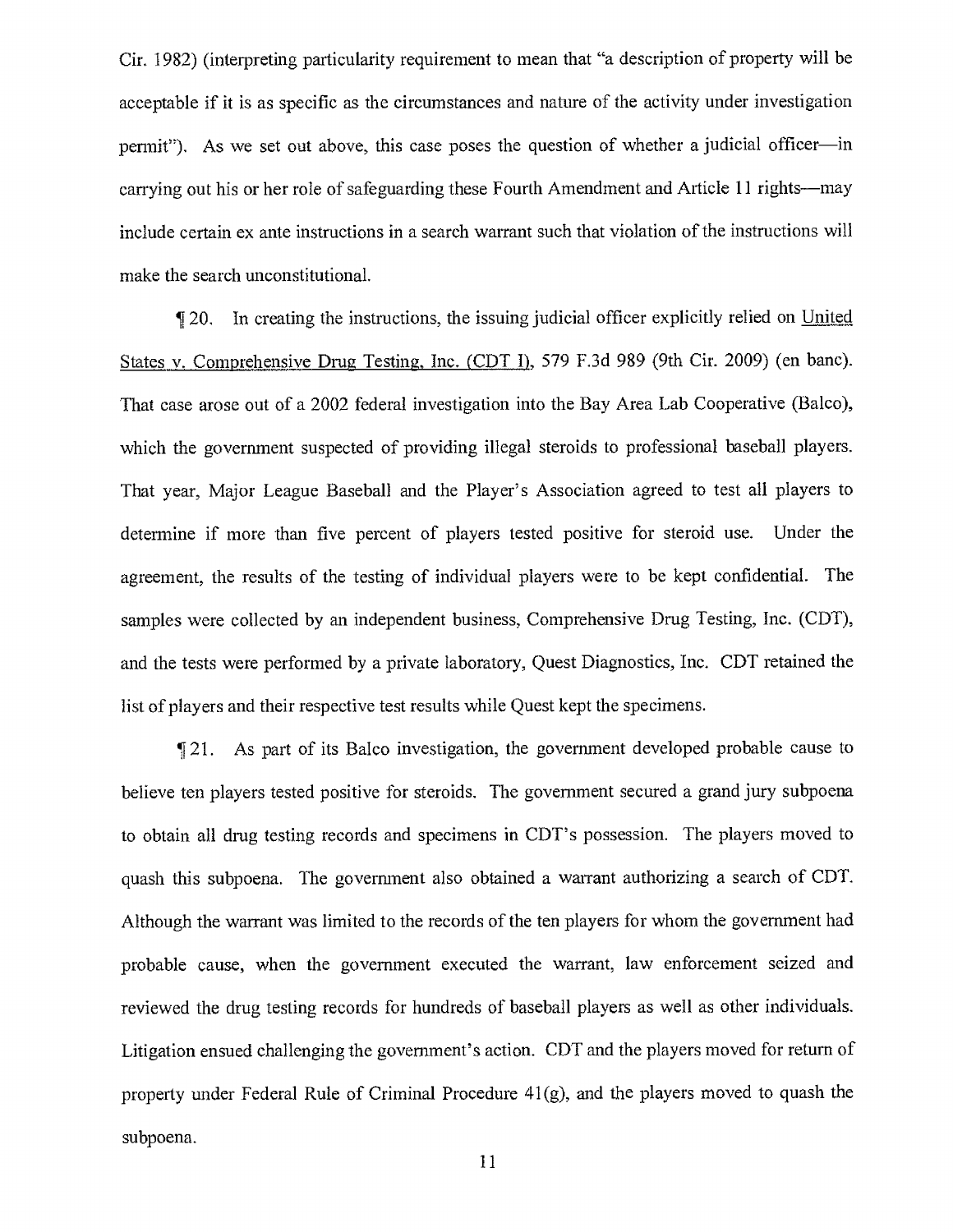22. The motions were heard by three different district court judges who all ruled against the government, granting the motions to return property and quashing the subpoena. All "expressed grave dissatisfaction with the government's handling of the investigation." Id. at 994. On appeal, a panel of the United States Court of Appeals for the Ninth Circuit reversed two decisions, concluding that the government's seizure did not violate the law. United States v Comprehensive Drug Testing Inc., 473 F.3d 915 (9th Cir. 2006). The court then granted a rehearing en banc<sup>10</sup> and upheld the district court orders, finding against the government. Following its detailed analysis of the case, the court included some "Concluding Thoughts" regarding the challenge of balancing law enforcement's need "for broad authorization to examine electronic records" with the "serious risk that every warrant for electronic information will become, in effect, a general warrant, rendering the Fourth Amendment irrelevant." CDT I, 579 F.3d at 1004. Noting that it was best "if there are clear rules to follow that strike a fair balance between the legitimate needs of law enforcement and the right of individuals and enterprises to the privacy that is at the heart of the Fourth Amendment," the court outlined a list of "guidance" for magistrates to employ when issuing warrants for search of electronic devices. Id. at 1006. This included: insisting the government waive reliance on the plain view doctrine; requiring segregation or redaction of data by an independent third party prior to release to investigators; requiring the government to use a search protocol designed to uncover only information for which there is probable cause; and mandating that the government destroy or return nonresponsive data. Id. CDT I emphasized the need for such restrictions to prevent government overreaching, as had occurred in that case, and to protect the privacy interests of third parties.

1 23. Dissatisfied, the government then moved for review by all twenty-one active judges of the Ninth Circuit, arguing that the search protocols announced in the decision were unnecessary to resolve the case, beyond the court's authority, and harmful to ongoing

<sup>&</sup>lt;sup>10</sup> The en bane decision was issued by a court of nine judges, roughly half of those on the court.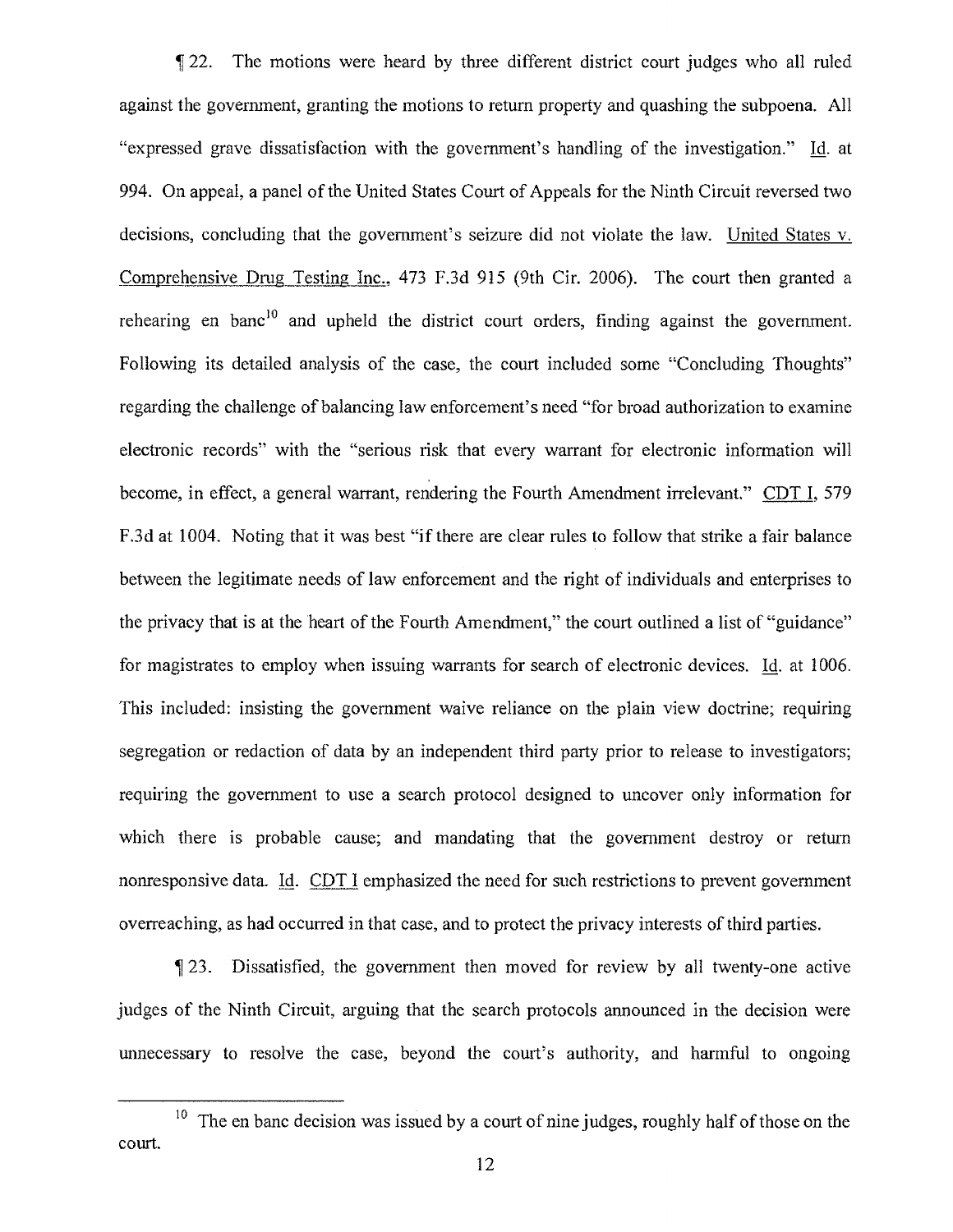government investigations. Brief for the United States in Support of Rehearing En Banc by the Full Court, CDT I, 579 F.3d 989 (9th Cir. 2009) (Nos. 05-10067, 05-15006, 05-55354). In response, the initial en bane decision was revised and replaced with United States v. Comprehensive Drug Testing, Inc. (CDT II), 621 F.3d 1162 (9th Cir. 2010) (en banc) (per curiam). While the revised decision retained the substantive analysis and legal outcome of CDT L the guidelines were removed from the per curiam opinion, and instead were included in a concurrence. CDT II, 621 F.3d at 1180 (Kozinski, C.J., concurring). The instructions adopted by the judicial officer in this case are drawn from the guidelines that were set forth in CDT I and retained only in the concurring opinion in CDT IL

 $\P$  24. The State contends that the judicial officer in this case lacked authority to impose the instructions at issue. In the State's view, rather than authorizing a search at a particular location or for particular items, the judicial officer was attempting to dictate how law enforcement must conduct its search. In making this argument, the State draws heavily on an article written by Professor Orin Kerr following CDT I. See 0. Kerr, Ex Ante Regulation of Computer Search and Seizure, 96 Va. L. Rev. 1241, 1242 (2010). Professor Kerr argues that "ex ante restrictions on the execution of computer search warrants are constitutionally unauthorized and unwise." Id. He contends that ex ante restrictions are impermissible because they predetermine the reasonableness of a search—a matter that he contends is beyond a magistrate's authority under the Fourth Amendment.<sup>11</sup> According to this view, an issuing officer's role is

 $\mathbf{11}$ In support, Professor Kerr relies on four Supreme Court decisions that he claims demonstrate that magistrates do not have authority to dictate how a reasonable search must be conducted and any attempt to do so will have no effect. United States v. Grubbs, 547 U.S. 90, 97 (2006) (concluding that Fourth Amendment does not require triggering condition for anticipatory warrant be particularly described because constitution "does not set forth some general `particularity requirement' "); Richards v. Wisconsin, 520 U.S. 385, 395 (1997) (affirming ability of magistrate to issue no-knock warrant, but holding that no-knock entry was reasonable under circumstances even when warrant for such was not granted in advance); Lo-Ji Sales, Inc. v. New York, 442 U.S. 319, 326-27 (1979) (holding that magistrate's participation in search of adult bookstore to determine if materials were obscene violated Fourth Amendment's requirement of neutral and detached magistrate); Dalia v. United States, 441 U.S. 238, 256-57 (1979) (concluding wiretap warrant need not include specific authorization to enter target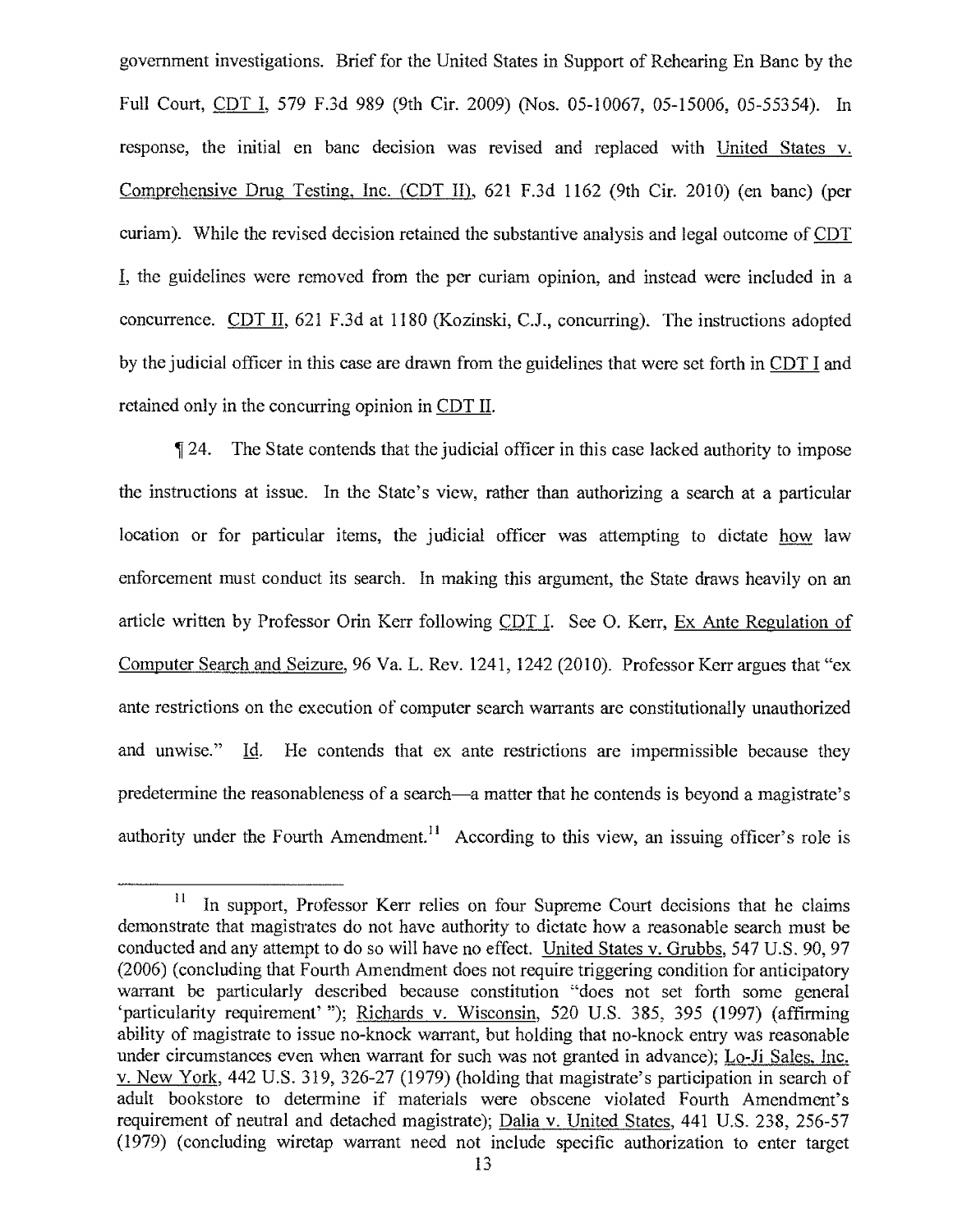only to determine whether probable cause exists to search a given location, not to determine the manner in which a search may be conducted. Drawing on Professor Kerr's argument, the State contends that the judicial officer exceeded the narrowly circumscribed role of an officer reviewing a warrant application and, thus, its instructions are not part of the constitutional mandate.

fl[ 25. The permissibility of imposing the ex ante instructions on computer searches is a relatively novel question for courts generally.<sup>12</sup> What tools are at the disposal of judicial officers in confronting the challenges presented by searches of electronic media is a real and important question. As one court succinctly put it: "Computers are simultaneously file cabinets (with millions of files) and locked desk drawers; they can be repositories of innocent and deeply personal information, but also of evidence of crimes. The former must be protected, the latter discovered." United States v. Adjani, 452 F.3d 1140, 1152 (9th Cir. 2006). We are not called upon to decide today how these conflicting goals are best satisfied. Our question is not whether the judicial officer's attempt to reconcile these objectives was recommendable, much less

premises because "it is generally left to the discretion of the executing officers to determine the details of how best to proceed with the performance of a search"). As discussed more fully below, we do not view these cases as supporting the conclusion drawn by Professor Kerr. What they do support are two more modest conclusions: that ex ante evaluation by a judicial officer cannot wholly supplant ex post assessment of law enforcement conduct and that hard and fast rules about what a warrant must and must not include are generally frowned upon.

<sup>&</sup>lt;sup>12</sup> While some courts have addressed whether certain ex ante parameters are required, few courts have addressed whether such conditions are a permissible exercise of authority. See In re Search of 3817 W. West End, 321 F. Supp. 2d 953, 957 (N.D. Ill. 2004) ("[W]hen deciding to issue a warrant that would involve the seizure and subsequent search of a home computer, a magistrate judge has the authority to require the government to set forth a search protocol that attempts to ensure that the search will not exceed constitutional bounds."). In advocating for their advisability, the per curiam opinion in CDT I and the concurring opinion in CDT II clearly presuppose that such conditions may permissibly be imposed, but the court never directly addressed the challenge raised by Professor Kerr's article and by the State's brief. Several commentators have advocated for the use of ex ante conditions in computer searches. See, e.g., S. Brenner & B. Frederiksen, Computer Searches and Seizures: Some Unresolved Issues, 8 Mich. Telecomm. & Tech. L. Rev. 39, 82-84 (2002) (advocating the use of search protocols for computer warrants); R. Winick, Searches and Seizures of Computers and Computer Data, 8 Harv. J.L. & Tech. 75, 102-14 (1994) (encouraging the use of search protocols to regulate computer searches and seizures).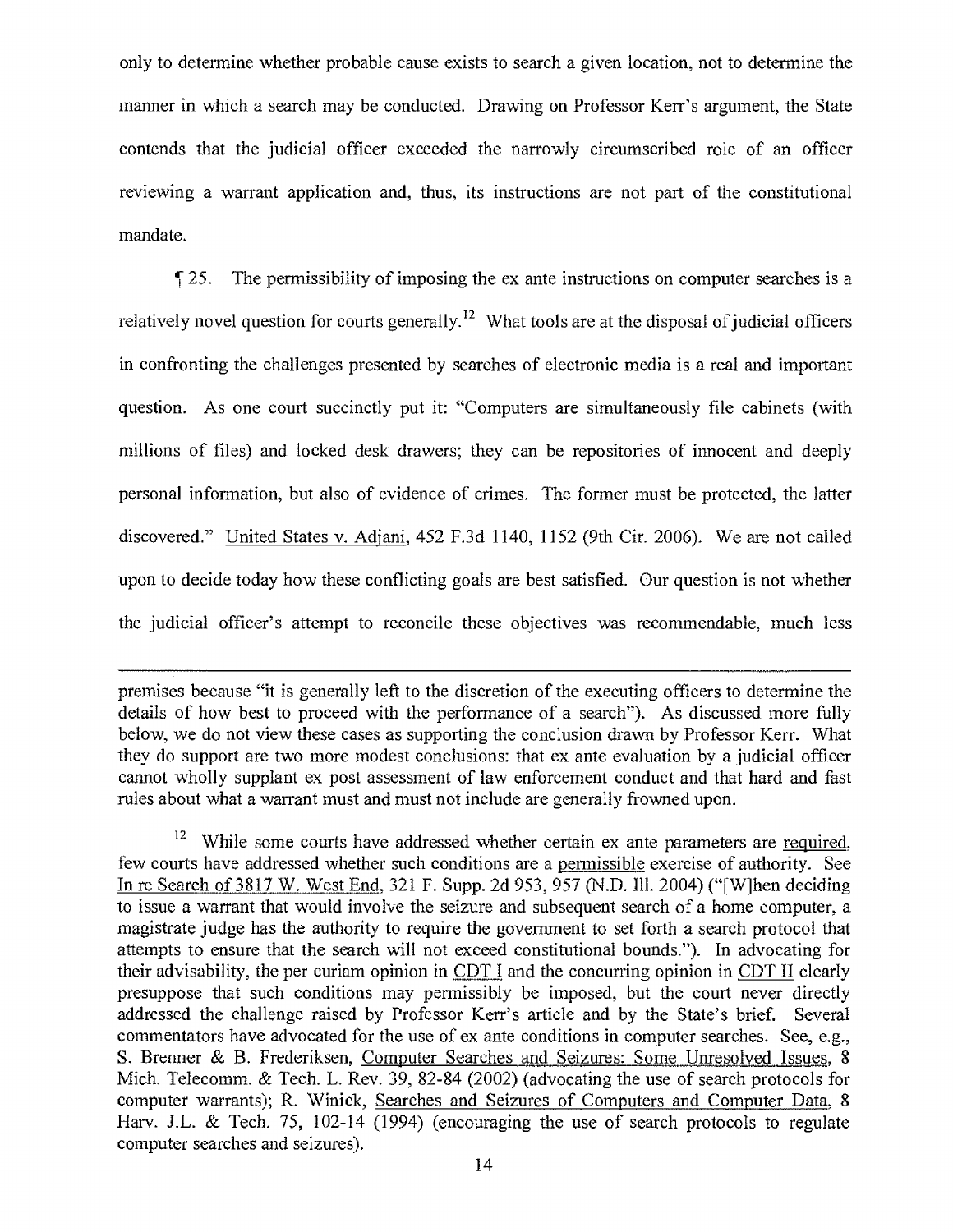required. Our question is simply whether this attempt was such a clear abuse of authority as to merit our prohibition in the context of this petition for extraordinary relief.

If 26. In this light, we reject the State's invitation to hold that all ex ante restrictions on the execution of a search warrant are universally of no effect in defining the constitutional requirement. Although the historical record is sparse at this point, we see no bright line that allows some conditions, but not ones that specify how law enforcement officials must conduct their search. Indeed, the evidence from Vermont suggests that such ex ante instructions have been used in the past. See discussion supra note 8.

¶ 27. We conclude that ex ante instructions are sometimes acceptable mechanisms for ensuring the particularity of a search. According to Professor Kerr's argument, which the State would have us adopt, a judicial officer's only concern ex ante should be with probable cause and particularity, not reasonableness. Kerr, supra, at 1290-91 ("[E]x ante assessment of probable cause and particularity serves a different function than ex ante assessment of how a search should be executed."). Accepting arguendo that such a bright dividing line exists, ex ante instructions may be a way to ensure particularity. Even in traditional contexts, a judicial officer may restrict a search to only a portion of what was requested—a room rather than an entire house, or boxes with certain labels rather than an entire warehouse. In other words, some ex ante constraints—of the form "here, not there"—are perfectly acceptable. Warrant applications describing the proposed scope of a search are not submitted to the court on a take it or leave it basis.

28. Often the way to specify particular objects or spaces will not be by describing their physical coordinates but by describing how to locate them. This is especially true in the world of electronic information, where physical notions of particularity are metaphorical at best. Cf. J. Goldfoot, The Physical Computer and the Fourth Amendment, 16 Berkeley J. Crim. L. 112, 123-24 (2011) ("The initial decision to treat storage media as having subcontainers departs from physical moorings; after that departure, metaphors are necessary to apply physical rules to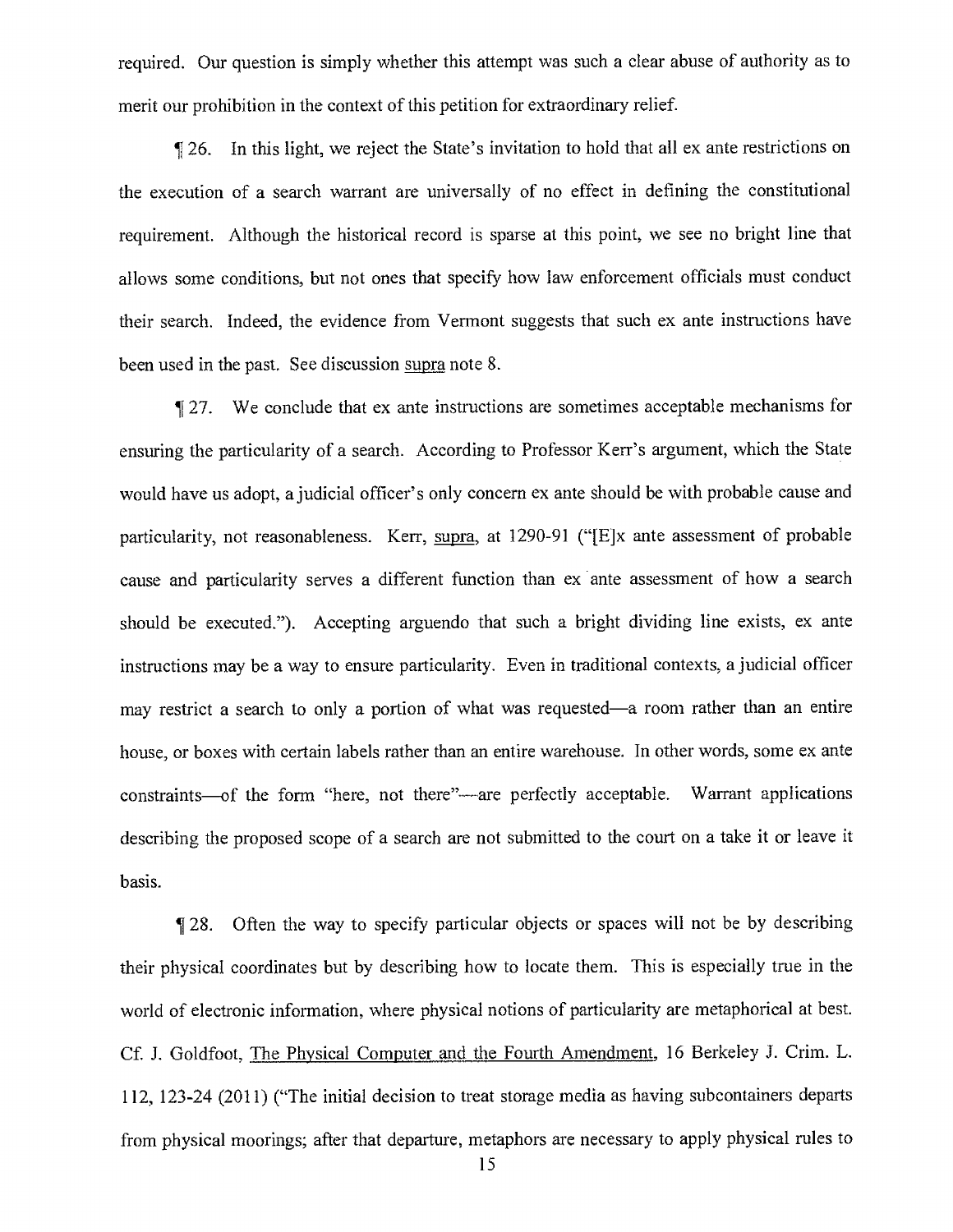the new virtual world."). Although the details of computer searches are new and evolving, the need for a non-physical concept of particularity is one that courts have already confronted. Warrants for electronic surveillance routinely set out "minimization" requirements—procedures for how and under what conditions the electronic surveillance may be conducted—in order to "afford[] similar protections to those that are present in the use of conventional warrants authorizing the seizure of tangible evidence." Berger v. New York, 388 U.S. 41, 57 (1967); see, e.g., Ricks v. State, 537 A.2d 612, 621 (Md. 1988) (describing specific minimization procedures such as when camera should be turned on and off and what could and could not be recorded in 22-page order granting warrant for video surveillance).

29. At this point, many jurisdictions have adopted statutes that not only permit, but require, that warrants for electronic surveillance include procedures for minimizing the capture of non-pertinent information. See, e.g., N.Y. Crim. Pro. Law § 700.30 (requiring that warrants contain "[a] provision that the authorization to intercept or conduct video surveillance . . . shall be conducted in such a way as to minimize the interception of communications or the making of observations not otherwise subject to eavesdropping or video surveillance").<sup>13</sup> These provisions in the warrants are ex ante conditions on how a search may be conducted, but we believe that they are well within the scope of a judicial officer's role in ensuring that searches are targeted with sufficient particularity. The same reasoning applies with even more force in the computer context. In the digital universe, particular information is not accessed through corridors and drawers, but through commands and queries. As a result, in many cases, the only feasible way to

 $13$  Because of debate over applying contemporary Fourth Amendment analysis to computer searches, some have suggested that Congress address the issue through legislation. See, e.g., Goldfoot, supra, at 161 (noting that policy concerns of computer searches could be addressed through legislative rules like the specialized rules for wiretaps); E. Silbert & B. Chilton, (Giga)bit by (Giga)bit: Technology's Potential Erosion of the Fourth Amendment, Crim. Just., Spring 2010, at 4, 11; K. Nakamaru, Note, Mining for Manny: Electronic Search and Seizure in the Aftermath of United States v. Comprehensive Drug Testing, 44 Loy. L.A. L. Rev. 771, 801-04 (2011).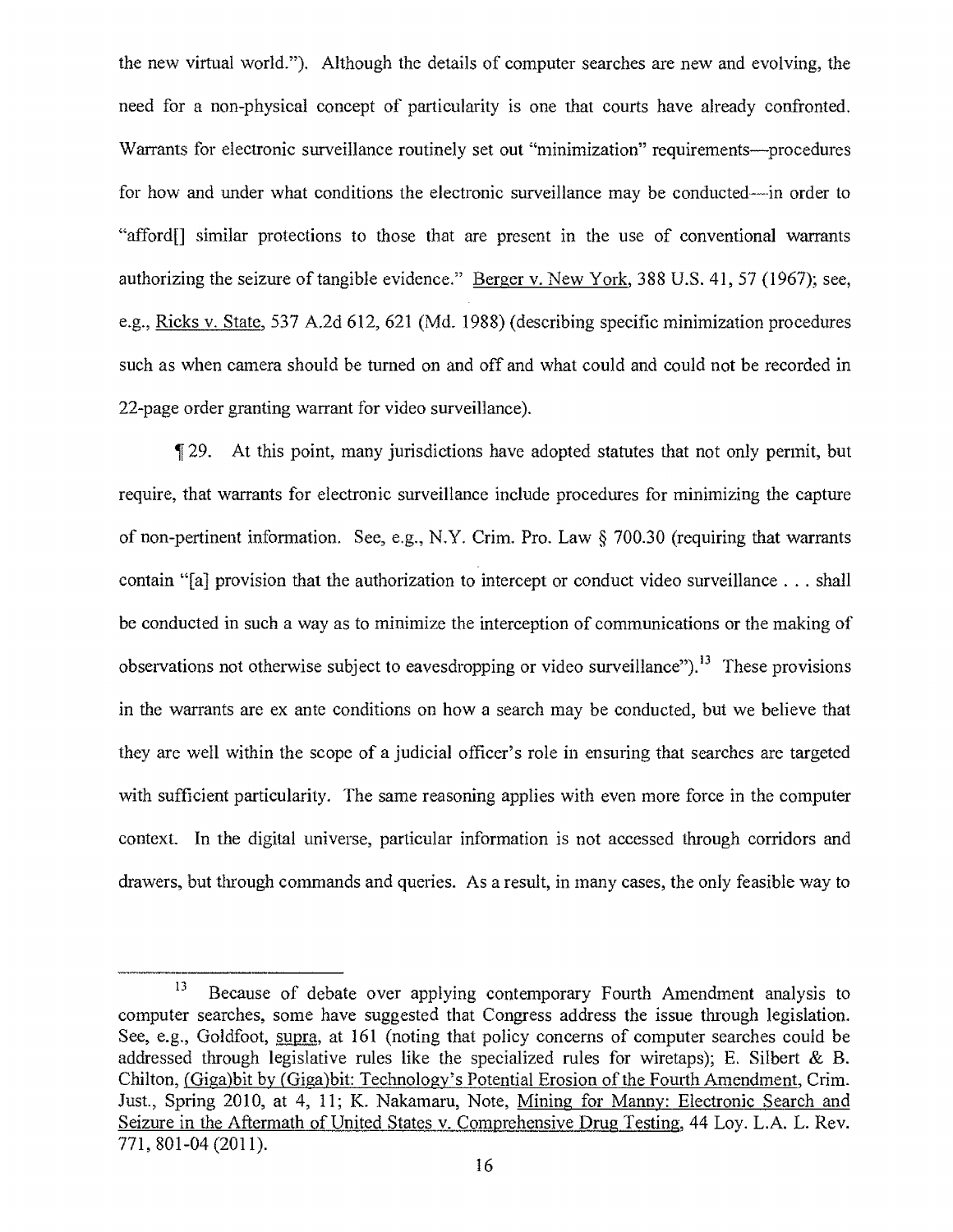specify a particular "region" of the computer will be by specifying how to search. We view such ex ante specification as an acceptable way to determine particularity.

¶ 30. Further, we do not agree that one can draw a categorical line between the probable cause inquiry and considerations of privacy. Professor Kerr's argument suggests that consideration of the privacy interests of the person to be searched is ultimately irrelevant to a judicial officer issuing a warrant. See Kerr, supra, at 1290-92. But this picture is overly rigid, ignoring the fact that the relevant ex ante standards depend on the severity of the privacy infringement that is contemplated. A judicial officer might authorize a search of a person, including his pockets, without any particular basis for thinking that evidence will be found in the person's pocket as opposed to elsewhere on his person. But that same officer might permissibly refuse to authorize a search of the person's body cavities based on evidence of similar generality. See, e.g., United States v. Nelson, 36 F.3d 758, 760 (8th Cir. 1994) (holding that probable cause to search defendant's "person" did not include probable cause to perform a body cavity search and that this case clearly exhibits "[t]he need to provide specificity in a warrant"). This is not because a person's rectal cavity is, in any meaningful sense, a more "particular" or "specific" location than his left pocket,<sup>14</sup> but because concerns for privacy inflect our understanding of probable cause and particularity. <sup>15</sup>

31. What we ask judicial officers to ensure, therefore, is not simply that there is a reason to believe evidence may be uncovered but that there is a reason that will justify an

<sup>&</sup>lt;sup>14</sup> Although illustrative, intense invasions of bodily privacy are not essential to the point. A judicial officer might plausibly demand that a handbag be described particularly and yet not demand particularity as to which acre of an open field is to be searched. Particularity is not defined in purely physical terms but in terms of how human behavior delineates zones of privacy.

 $15$  This is a correlate of the accepted proposition that particularity and reasonableness are functionally related. See, e.g, United States v. Burgess, 576 F.3d 1078, 1094 (10th Cir. 2009) ("A warrant may permit only the search of particularly described places and only particularly described things may be seized. As the description of such places and things becomes more general, the method by which the search is executed becomes more important—the search method must be tailored to meet allowed ends. And those limits must be functional.").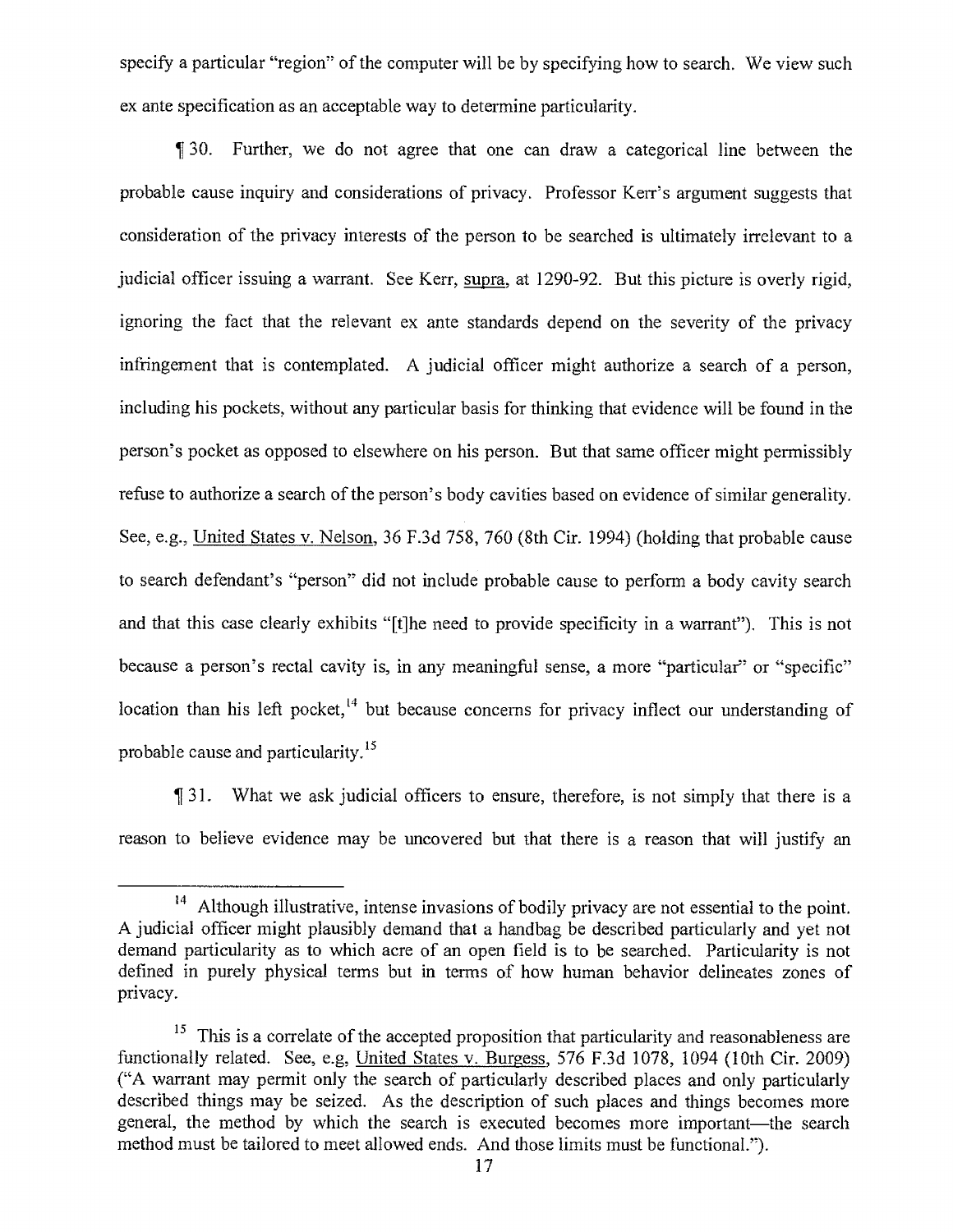intrusion on a citizen's privacy interest. The investigatory promise must justify the collateral exposure. See State v. Savva, 159 Vt. 75, 86, 616 A.2d 774, 780 (1991) ("Although criminal defendants may seek court review of searches and seizures, these after-the-fact challenges do not serve Article 11's purpose of protecting the rights of everyone—law-abiding as well as criminal—by involving judicial oversight before would-be invasions of privacy." (emphasis added)). It is therefore essential that a judicial officer be cognizant of the general type of invasion being proposed. Where the invasion is less, a judicial officer may be more willing to issue the warrant.

1132. As a corollary, judicial officers may describe in general terms what sort of an invasion is authorized. See United States v. Banks,  $540$  U.S.  $31$ ,  $36$  ( $2003$ ) ("[A] magistrate judge is acting within the Constitution to authorize a 'no-knock' entry."); V.R.Cr.P. 41(c) (requiring that warrants "shall command the officer to search[] within a specified period of time"; that they shall be executed during the daytime "unless the warrant directs that it may be served at any time"; and that they shall "designate the court to which it shall be returned"); cf. Scott v. United States, 436 U.S. 128, 130 (1978) (contemplating "judicial authorization which required . . . minimization" of wiretap under 18 U.S.C. § 2518). To say this is not to deny that the ex ante perspective of the issuing officer is to some extent limited. Judicial officers should not micromanage the execution of the warrant. See Lo-Ji Sales, 442 U.S. at 326-27. And because the ex ante assessment is general, it will not foreclose ex post reassessment insofar as "the Magistrate could not have anticipated in every particular the circumstances that would confront the officers." Richards, 520 U.S. at 396.<sup>16</sup>

<sup>&</sup>lt;sup>16</sup> One argument advanced both in the State's brief and in Professor Kerr's article is the idea that allowing ex ante restrictions will prevent the evolution of the law. See Kerr, supra, at 1293 ("[E]x ante restrictions prevent the development of ex post rules of reasonableness that appellate courts must create to account for the new environment of computer search and seizure."). Given that ex post review is not foreclosed, and we are not imposing a requirement that a judicial officer issue any ex ante requirements, we see little reason to accept the premise of this argument. But even if this were not true, we are not persuaded that setting ground rules prior to a search is inferior to raising them after the search was conducted in the context of a request to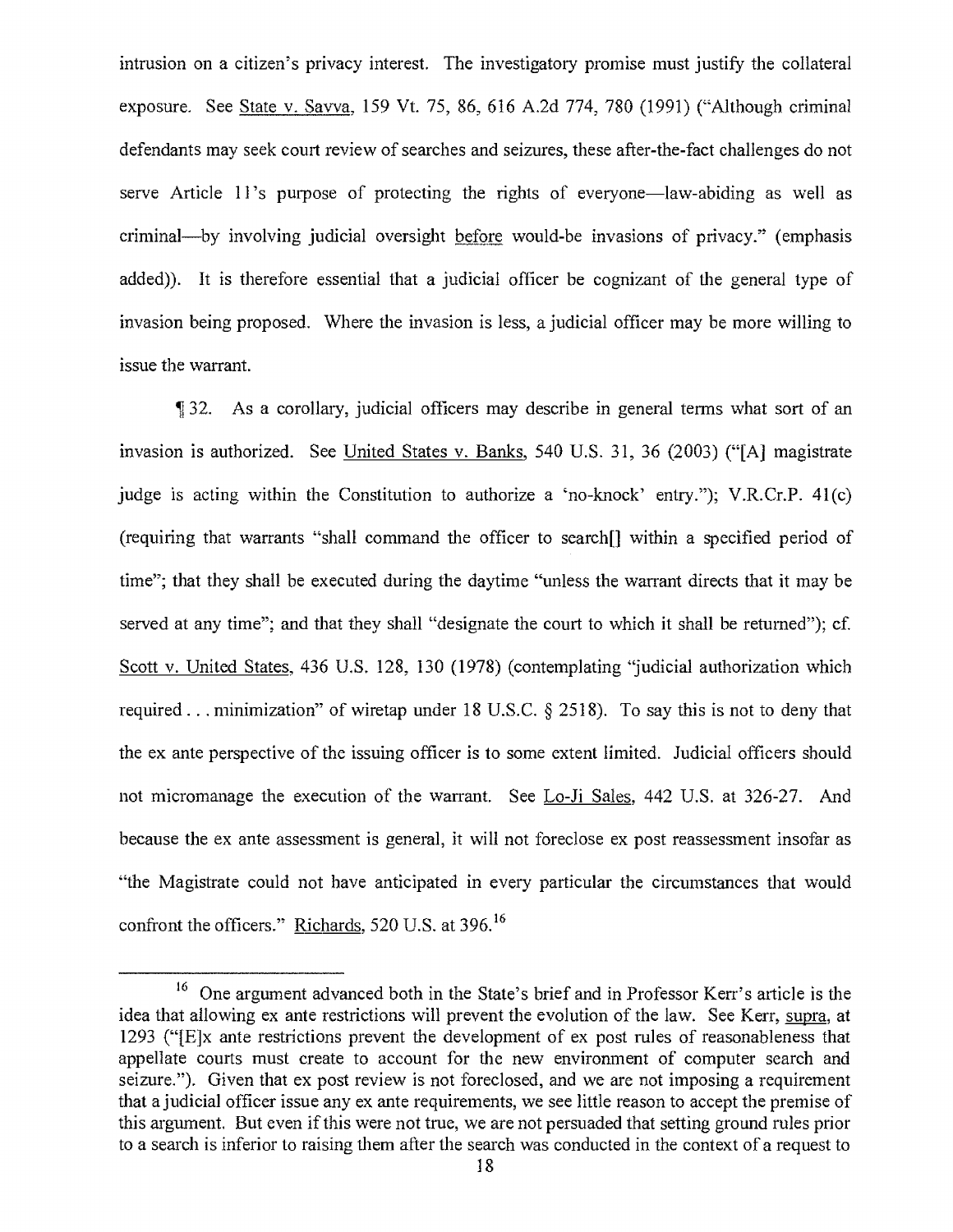33. It is a serious error, however, to infer from the fact that we must often evaluate ex post whether a search sufficiently respected a citizen's privacy to the conclusion that we can make no ex ante judgments about what sort of privacy invasions are and are not warranted. There is interplay between probable cause, particularity, and reasonableness that judicial officers reviewing a warrant application must consider in authorizing a form of privacy invasion. We therefore reject any blanket prohibition on ex ante search warrant instructions.

#### IV.

34. Having rejected a categorical prohibition on ex ante instructions, we examine the specific instructions imposed by the judicial officer in this case and consider whether each was an abuse of authority. For clarity in our analysis, we group the instructions into the following categories: the first—instruction (1) relating to the plain view doctrine; the second—instructions (2), (3), and (4) requiring that the search be performed by third parties or police personnel segregated from the investigators and requiring that the information be segregated and redacted prior to disclosure; the third—instructions (5) and (6) requiring police to use focused search techniques and prohibiting the use of specialized search tools without prior court authorization; and the fourth—instructions (7), (8), (9), and (10) pertaining to the copying, destruction and return of data. We address each of these categories in turn.

#### A.

35. First, we consider instruction (1) related to the plain view doctrine. Generally, only the items specifically described in a search warrant may be seized by law enforcement officers. Under the plain view doctrine, however, "if police are lawfully in a position from which they view an object, if its incriminating character is immediately apparent, and if officers have a lawful right of access to the object, they may seize it without a warrant." Minnesota v. Dickerson, 508 U.S. 366, 375 (1993); see State v. Trudeau, 165 Vt. 355, 358, 683 A.2d 725, 727

suppress relevant evidence. As this case demonstrates, review of the ex ante conditions is available.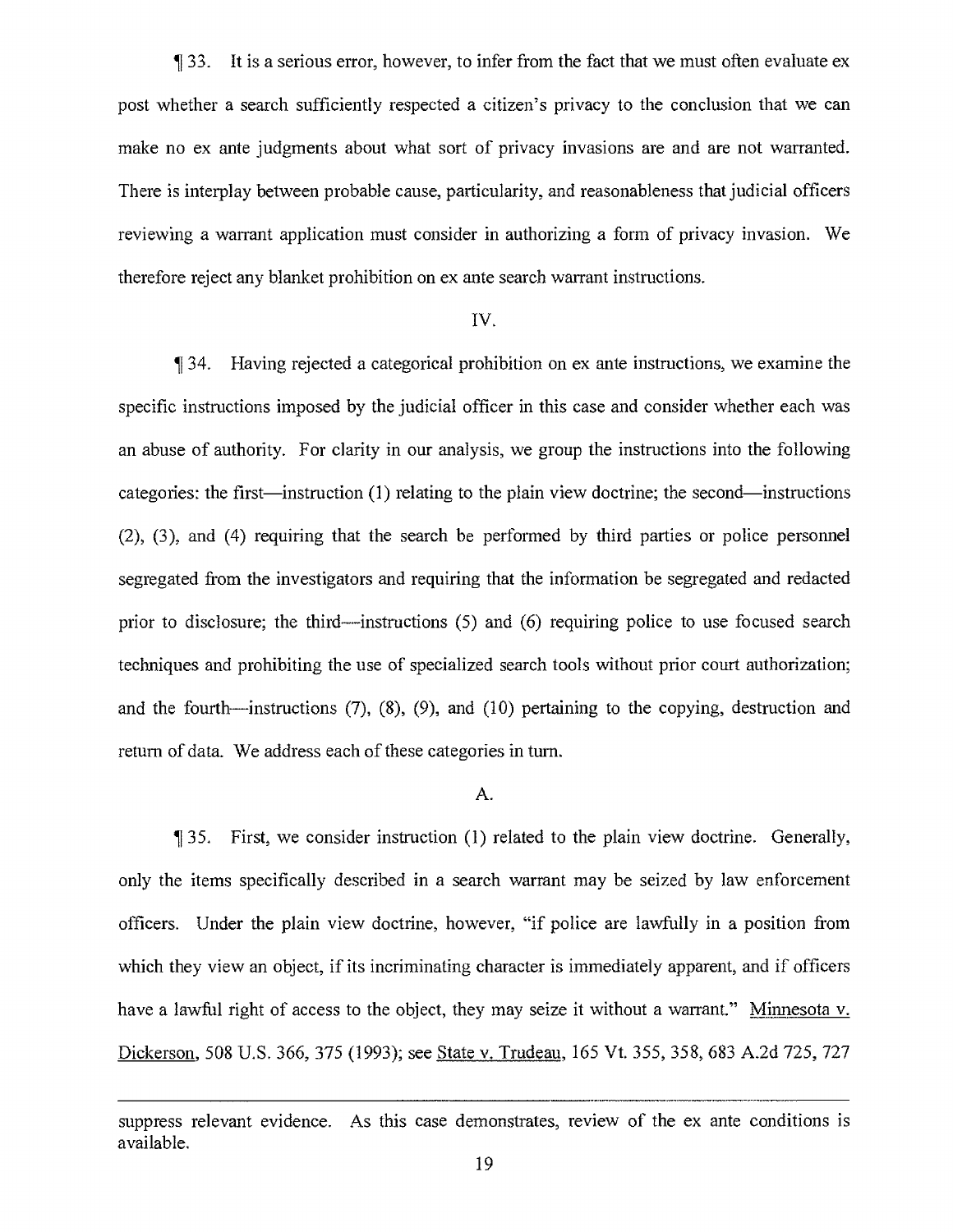{1996) (listing and applying requirements for plain view doctrine). This applies to items viewed during a warranted search. Thus, when law enforcement is conducting a search pursuant to a warrant, police are authorized to seize objects not listed in the warrant as long as the object is viewed from a lawful vantage point, the incriminating nature of the object is obvious, and it may be seized from a lawful right of access. Horton v. California, 496 U.S. 128, 136-37 (1990).

36. The judge was apparently concerned about how, pursuant to a broad search warrant, the plain view doctrine could be used in this case to seize evidence from computers or other electronic devices that were unconnected to the identity fraud investigation. Therefore, borrowing from  $CDT I$ ,<sup>17</sup> the judge imposed the following instruction:

> [T]he State cannot rely upon the "plain view doctrine" to seize any electronic records other than those authorized by this warrant. That is, any digital evidence relating to criminal matters other than the identity theft offenses, may not be seized, copied, or used in any criminal investigation or prosecution of any person.

The State challenges this instruction on the same basis as all the others—that the court had no authority to delineate how law enforcement should conduct the search. Amici argue that it is necessary to abrogate the plain view doctrine in cases involving searches of computers because otherwise the search will transform into a general search violating individuals' privacy interests.<sup>18</sup>

 $17$  In fact, even the CDT cases do not go as far as recommending abrogation of the plain view doctrine. CDT I instructed magistrates to urge the government to waive reliance on plain view, but did not suggest that a magistrate has authority under the Fourth Amendment to actually preclude the government from seizing an object over which an individual has no privacy interest. CDT I, 579 F.3d at 1006.

 $18$  Amici base their argument on what they deem are certain unique attributes of electronic media, including: the large volume of information contained on electronic devices, especially that of a highly personal nature; the ability to retrieve items the user may not have intended to save or attempted to delete; and the connectivity of electronic devices. See, e.g., United States v. Flyer, 633 F.3d 911, 918 (9th Cir. 2011) (explaining how government can retrieve deleted information from unallocated space on computer); Burgess, 576 F.3d at 1090 (noting the "unique ability" of electronic devices such as "laptop computers, hard drives, flash drives or even cell phones" to contain "vast amounts of diverse personal information").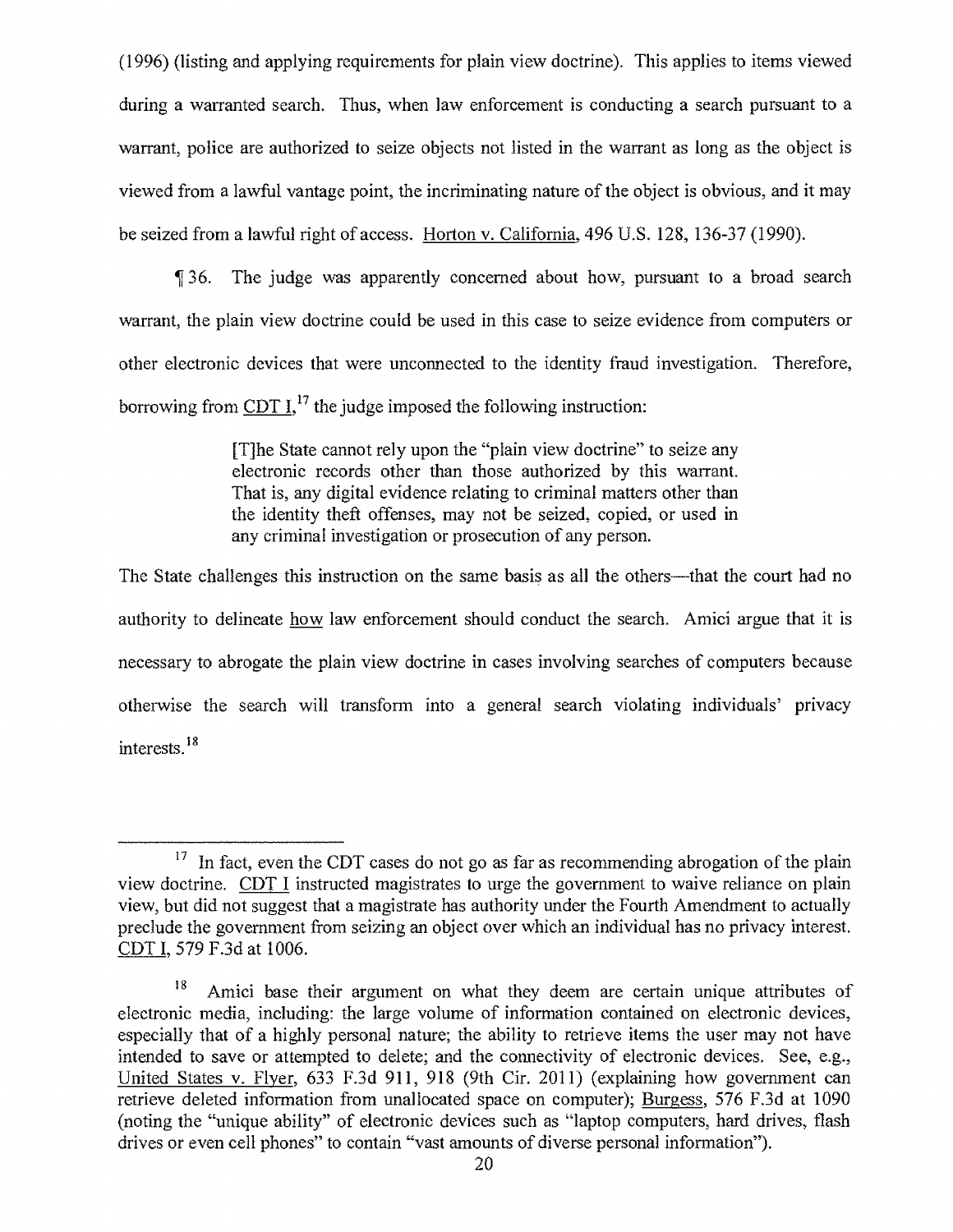¶ 37. For two main reasons, we find this first instruction unnecessary for privacy protection and inappropriate. It is unnecessary because instructions (2), (3) and (4), requiring the segregation of the search from the investigation and limiting the results of the search that can be shared, obviate application of the plain view doctrine. Investigatory personnel will never be in the position to view incriminating evidence unrelated to identity theft offenses.

38. Second, we conclude that it is beyond the authority of a judicial officer issuing a warrant to abrogate a legal doctrine in this way. "Judicial supervision of the administration of criminal justice in the ... courts implies the duty of establishing and maintaining civilized standards of procedure and evidence." McNabb v. United States, 318 U.S. 332, 340 (1943). This supervisory power does not, however, go so far as to allow a judicial officer to alter what legal principles will or will not apply in a particular case. This proposition was established in United States v. Payner, 447 U.S. 727 (1980), in which the trial court attempted to use its supervisory authority to suppress items seized in violation of a third party's constitutional rights, thereby avoiding the established rules for Fourth Amendment standing. In reversing, the Supreme Court concluded that, if it accepted such use of the supervisory power, it "would confer on the judiciary discretionary power to disregard the considered limitations of the law it is charged with enforcing." Id. at 737. In this case, allowing instruction (1) would confer on a judicial officer the authority to pick and choose what legal doctrines would apply to a particular police search. Because we do not believe that a judicial officer holds such authority, we conclude that the State's petition for extraordinary relief must be granted with regard to instruction (1).

#### B.

1139. Next, we turn to instructions  $(2)$ ,  $(3)$ , and  $(4)$  requiring that the search be performed by third parties or trained computer personnel separate from the investigators and operating behind a firewall. The principal instruction on this topic reads in full:

21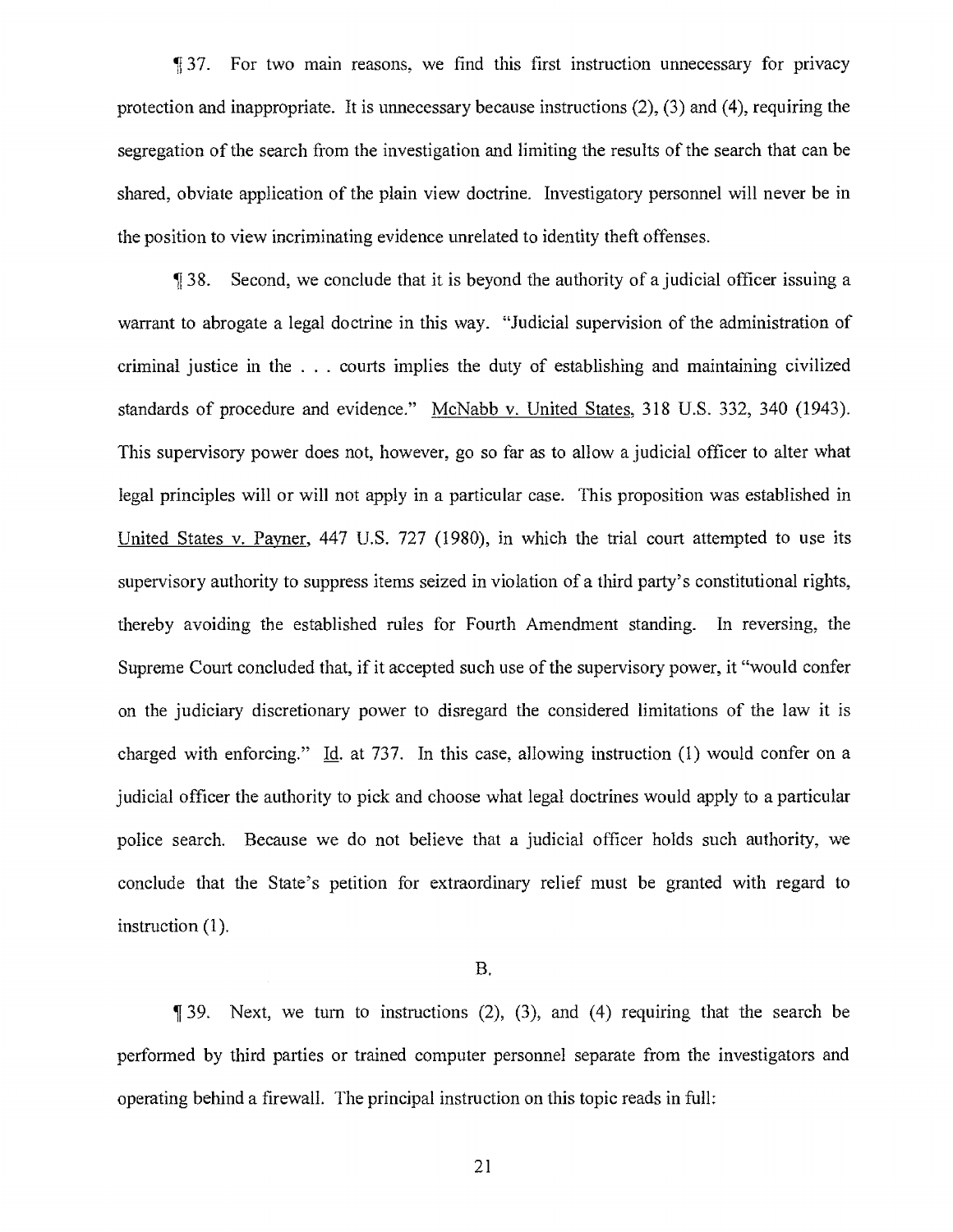Inspection and investigation of the subject computer must be done by either an independent third party or specially trained computer personnel who are not involved in the investigation while staying behind a firewall, that is, in the absence of other agents of the State, and subject to a ban on copying or communicating to any person or the State any information found on the subject computer other than digital evidence relating to identity theft offenses.

Further, the court directed that if segregated state investigators were used, they could not disclose information other than that related to the "identity theft offenses." If private third parties were employed, the court required them to deliver only "digital evidence relating to the offenses being investigated" and to segregate and redact it from non-evidentiary data "no matter how intermingled." These instructions are the heart of the court's ex ante order.

lj 40. Again, the State contends that the judicial officer had no authority to impose these instructions because it was an attempt to dictate how law enforcement should reasonably conduct the search. See Kerr, supra, at 1277. The ACLU argues that the separation and screening instructions are necessary to protect privacy by ensuring that investigations have independent sources and that police objectives do not become comingled. The Defender General contends that the segregation procedures protect privacy by providing "the mechanism to ensure that the State would not gain access to data that it had no probable cause to collect," The Defender General also argues that the standard under the Vermont Constitution is more stringent than its federal counterpart because Article 11 requires that a search be conducted "in the least intrusive manner." State v. Birchard, 2010 VT 57, ¶ 13, 188 Vt. 172, 5 A.3d 879.

¶ 41. The application for the warrant in this case requested incredibly broad authorization. The affidavit in support of the search warrant application says that in some cases searching for evidence relevant to the charged crime can involve "carefully targeted searches that can locate evidence without requiring a time-consuming manual search through unrelated materials." It goes on to say, however, that in other cases these techniques will not yield all the relevant evidence because "[c]riminals can mislabel or hide files and directories, encode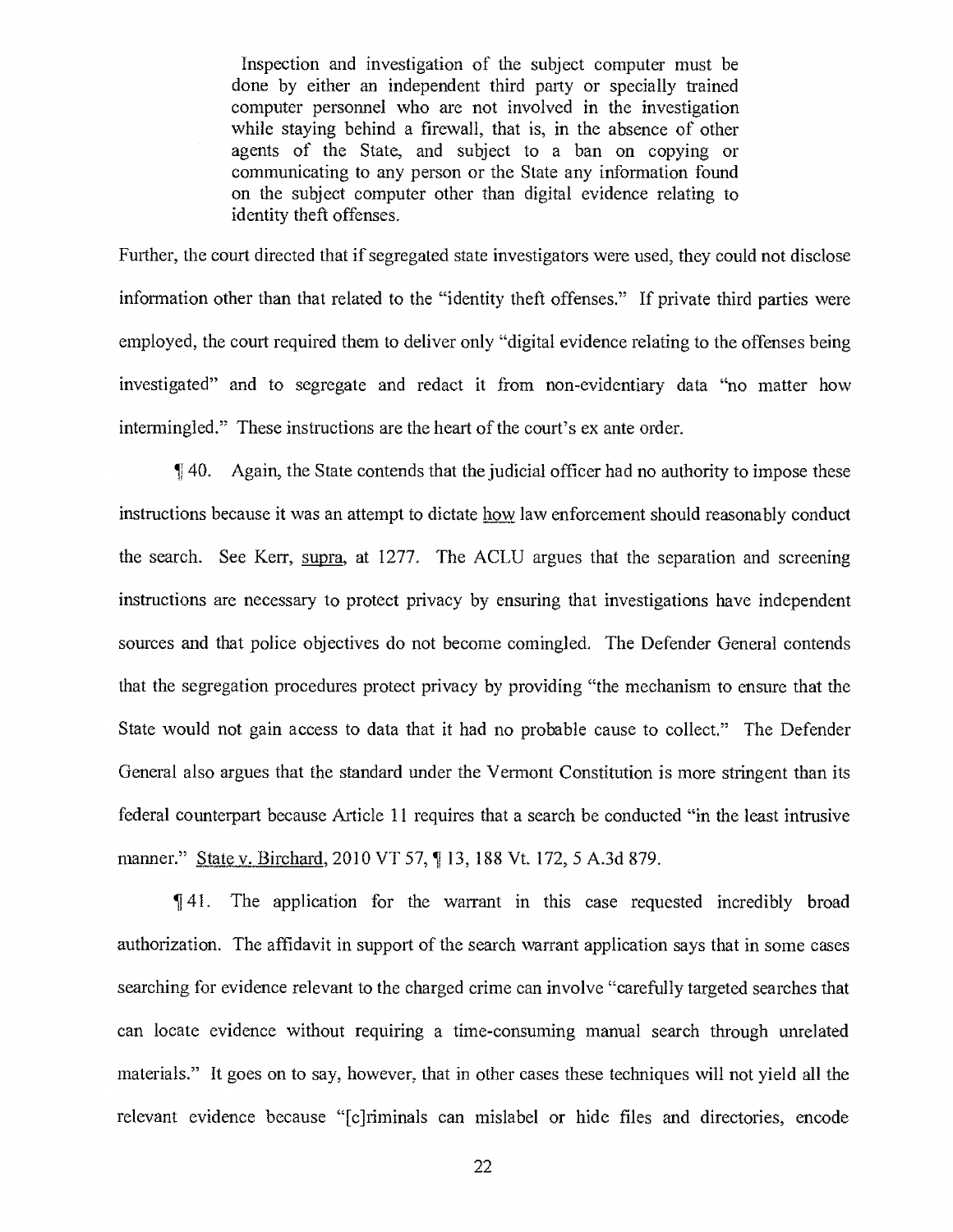communications to avoid using key words, attempt to delete files to evade detection, or take other steps designed to frustrate law enforcement searches for information." The affidavit asserts that the criminal's steps "may require agents and law enforcement or other analysts with appropriate expertise to conduct more extensive searches, such as scanning areas of the disk not allocated to listed files, or peruse every file briefly to determine whether it falls within the scope of the warrant." The affidavit also states that because electronic data can easily be moved to other computers within the house, law enforcement must search all computers, even those belonging to persons not suspected of committing a crime.

42. In short, the warrant application could not have requested a broader authorization: that is, to search all files in all ways on all computers in the house. See P. Ohm, Response, Massive Hard Drives, General Warrants, and the Power of Magistrate Judges, 97 Va. L. Rev. In Brief 1, 11 (2011) ("Computer search warrants are the closest things to general warrants we have confronted in the history of the Republic."). Understandably, in•the judicial officer's view, the warrant application did not provide probable cause for such a wide ranging search. See United States v. Otero, 563 F.3d 1127, 1132 (10th Cir. 2009) ("The modern development of the personal computer and its ability to store and intermingle a huge array of one's personal papers in a single place increases law enforcement's ability to conduct a wide-ranging search into a person's private affairs, and accordingly makes the particularity requirement that much more important.").

43. The separation and screening instructions are the judicial officer's attempt to remedy this lack of particularity. To accomplish this, the instructions require that only the particular information for which there is probable cause to search will be laid bare to police investigators. See Marron v. United States, 275 U.S. 192, 196 (1927) ("The requirement that warrants shall particularly describe the things to be seized makes general searches under them impossible and prevents the seizure of one thing under a warrant describing another."). As opposed to exposing the entire contents of the hard drive to the police, the procedures ensure that only those files that relate to the suspected criminal activity will be viewed. In lieu of a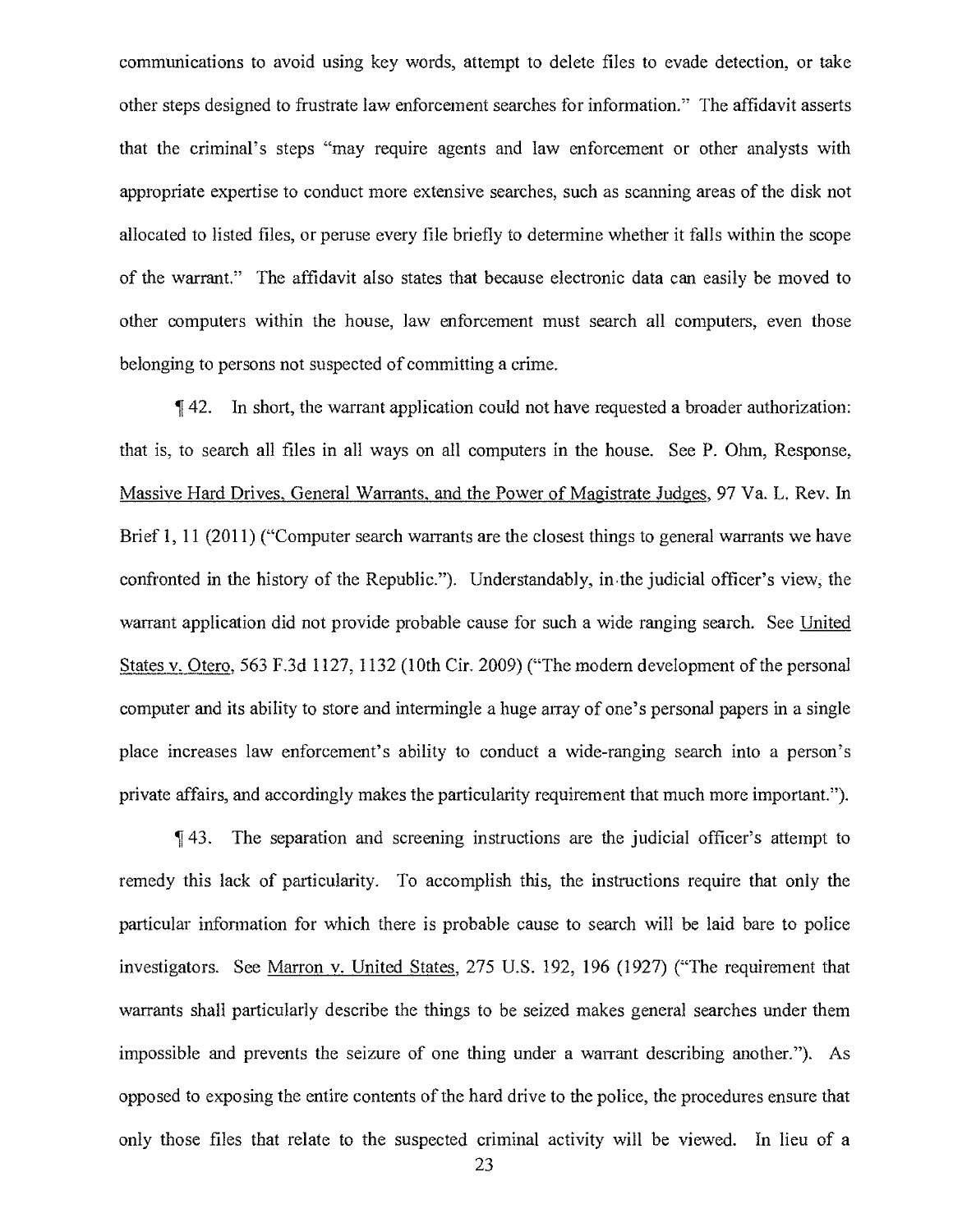particular description of the relevant files, the conditions create a procedure for identifying the relevant files and exposing only them to police investigators.

¶ 44. The State and the dissent raise two general objections to the instructions. The first, particularly raised by the dissent, is that the instructions have improperly eviscerated the plain view doctrine. Post,¶ 84. Although the practical consequences of the instructions may be comparable to an abrogation of the plain view doctrine, the mechanism is critically different. Abrogating the plain view doctrine would mean that investigating police officers could not seize evidence that they incidentally viewed. The screening procedures, in contrast, prevent such incidental police viewings from ever occurring. It is not an abrogation of the plain view doctrine to put in place safeguards against the police plainly viewing.<sup>19</sup> By separating police investigators and third-party screeners, these instructions—almost by definition—ensure a particularity of the exposure to police while avoiding the abrogation of the plain view doctrine.

¶ 45. In making their argument, the dissent is treating the plain view doctrine as some form of right of law enforcement officials. The dissent refers to "frustrat[ing]" and "interfer[ing] with" the plain view doctrine. Post,  $\P$  84, 100. In fact, the plain view doctrine has a very limited role in Fourth Amendment jurisprudence. It is related only to seizures, not to searches. Horton, 496 U.S. at 134 (stating that plain view is an "exception that is addressed to the concerns that are implicated by seizures rather than by searches"). The doctrine itself is concerned with the permissible actions of the investigator after he or she has seen the incriminating evidence, not before. As we said in State v. Birchard, the "plain-view doctrine comes into play as an exception only where an officer has observed the object in question." 2010 VT 57, ¶ 27, 188 Vt. 172, 5 A.3d 879.

 $19$  Nor, for example, would restrictions on misleading advertising count as abrogating the principle of caveat emptor. Nor, for that matter, would a nursery school putting in place precautions against students losing their belongings be an abrogation of the "finders-keepers" doctrine. In each case, the restrictions don't eliminate the doctrine; they simply attempt to prevent situations calling for its application to arise as frequently.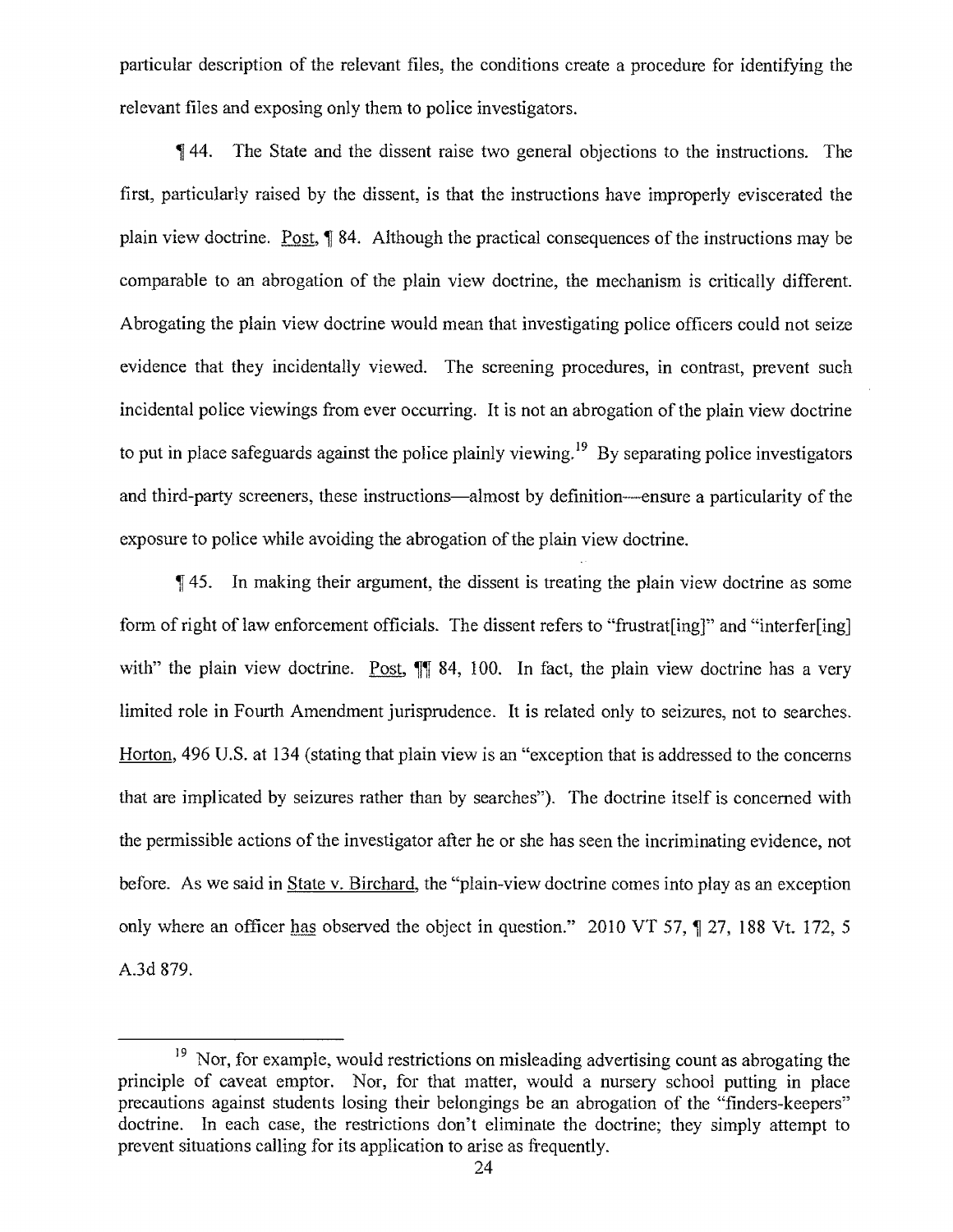¶ 46. An examination of the U.S. Supreme Court cases that developed the doctrine make it clear that it was crafted to be a narrow exception to the warrant requirement, permissible only as a convenience. The primary development of the doctrine was in the plurality opinion in Coolidge v. New Hampshire, which made the practical rational underlying the doctrine clear: "Where, once an otherwise lawful search is in progress, the police inadvertently come upon a piece of evidence, it would often be a needless inconvenience, and sometimes dangerous—to the evidence or to the police themselves—to require them to ignore it until they have obtained a warrant particularly describing it." 403 U.S. 443, 467-68 (1971) (emphasis added). The opinion noted the reasons for the warrant requirement and stated, in part, that allowing the seizure of evidence in plain view without a warrant would not interfere with a primary rationale for the warrant requirement that "those searches deemed necessary should be as limited as possible." Id. at 467. It would not do so, the Court found, because the plain view doctrine "does not convert the search into a general or exploratory one. $^{20}$  Id.

II 47. Having established the compatibility of the plain view doctrine and the constitutional principles at stake, the plurality found the exception acceptable: "As against the minor peril to Fourth Amendment protections, there is a major gain in effective law enforcement." Id. Later cases have recognized the same rationale. See Dickerson, 508 U.S. at 375 ("The warrantless seizure of contraband [that officers see in plain view during a valid search] is deemed justified by the realization that resort to a neutral magistrate under such circumstances would often be impracticable and would do little to promote the objectives of the Fourth Amendment."). We have explained the plain view doctrine as an "exception to the warrant requirement." Trudeau, 165 Vt. at 358, 683 A.2d at 727.

48. It is difficult to imagine how we could frustrate a doctrine based on convenience to establish an exception to the warrant requirement. The rationale has nothing to do with a law enforcement officer's access to evidence; it determines only whether the officer must obtain a

 $20$  The circumstances here suggest that this characterization may have been optimistic.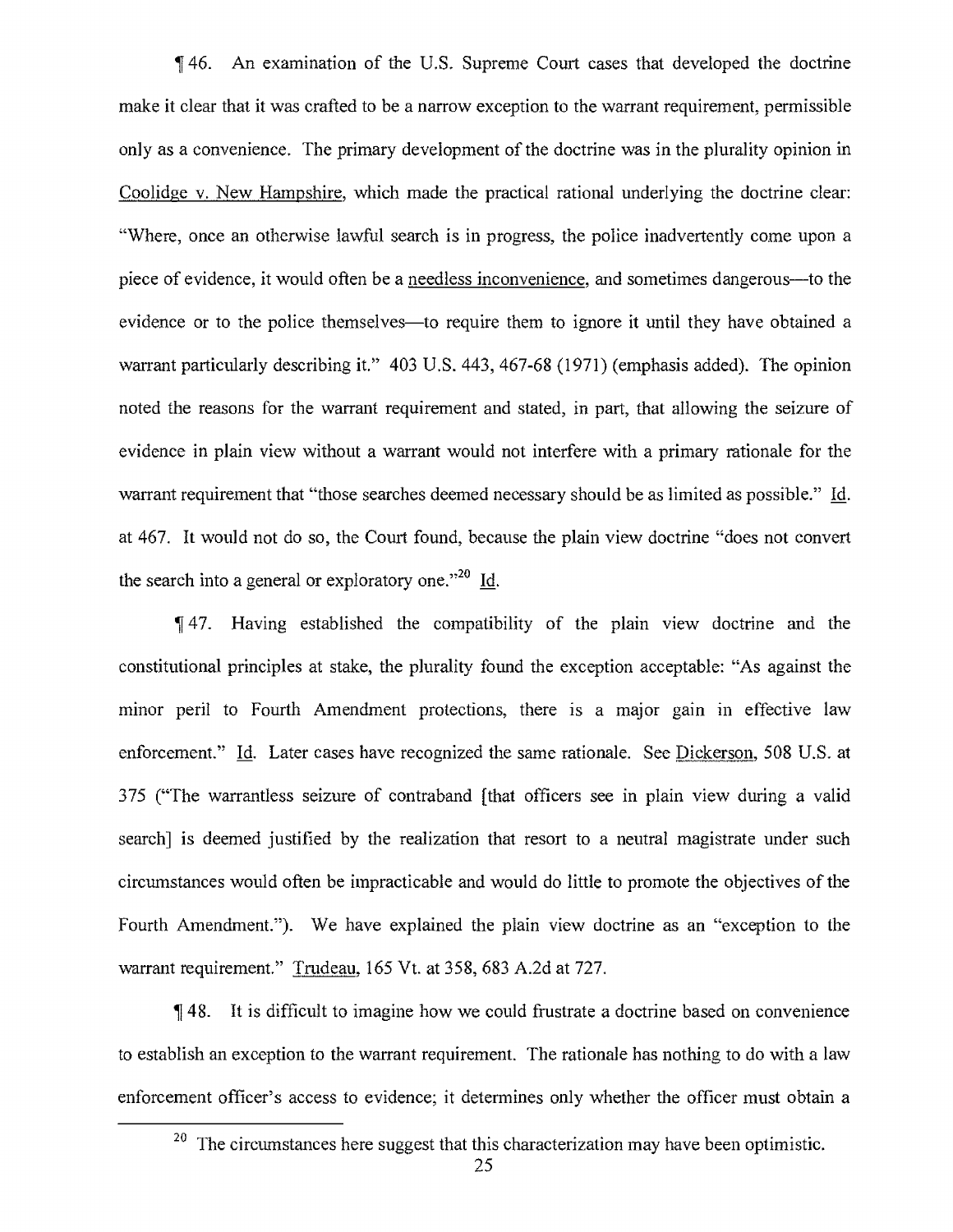warrant to seize evidence to which the officer has access. Thus, we cannot accept the argument that the instructions impermissibly abrogate the plain view doctrine\_

1( 49. Second, the State and the dissent argue that allowing the information to be viewed by any third party—even one behind a firewall so the information cannot be viewed by a law enforcement officer—eliminate any legitimate privacy interest. Post, ¶ 90. Put another way, the issue, is whether the conditions meaningfully advance privacy interests in a way that would justify their imposition on the State. Superficially, the answer is not obvious because a citizen's private information is being exposed one way or another, be it to a police officer or a third-party analyst.<sup>21</sup> The police investigators see only the particular files relevant to the investigated crimes, but other files will inevitably be viewed by the screener. If the information exposure is the same either way, one might argue that these instructions ultimately offer no real protection. See Douglas v. Windham Super. Ct., 157 Vt. 34, 39, 597 A.2d 774, 777 (1991) (explaining that this Court will grant a motion for extraordinary relief if, but only if, there is no ground for the trial court's action).

50. What this argument fails to recognize, however, is that privacy concerns not only our interest in determining whether personal information is revealed to another person but also

 $21$  The illusory appeal of this argument—that there is no privacy interest at stake insofar as there will be exposure to someone—may derive in part from an analogy to cases in which one's expectation of privacy is extinguished by voluntary disclosure to a third party. But coerced exposure is altogether different from voluntary disclosure. It is true that, when someone transmits information or places information in public view, that person is often deemed to have abandoned any legitimate expectation of privacy. See Smith v. Maryland, 442 U.S. 735, 743-44 (1979) ("This court consistently has held that a person has no legitimate expectation of privacy in information he voluntarily turns over to third parties."). It does not follow, however, that a coerced exposure of information to a third party destroys all legitimate expectations of privacy. See Fraternal Order of Police v. City of Philadelphia, 812 F.2d 105, 118 (3d Cir. 1987) ("The fact that protected information must be disclosed to a party who has a particular need for it does not strip the information of its protection against disclosure to those who have no similar need."). Whereas a voluntary exposure involves a person choosing to lower his or her expectation of privacy, a coerced exposure involves no such choice. To hold otherwise would be to conclude that, because the information is going to be exposed to someone contrary to the subject's expectations, the expectation of privacy disappears, and, with it, the constitutional protection. The State cannot bootstrap its way into extinguishing any expectations of privacy because it is justified in trespassing upon that expectation.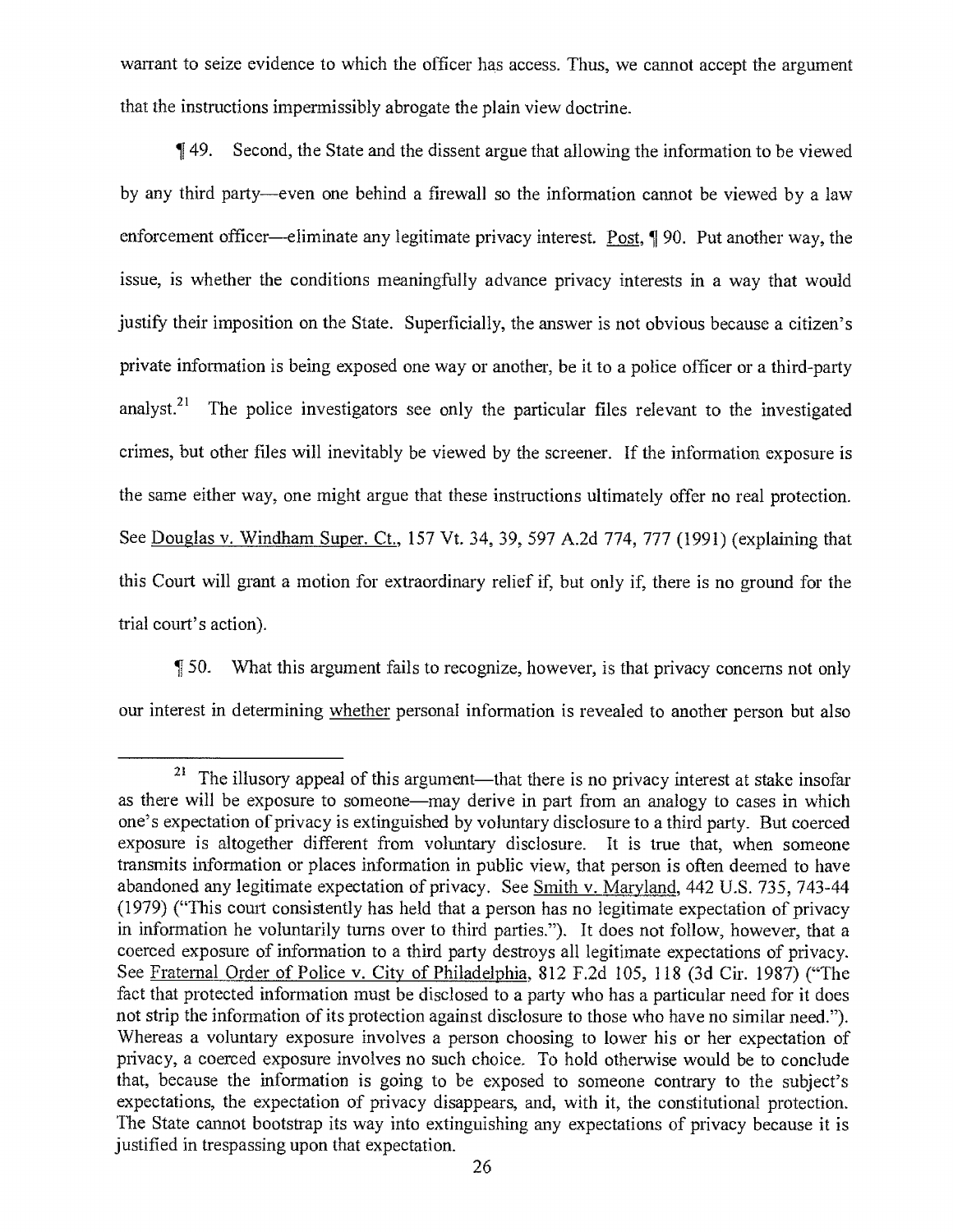our interest in determining to whom such information is revealed. A more complex understanding of privacy—one not limited to mere concern with avoiding exposure altogether will inevitably acknowledge that our interest in privacy is, at least in part, an interest in to whom information concerning us is exposed. See Nat'l Cable & Telecomms. Ass'n v. FCC, 555 F.3d 996, 1001 (D.C. Cir. 2009) ("It is widely accepted that privacy deals with determining for oneself when, how and to whom personal information will be disclosed to others."); Stone v. State Farm Mut. Auto. Ins. Co., 185 P.3d 150, 155 (Colo. 2008) ("[Privacy] includes the power to control what we shall reveal about our intimate selves, to whom, and for what purpose.' " (quoting Martinelli v. Dist. Ct. ex rel. City & Cnty of Denver, 612 P.2d 1083, 1091 (Colo. 1980))); C. Fried, Privacy, 77 Yale L.J. 475, 482 (1968) ("It is not true, for instance, that the less that is known about us the more privacy we have. Privacy is not simply an absence of information about us in the minds of others; rather it is the control we have over information about ourselves."); K. Karst, "The Files": Legal Controls over the Accuracy and Accessibility of Stored Personal Data, 31 Law & Contemp. Probs. 342, 344 (1966) ("Meaningful discussion of privacy ... requires the recognition that ordinarily we deal not with an interest in total nondisclosure but with an interest in selective disclosure."); R. Parker, A Definition of Privacy, 27 Rutgers L. Rev. 275, 281 (1974) ("[P]rivacy is control over when and by whom the various parts of us can be sensed by others."); D. Solove, Conceptualizing Privacy, 90 Cal. L. Rev. 1087, 1108-09 (2002) ("[E]quating privacy with secrecy ... fails to recognize that individuals want to keep things private from some people but not others. . . Secrecy as the common denominator of privacy makes the conception of privacy too narrow."). In short, all exposures are not created equal.<sup>22</sup>

<sup>&</sup>lt;sup>22</sup> The United States Supreme Court has itself acknowledged the inadequacy of the contrary conception of privacy. In United States Department of Justice v. Reporters Committee for Freedom of the Press, 489 U.S. 749 (1989), the Court held that disclosure of FBI rap sheets in response to a Freedom of Information Act request could constitute an unwarranted invasion of personal privacy despite the fact that the information in the rap sheets had been publicly disclosed previously. The Court recognized that "there are few facts that are not at one time or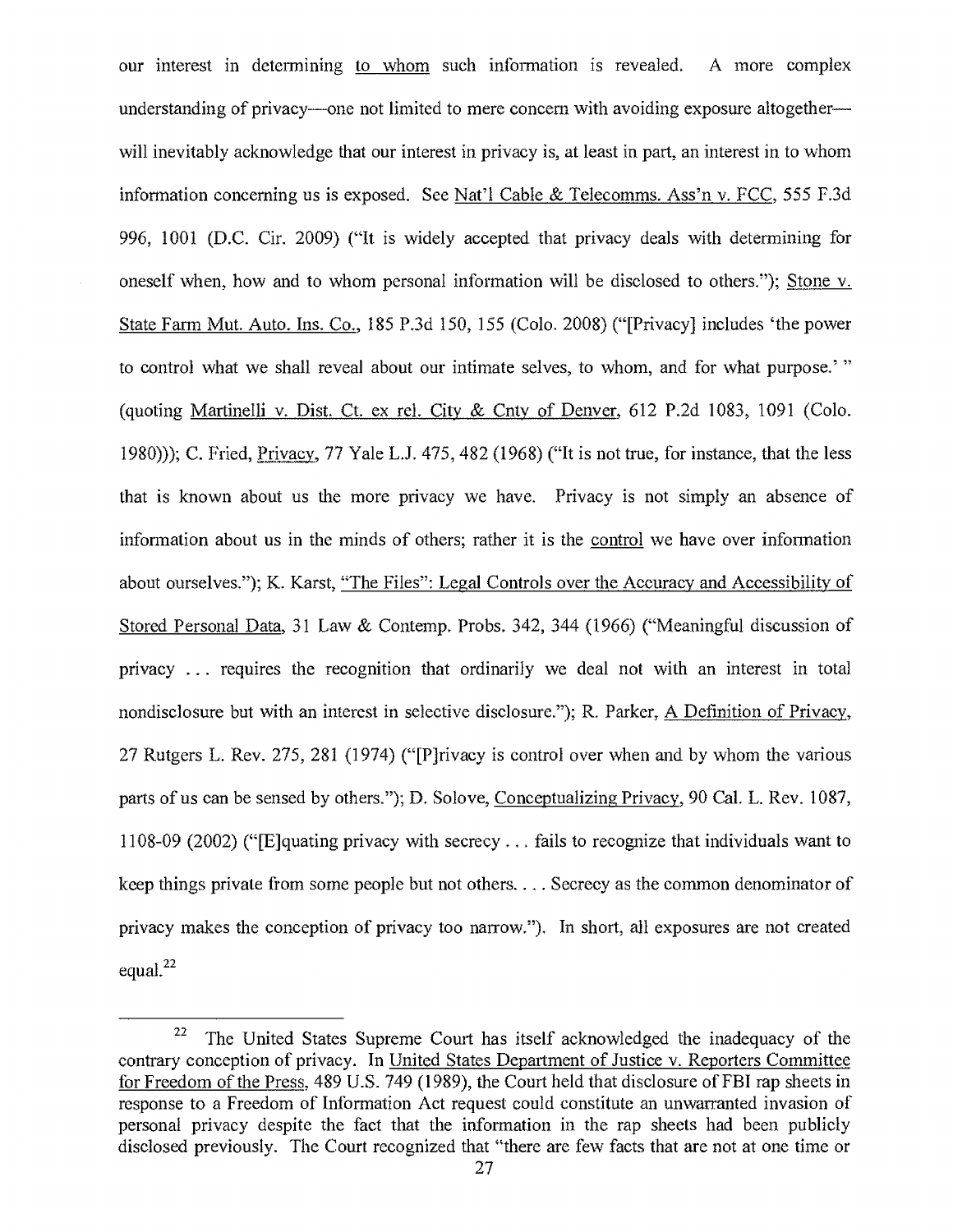51. That exposure to one person may harm one's privacy interests more than exposure to another person is a familiar feature of human experience. If an embarrassing or humiliating piece of personal information must be revealed to someone, it is surely worse to have it revealed to the neighborhood busybody or to one's boss than it is to have it revealed to a stranger. See Beaumont v. Brown, 257 N.W.2d 522, 531 (Mich. 1977) ("Communication of embarrassing facts about an individual to a public not concerned with that individual and with whom the individual is not concerned obviously is not a 'serious interference' with plaintiff's right to privacy, although it might be 'unnecessary' or 'unreasonable.' An invasion of a plaintiff's right to privacy is important if it exposes private facts to a public whose knowledge of those facts would be embarrassing to the plaintiff."), overruled in part on other grounds by Bradley v. Saranac Cmty. Schs. Bd. of Educ., 565 N.W.2d 650, 658 (Mich. 1997). Given that privacy interests are, in this way, deeply sensitive to the identification of the recipient of the information, and given that these interests are what undergird the warrant requirement in the first place, there is no reason that the warrant process should be barred from exhibiting a similar sensitivity.

1152. The reason that we care about who receives the information is because what others know about us shapes our interactions with them. Exposure of embarrassing information to one's neighbor or one's boss is a greater injury because it may impair one's relationships with those people. In contrast, exposure to a person who will not care or with whom one is unlikely to ever interact causes less harm, even if it may still be a source of reasonable discomfort. This is because one of our central privacy interests is relational—it concerns our ability to foster functional relationships with others. See Fried, supra, at 480-83 (arguing that privacy is important because it allows us to build relations of trust with others); see also State v. Geraw, 173 Vt. 350, 365, 795 A.2d 1219, 1230 (2002) ("Analysis of privacy expectations . . . requires an

another divulged to another," and that privacy often depends on "the degree of dissemination." Id. at 763. The Court then stated, "Recognition of this attribute of a privacy interest supports the distinction, in terms of personal privacy, between scattered disclosure of the bits of information contained in a rap sheet and revelation of the rap sheet as a whole." Id. at 764.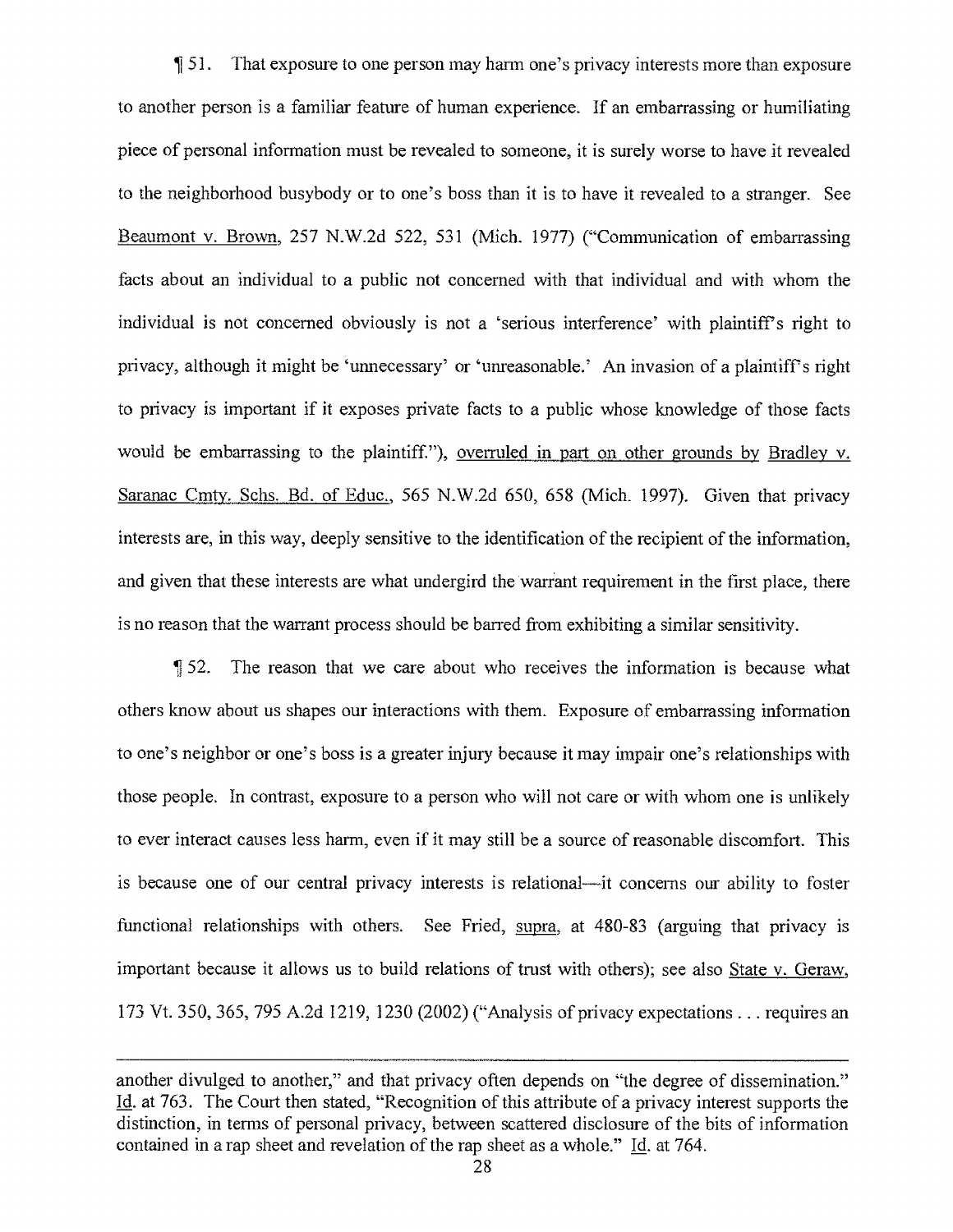evaluation of the values intended to be protected by Article 11, such as the exchange of thoughts and ideas, personal trust between individuals, free expression and individuality . .."). Our interests in privacy have to do with relating to others on our own terms.

53. A citizen's relationship with a police officer engaged in an investigation is asymmetric in power and laden with potential consequences. Unlike virtually any other person, an investigating police officer has the power to place a citizen at the mercy of the State. We have the greatest interest in keeping our private information from someone who could do the most damage with it. Moreover, the police officer is necessarily inquisitive. It is the detective's job to be skeptical, probing, and sometimes even relentless. Finally, the police officer assigned to a case is, by definition, not a detached individual and therefore inevitably has a certain perspective.

¶ 54. As a result of all of these features, it is natural to view exposure to a third party insofar as exposure is required at all—as less of a setback to one's privacy interests than exposure to an investigating officer. In fact, the protections of the Fourth Amendment are built around the recognition that one's relationship with a detached third party will be different than with an investigating officer. See Johnson v. United States, 333 U.S. 10, 13-14 (1948) ("The point of the Fourth Amendment, which often is not grasped by zealous officers, is not that it denies law enforcement the support of the usual inferences which reasonable men draw from evidence. Its protection consists in requiring that those inferences be drawn by a neutral and detached magistrate instead of being judged by the officer engaged in the often competitive enterprise of ferreting out crime.").

1155. The recognition that exposure to a disinterested third party may be substantially less injurious than exposure to an interested party explains why we often rely upon third-party screening in other contexts. For example, third-party filtering or screening teams are frequently used to protect against the disclosure of privileged documents. See, e.g., Hicks v. Bush, 452 F. Supp. 2d 88, 103 (D.D.C. 2006) (allowing use of "filter teams" to protect attorney-client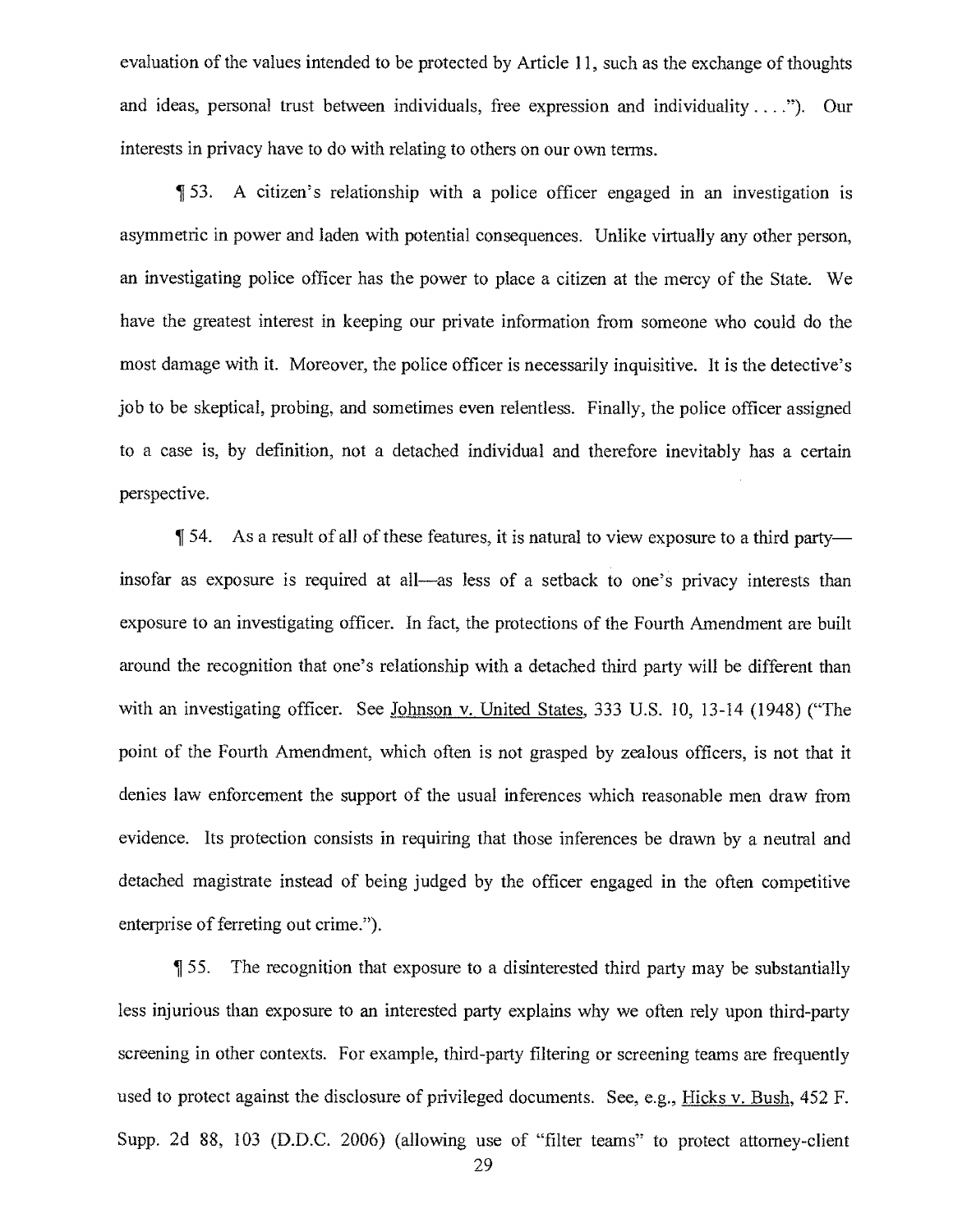privilege with regard to mail seized from Guantanamo Bay detainees); United States v Grant, No. 04 CR 207 BSJ, 2004 WL 1171258 (S.D.N.Y. May 25, 2004) (endorsing government's proposed "privilege team" to screen seized documents for privileged materials); United States v. Triumph Capital Grp., Inc., 211 F.R.D. 31, 43 (D. Conn. 2002) ("The use of a taint team is a proper, fair and acceptable method of protecting privileged communications when a search involves property of an attorney."); United States v. Hunter. 13 F. Supp. 2d 574, 583 (D. Vt. 1998) (accepting the use of "screening procedure designed by the government" in order to "limit invasion of confidential or privileged or irrelevant material").

¶ 56. Courts have also approved of the use of third parties to assist in executing searches where the assistance will help limit the search to the relevant material. See, e.g., Forro Precision, Inc. v. Int'l Bus. Mach. Corp., 673 F.2d 1045, 1054 (9th Cir. 1982) (approving of use of IBM employees in performing a search where "search warrant required that technical documents be identified"); see also Wilson v. Layne, 526 U.S. 603, 611 (1999) (approving of "the presence of the third parties" where their presence "directly aid[s] in the execution of the warrant"). The use of third parties can provide an intermediate option between straight disclosure and filtering by a special master or a court in camera. Cf., e.g., United States v. McClure, No. 10-028, 2010 WL 3523030, at \*2 (ED. La. Sept. 1, 2010) ("The subpoenaed documents at issue satisfy [the subpoena requirements] but only to the degree that they are probative . . . To the extent that the requested information does not relate to [the case], the subpoena drifts in the direction of an impermissible 'fishing expedition.' Thus, an in camera evaluation would be appropriate to filter out information not probative . . . ."); Konle v. Page, 556 N.W.2d 380, 383 (Wis. Ct. App. 1996) ("Because tax returns will often contain material which is wholly irrelevant to the [case in question], we conclude that an in camera examination by the trial court is the best and proper procedure through which to filter such discovery demands."). In all of these circumstances, it is never assumed that because the information will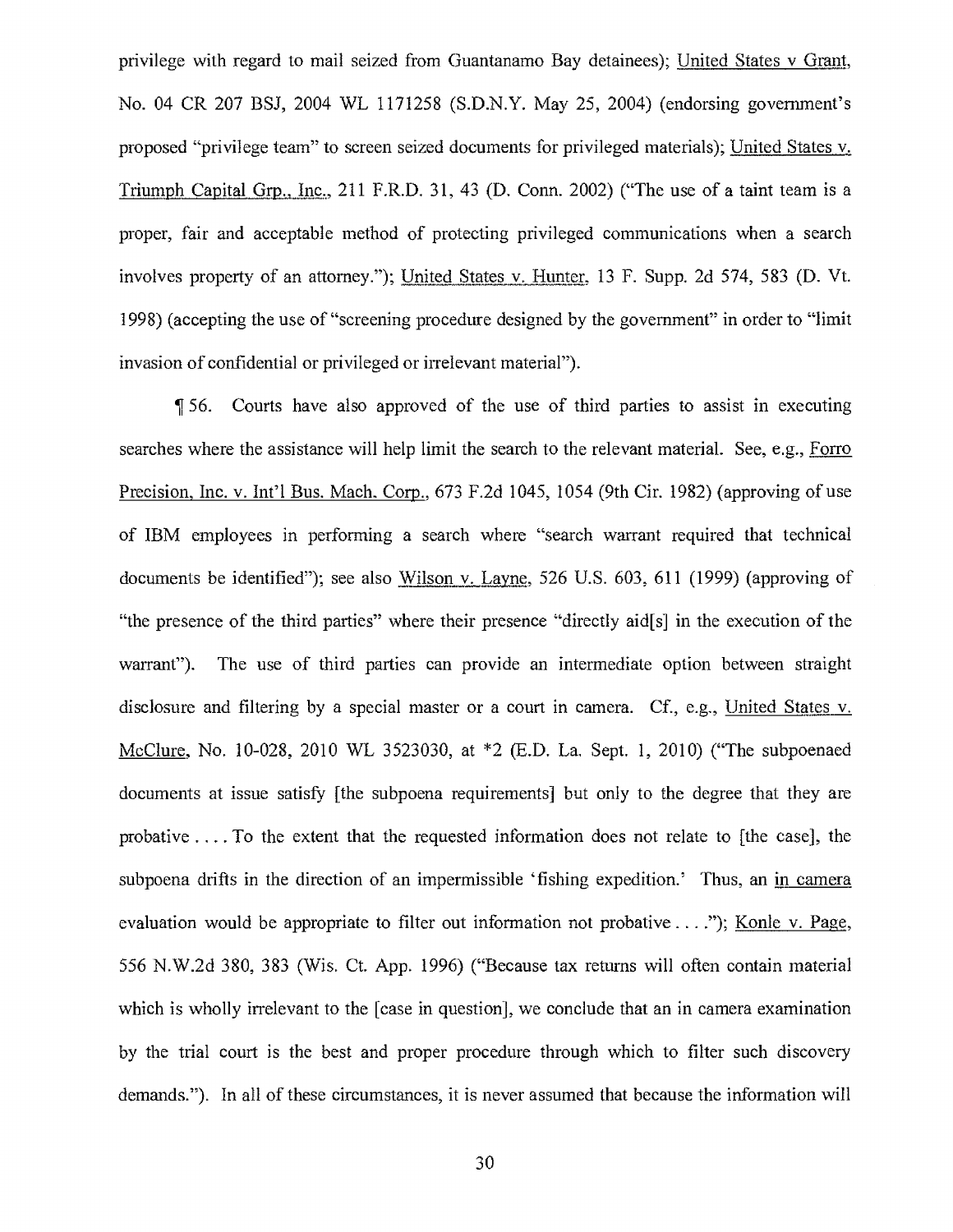be revealed to some third party—be it a "filter team," a computer expert, a special master, or a court in camera—the individual concerned retains no residual interests in nondisclosure.

¶ 57. Not surprisingly, courts and commentators have been drawn to these tools for the purposes of mitigating the invasiveness of computer searches. The judicial officer in this case was putting into effect these proposed legal innovations. See, e.g., CDT II, 621 F.3d at 1180 (Kozinski, C.J., concurring) (recommending that "[sjegregation and redaction of electronic data must be done either by specialized personnel or an independent third party"); J. Saylor, Note, Computers as Castles: Preventing the Plain View Doctrine from Becoming a Vehicle for Overbroad Digital Searches, 79 Fordham L. Rev. 2809, 2857 (2011) (advocating for a requirement that special masters be used "to segregate data that is within the scope of the warrant, while excluding non-relevant evidence unless it closely relates to the crime specified in the warrant or is contained in the same file as evidence that the warrant authorizes to be seized"); Recent Case, Fourth Amendment—Plain View Doctrine—En Banc Ninth Circuit Holds that the Government Should Waive Reliance on Plain View Doctrine in Digital Contexts, 123 Harv. L. Rev. 1003, 1010 (2010) (calling for a procedure in which "[diesignated computer personnel or a third party would perform a search of the entire hard drive" and "fajll responsive information would be culled"). In the computer search context, using a disinterested third party is a natural way to protect a person's interest in who will view personal information.

¶ 58. The interest in who will view personal information is heightened when the information in question is not a single embarrassing fact but rather a vast array of private materials. Personal computers often store every aspect of a citizen's personal life. See 0. Kerr, Searches and Seizures in a Digital World, 119 Harv. L. Rev. 531, 533 (2005) ("Computers are like containers in a physical sense, homes in a virtual sense, and vast warehouses in an informational sense."). Without caution, searches of computers threaten to authorize police culling through more personal information than has ever been possible before. See R. Winick, Searches and Seizures of Computers and Computer Data, 8 Harv. J.L. & Tech. 75, 78 (Fall 1994)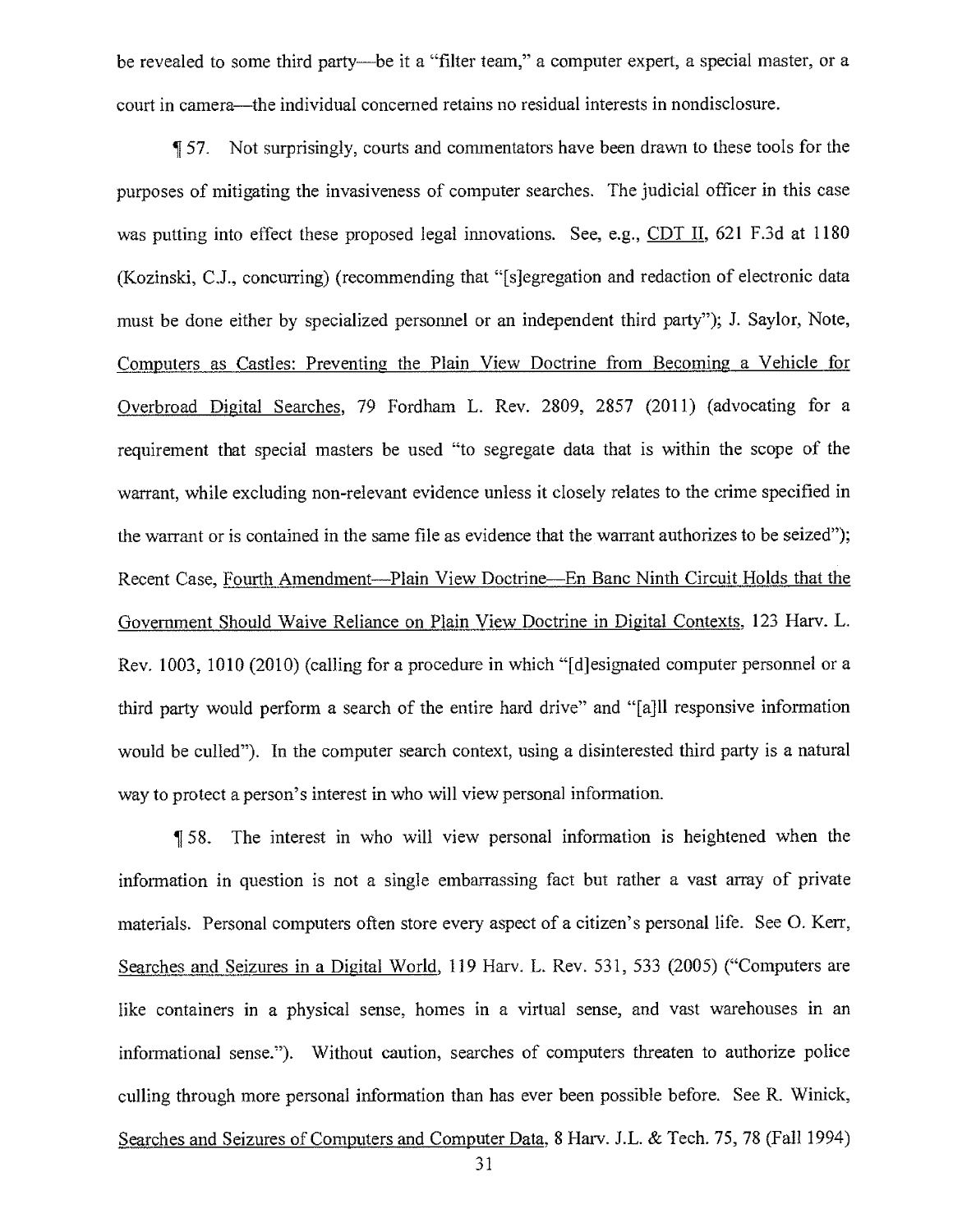("[T]he massive storage capacity of modern computers creates a high risk of overbroad, wideranging searches and seizures.").

1159. Because modern computers contain a plethora of private information, exposing them to wholesale searches presents a special threat of exposing irrelevant but damaging secrets. Judge Kleinfeld of the Ninth Circuit puts the point vividly:

> There are just too many secrets on people's computers, most legal, some embarrassing, and some potentially tragic in their implications, for loose liberality in allowing search warrants. Emails and history links may show that someone is ordering medication for a disease being kept secret even from family members. Or they may show that someone's child is being counseled by parents for a serious problem that is none of anyone else's business. Or a married mother of three may be carrying on a steamy email correspondence with an old high school boyfriend. Or an otherwise respectable, middle-aged gentleman may be looking at dirty pictures. Just as a conscientious public official may be hounded out of office because a party guest found a homosexual magazine when she went to the bathroom at his house, people's lives may be ruined because of legal but embarrassing materials found on their computers. And, in all but the largest metropolitan areas, it really does not matter whether any formal charges ensue—if the police or other visitors find the material, it will be all over town and hinted at in the newspaper within a few days.  $\ldots$  Sex with children is so disgusting to most of us that we may be too liberal in allowing searches when the government investigates child pornography cases. The privacy of people's computers is too important to let it be eroded by sexual disgust.

United States v. Gourde, 440 F.3d 1065, 1077-78 {9th Cir. 2006) (Kleinfeld, J., dissenting).

These possibilities do not mean that computers cannot be searched. But given the multiplicity and magnitude of the unanticipated injuries that might be inflicted by allowing exposure of an entire computer hard drive, it is understandable to seek precautions that might mitigate such injuries. And given that exposure of embarrassing information to a detached third party constitutes a lesser injury, we conclude that the use of third-party screeners is not so wholly without basis as to constitute an abuse of the judge's discretion.

¶ 60. The State raises practical objections to these requirements. First, the State argues that ex ante instructions will have no practical effect because the reasonableness of any search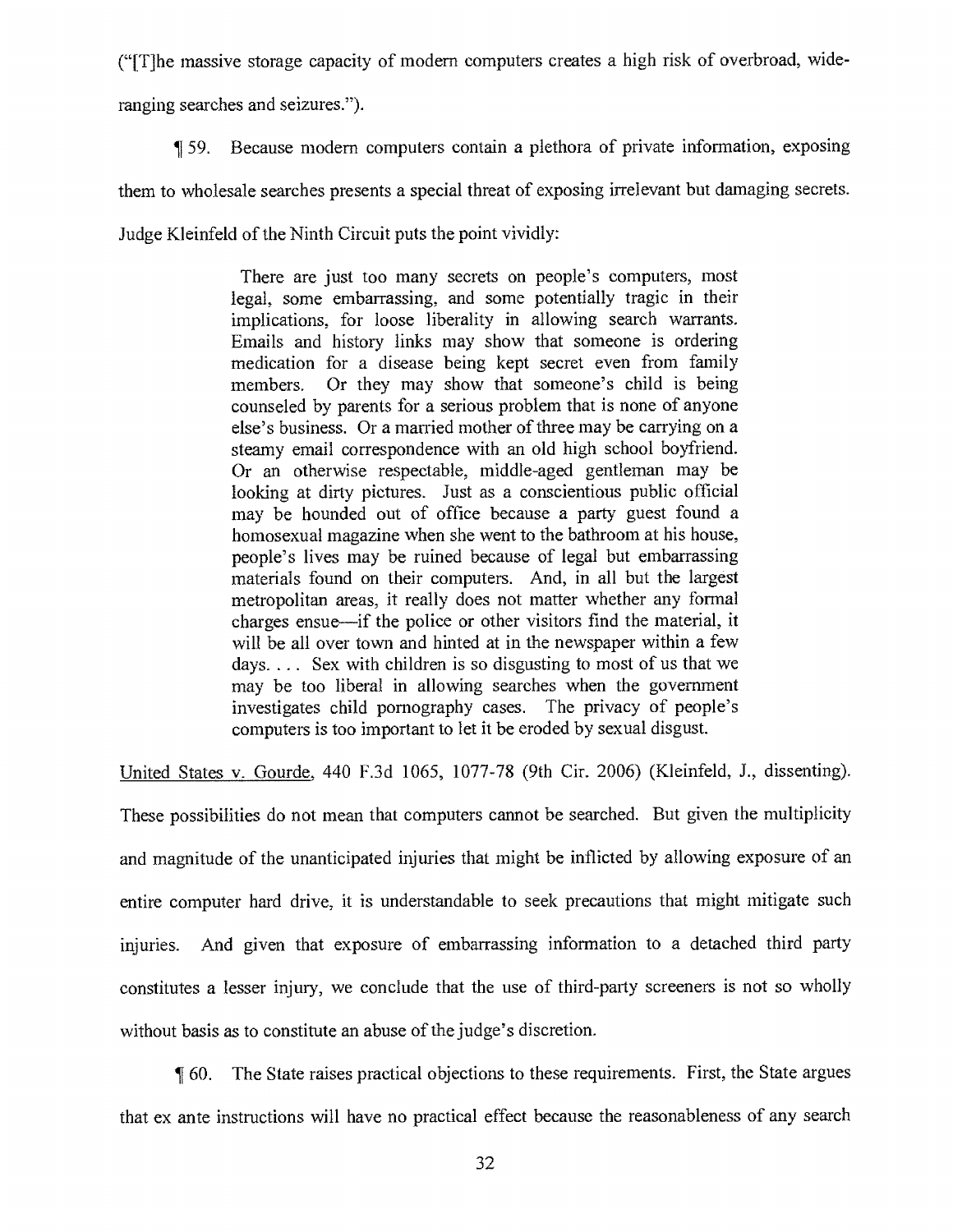will be determined ex post, in response to a motion to suppress, and as a result the instructions "cannot be enforced." The whole point of instructions (2), (3), and (4) is to deny the State access to information outside the justification for the warrant and thus avoid disputes over whether such information can be used in a criminal case or otherwise. As we noted at the outset of this opinion, "It is settled law that the search and seizure of evidence, conducted under a warrant, must conform to the requirements of that warrant." United States v. Brunette, 76 F. Supp. 2d 30, 42 (D. Me. 1999). The decision in Richards v. Wisconsin, upon which the State relies, stands only for the proposition that suppression might not be required where the noncompliance is based on an unanticipated circumstance, too urgent in nature for the warrant to be amended. 520 U.S. at 395-96 (accepting police decision not to knock and announce after already having had door slammed in their face by suspect upon seeing uniformed individual).

61. We agree with the State that ex post review will always remain open, but this does not mean that the ex ante instructions are without legal significance. Indeed, our holding today is that there is no constitutional distinction between instructions on how a search will be conducted and other instructions that, for example, relate to when the search must occur. See V.R.Cr.P. 41(c) (warrant shall "command the officer to search within a specified period of time not to exceed 10 days").

62. Second, the State argues that the requirement to use a non-investigator to conduct the search "without the presence or input of the investigator may result in relevant evidence being missed." In responding to this argument, we note that the State chooses the person(s) conducting the search and can ensure that the person(s) have the skill to recognize relevant evidence. Further, the concept of a firewall does not preclude the State from educating the person(s) conducting the search in the nature alleged crimes, as long as the person(s) conducting the search do not share extraneous information with the State investigator. We do not conclude that there is a practical defect in the condition.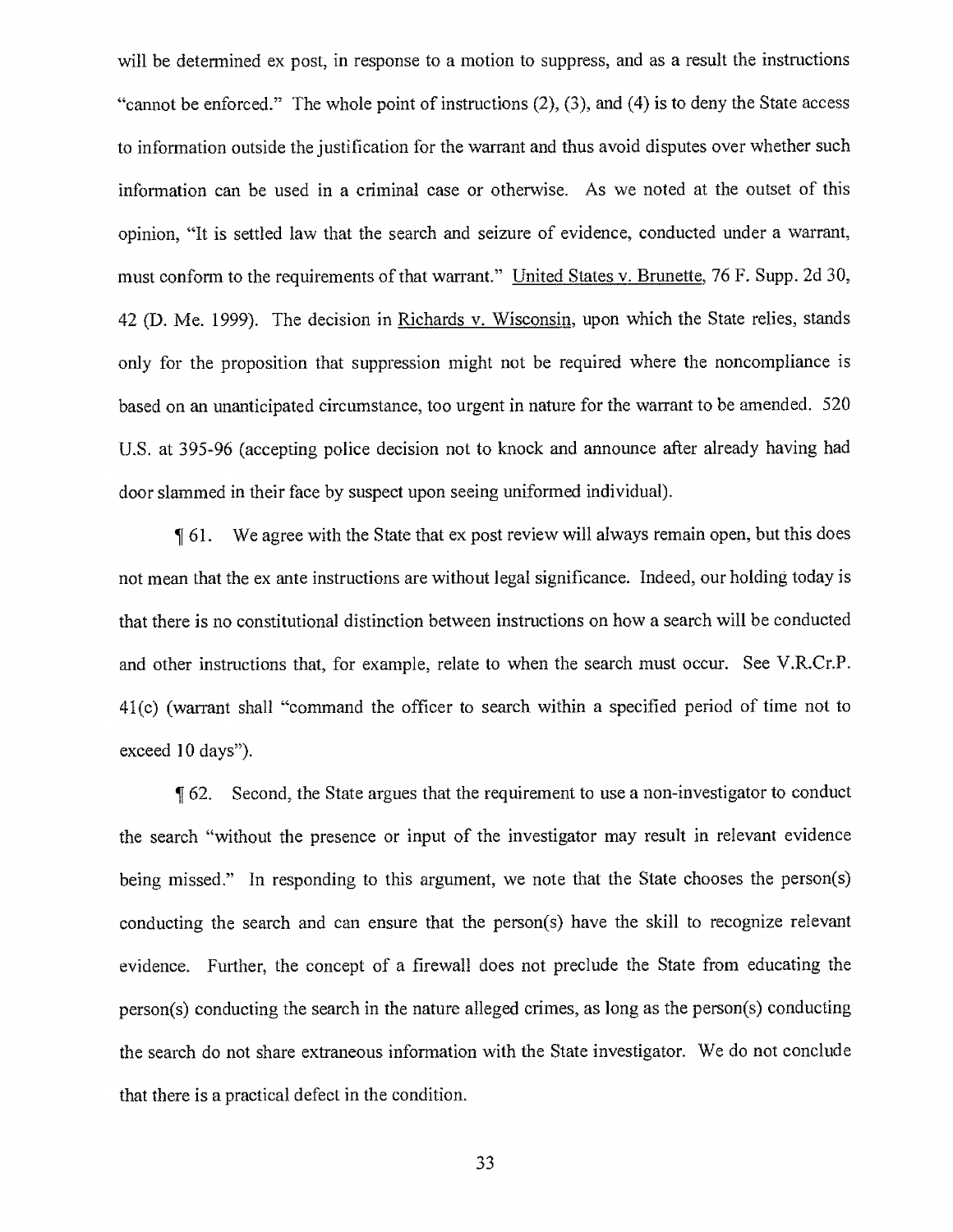1163\_ Third, the State argues that the segregation requirement will prevent a dynamic investigation in which the search can be expanded based upon what information is uncovered. Again, we find that the State overstates the objection. Nothing in instruction 5 states that on receipt of information from the search, the criminal investigator cannot ask for additional searching specifying the relevance of additional evidence in light of what evidence was produced.

1164. We therefore deny the request for extraordinary relief with regard to instructions (2), (3), and (4). This result is based largely on the broad authorization sought by the applicant law enforcement officer and the affidavit supporting that application. The judicial officer concluded that resorting to a neutral third-party screener may be the only way to provide meaningfill privacy protections in the face of broad law enforcement requests like this one. See CDT I, 579 F.3d at 1007 ("In the end  $\dots$  we must rely on the good sense and vigilance of our magistrate judges, who are in the front line of preserving the constitutional freedoms of our citizens while assisting the government in its legitimate efforts to prosecute criminal activity. Nothing we could say would substitute for the sound judgment that judicial officers must exercise in striking this delicate balance."). We hold that such an order does protect a legitimate privacy interest and did not constitute a manifest abuse of discretion.

### C.

 $\sqrt{165}$ . Next, we turn to the instructions limiting the search techniques that police can employ and prohibiting the use of sophisticated searching software without prior court authorization. The judge directed police to use a search protocol "designed to uncover only the information for which the State has probable cause" by focusing on documents limited by: the time period relevant to the alleged criminal activity, key words, and specific file types. The judge also precluded use of sophisticated search techniques without prior authorization.<sup>23</sup>

 $23$  For example, the judge precluded law enforcement from employing "sophisticated hashing tools." These tools are often used in specialized investigations to identify files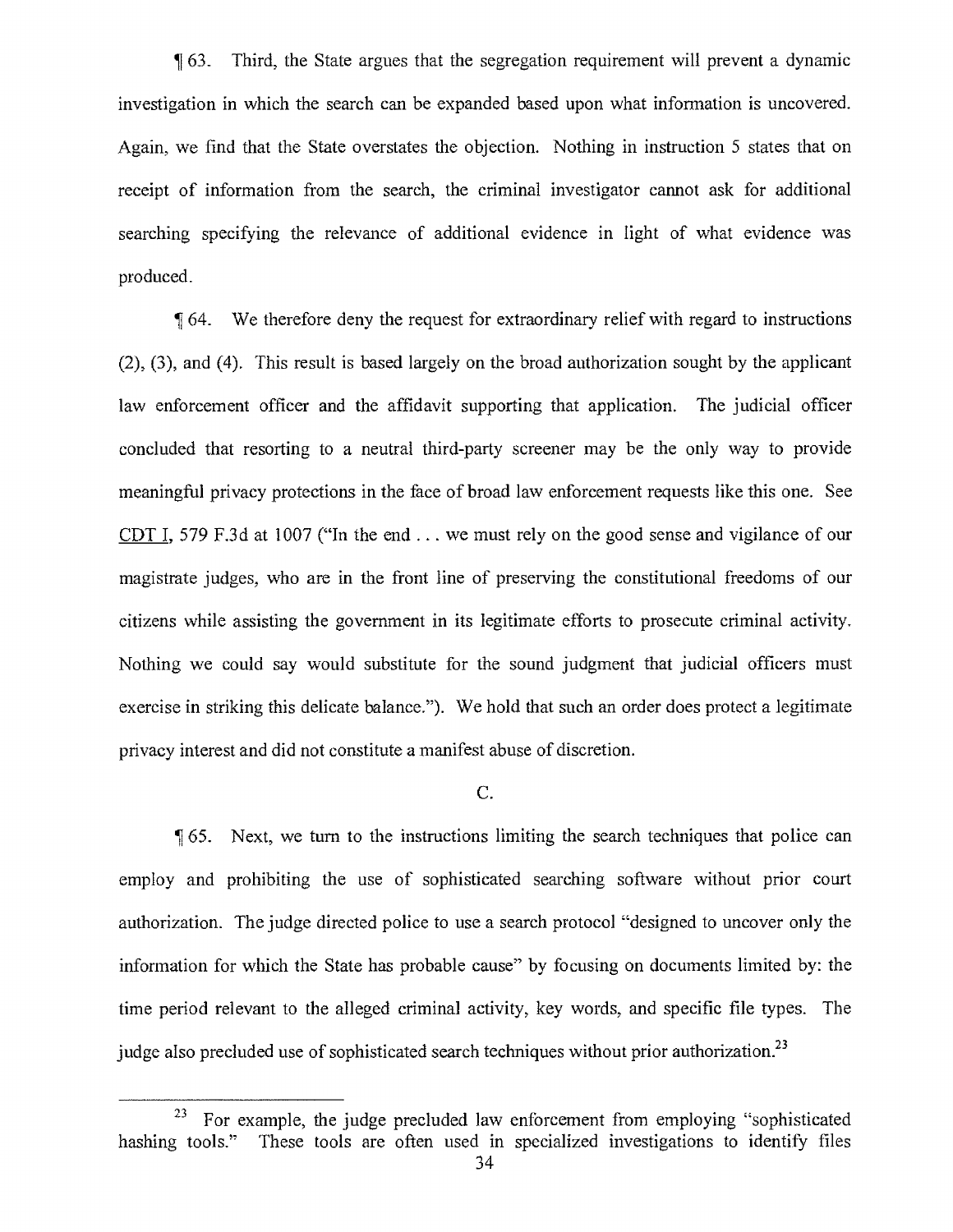1166. Under the order, these instructions are imposed on the persons(s) who conduct the search under instruction {2) and were within the court's power to ensure satisfaction of the probable cause and particularity requirements of the Fourth Amendment and Article 11. As noted, the warrant application sought to examine every file on every type of electronic media found at the location listed in the warrant, regardless of ownership. in the judicial officer's view, this application did not provide probable cause for such a broad search without some further specification of the particular places to be searched and the particular items to be seized.

67. As we have already discussed, especially in a non-physical context, particularity may be achieved through specification of how a search will be conducted. The purpose of the particularity requirement is to prevent general searches. Maryland v. Garrison, 480 U.S. 79, 84 (1987). By limiting the authorization to specific areas and specific things, the particularity requirement ensures that the search will be carefully tailored to its justifications and will not become a wide-ranging, exploratory search that the Fourth Amendment prohibits. See United States v. Carey, 172 F.3d 1268, 1271-72 (10th Cir. 1999) ("The Fourth Amendment requires that a search warrant describe the things to be seized with sufficient particularity to prevent a general exploratory rummaging in a person's belongings."). Particularity is measured in practical terms. United States v. Johnson, 541 F.2d 1311, 1313 (8th Cir. 1976) (per curiam) (explaining that standard to determine whether warrant describes place to be searched with sufficient accuracy "is one of practical accuracy rather than technical nicety").

1168. The warrant application here asserted the need for a broad, unconstrained search based on the investigating officer's general contention that criminals often hide incriminating evidence by using non-identifying titles, changing file extensions, and encryption or password protection. There was no information presented, however, that there was reason to believe the

containing child pornography. As another court explained: "A hash value and signature analysis of files on a computer hard drive creates a 'fingerprint' of each file on the computer. Once generated, those hash values can be compared to the hash values of files known or suspected to contain child pornography." State v. Bellar, 217 P.3d 1094, 1112 n.12 (Or. Ct. App. 2009).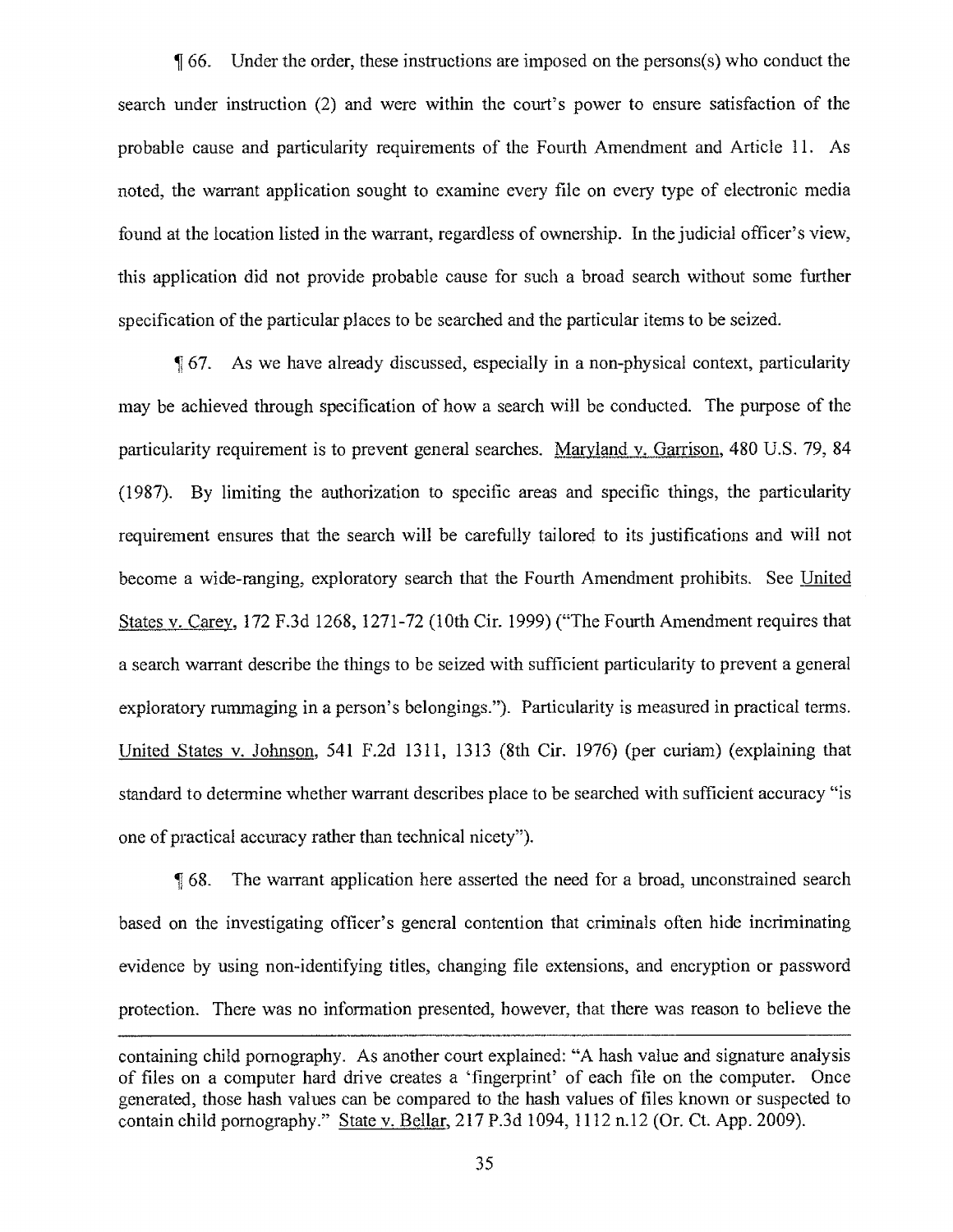suspect in this case had used such techniques or even that those engaged in identity theft typically do so. Cf. Wolf v. State, 266 P.3d 1169, 1173-74 (Idaho Ct. App. 2011) (concluding there was sufficient probable cause to search computer hardware, software and electronic devices where affidavit explained officer's experience in area of child exploitation and storage of child pornography on computers).

1169. The application suggests, if not admits, that the broadest scope of search may not be necessary. The affidavit explains that in some cases, the sought-after information can be found through targeted searches not requiring such exhaustive measures. Further, there was no attempt to limit the search based on the known details of the suspected crime such as the timeperiod, the victim, or the institutions involved in the suspected identity theft. See Otero, 563 F.3d at 1132-33 (concluding that warrant application to search computer failed to satisfy particularity required where search was not limited by date and crimes suspected); United States v. Clough, 246 F. Supp. 2d 84, 87 (D. Me. 2003) (holding warrant failed to meet particularity requirement where it contained "no restrictions on the search, no references to statutes, and no references to crimes or illegality").

70. Given that narrowing the search could still accomplish recovery of the incriminating evidence which there was probable cause to believe would be found within the digital equipment seized, the court was within its discretion to reduce preliminarily the scope of the warrant. The judicial officer did not abuse his power by restricting law enforcement's search to those items that met certain parameters based on dates, types of files, or the author of a document. See United States v. Rude, 88 F.3d 1538, 1551 (1996) (concluding that "the specification of dates, individuals, and the [particular] corporation, along with a reasonably precise delineation of the type of records sought, satisfied the specificity requirement").

¶ 71. This was especially appropriate where the State proposed no limiting instructions of its own. The State fails to demonstrate that such limits were overly particular or otherwise untenable. In fact, such limits are essential to meet the particularity requirement of the Fourth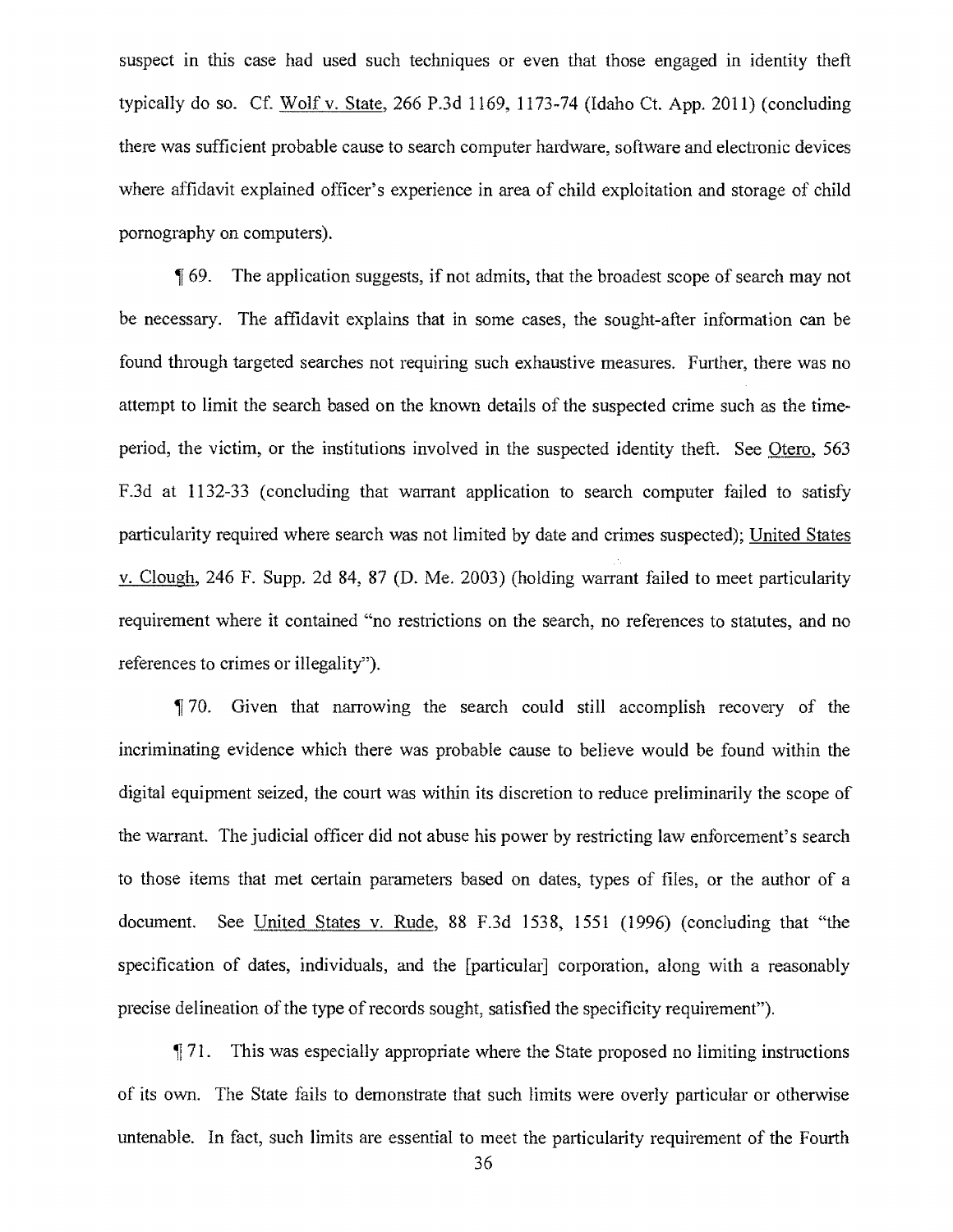Amendment, especially in cases involving record searches where nonresponsive information is intermingled with relevant evidence. Hunter, 13 F. Supp. 2d at 582-83 (concluding that particularity requirement was satisfied where records to be seized were identified "by time period and by the individual, entity, or property involved"); Commonwealth v. McDermott, 864 N.E.2d 471, 487 (Mass. 2007) (concluding that warrant was sufficiently particular where category limited by time frame and nature of items to be seized).

72. We recognize that instructions 5 and 6 are less necessary when the search is conducted by persons segregated behind a firewall from State investigators. Nevertheless, they can be an additional safeguard to guarantee that the search conducted by the segregated persons is not too broad. Indeed, the State in its brief recognized such a need when it observed that "the forensic examiner is as likely or unlikely to conduct an illegal general search of the computer as the investigator." We conclude that their imposition was within the judicial officer's discretion.

¶ 73. Again, the State raises a practical objection that the judicial officer will not have the expertise to review search protocols under instruction (6) and that limitations on search protocols are unworkable because of the dynamic nature of a search. All the instruction calls for is that the persons conducting the search, prior to using hash protocols or similar search tools, educate the judicial officer on the need for these methods and obtain approval. Just as a judicial officer is expected to expeditiously respond to a search warrant request, we can expect timely response to a request to employ special search protocols. We also believe that the judicial officer can be educated on the purpose and method of any search tool, such as to responsibly exercise the oversight responsibility.

¶ 74. Absent grounds to conclude that a judicial officer acted arbitrarily, we will not second-guess the judicial officer's discretionary judgment in the context of a motion for extraordinary relief. See Richardson v. City of Rutland, 164 Vt. 422, 424, 671 A.2d 1245, 1247 (1995) (explaining that extraordinary relief in the nature of mandamus is a limited remedy to correct "an arbitrary abuse of . . . power" (quoting Couture v. Selectmen of Berkshire, 121 Vt.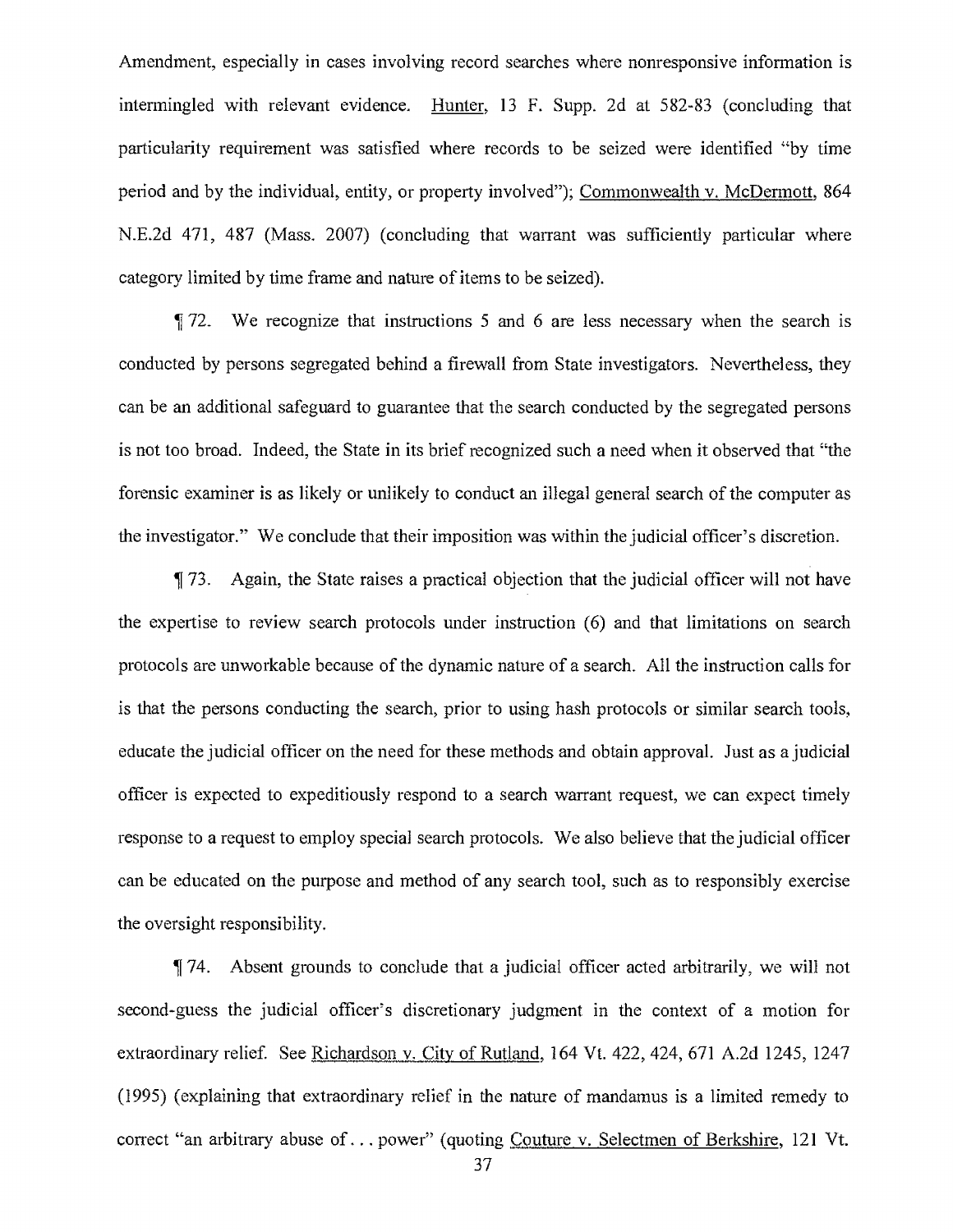359, 361, 159 A.2d 78, 80 (1960))). The State is not persuasive in its claims that the limits will unduly hamper detection of crime. The equipment is seized and secured in the State's possession. After exhausting its search options as permitted by the conditions of particularity, nothing precludes the State from seeking a new warrant to employ more sophisticated search techniques or a more probing analysis of the electronic media based on the results—or frustration—of their initial search, providing probable cause remains. The State's request for extraordinary relief from these instructions is therefore denied.

#### D.

¶ 75. Finally, we address those instructions pertaining to the copying, return, and destruction of property. The judicial officer set instructions requiring that: (1) only responsive information could be copied; (2) non-responsive data should be returned and the court informed; (3) copies must be destroyed absent judicial authorization otherwise; and (4) the return should specify the information seized, returned, and destroyed.

¶ 76. These instructions would hardly seem novel if imposed on law enforcement at the initial search phase. It goes without saying that law enforcement officers are empowered to seize and copy only items that are responsive to a warrant and, in turn, to inventory the items seized and return this list to the court. Indeed, under the Rules of Criminal Procedure, law enforcement officers conducting a search are required to give the person from whom property is taken "a receipt." V.R.Cr.P. 41(d). The officer must also make and file with the court a return, including a written inventory of the property taken. Id. The rule allows a grieved individual to move for return of property seized illegally. V.R.Cr.P. 41(e).

¶ 77. In this case, the unique aspect of these instructions arises because the warrant authorized law enforcement to seize electronic medium to be searched off-site. As we noted initially, we are really dealing with two searches here. Apparently, the judicial officer wished to emphasize that although the State was authorized to search off-site, this did not provide authority for the State to retain indefinitely all electronic data and law enforcement was still required to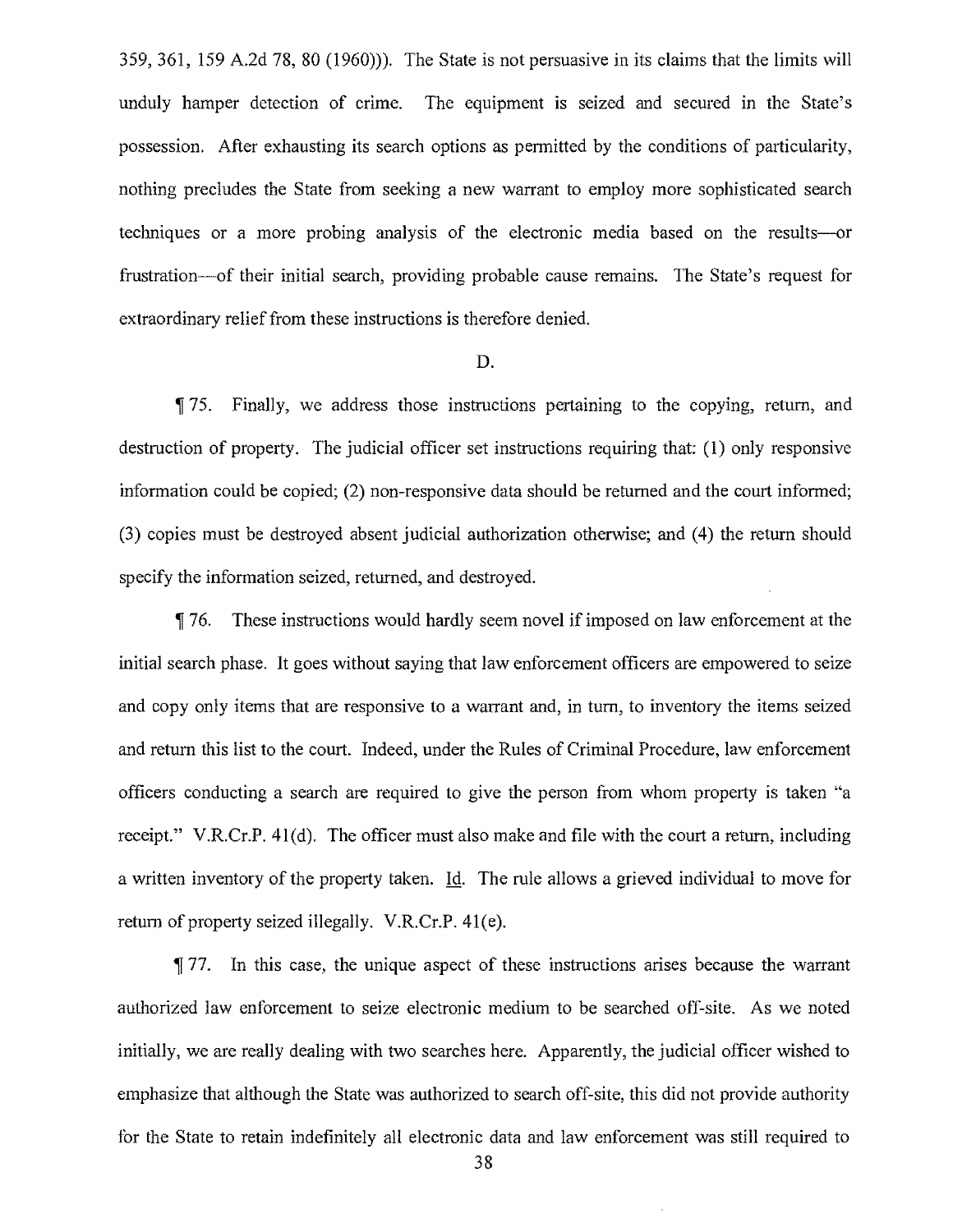return or destroy nonresponsive data as well as to notify the court of the items retained and returned. Given that the judicial officer's instructions essentially echo the requirements of Rule 41, we conclude that it was within the officer's power to impose them.

78. In reaching our conclusion, we do not conclude that instruction (7) or (8) prevents the segregated search persons from imaging the computer hard drive and other electronic storage media so that the computer and media can be returned to its owner. That procedure gives the State full search capacity while minimizing the interference with the activities of the computer owner. It was used in this case.

'1179. Instruction (7) prohibits giving copies of extraneous information to State investigation agents. It does not prohibit the persons conducting the search from making copies or images for their own use as long as they are destroyed, as provided in instruction (9).

 $\lceil 80.$  Nor do we read instruction (9) as prohibiting the maintenance of evidence for appeals, post-conviction relief and civil liability, as the State claims. In circumstances where the State can show that digital information should be kept for a specific reason—for example, for an appeal of a dispute over the validity of or compliance with ex ante instructions—the instruction authorizes the State to seek a judicial authorization to delay destruction. Otherwise, the overall procedure leaves a sufficient record for future proceedings.

If 81. Finally, we reject the State's argument that instruction (10) imposes an arbitrary time limit on the search, even though the search may take a long, indeterminate time to finish. Although instruction (10) authorizes the judicial officer to impose a time limit in the warrant on completing the search and filing a return, the warrant itself imposes no time limit and authorizes the analysis be conducted "as long as reasonably necessary." Under these circumstances, the State's argument is premature. In any event, we reiterate that there are two searches here and just as the applicable criminal rule can impose a time limit on the initial search of the dwelling, see V.R.Cr.P. 41(c), the magistrate can impose a time limit on the second.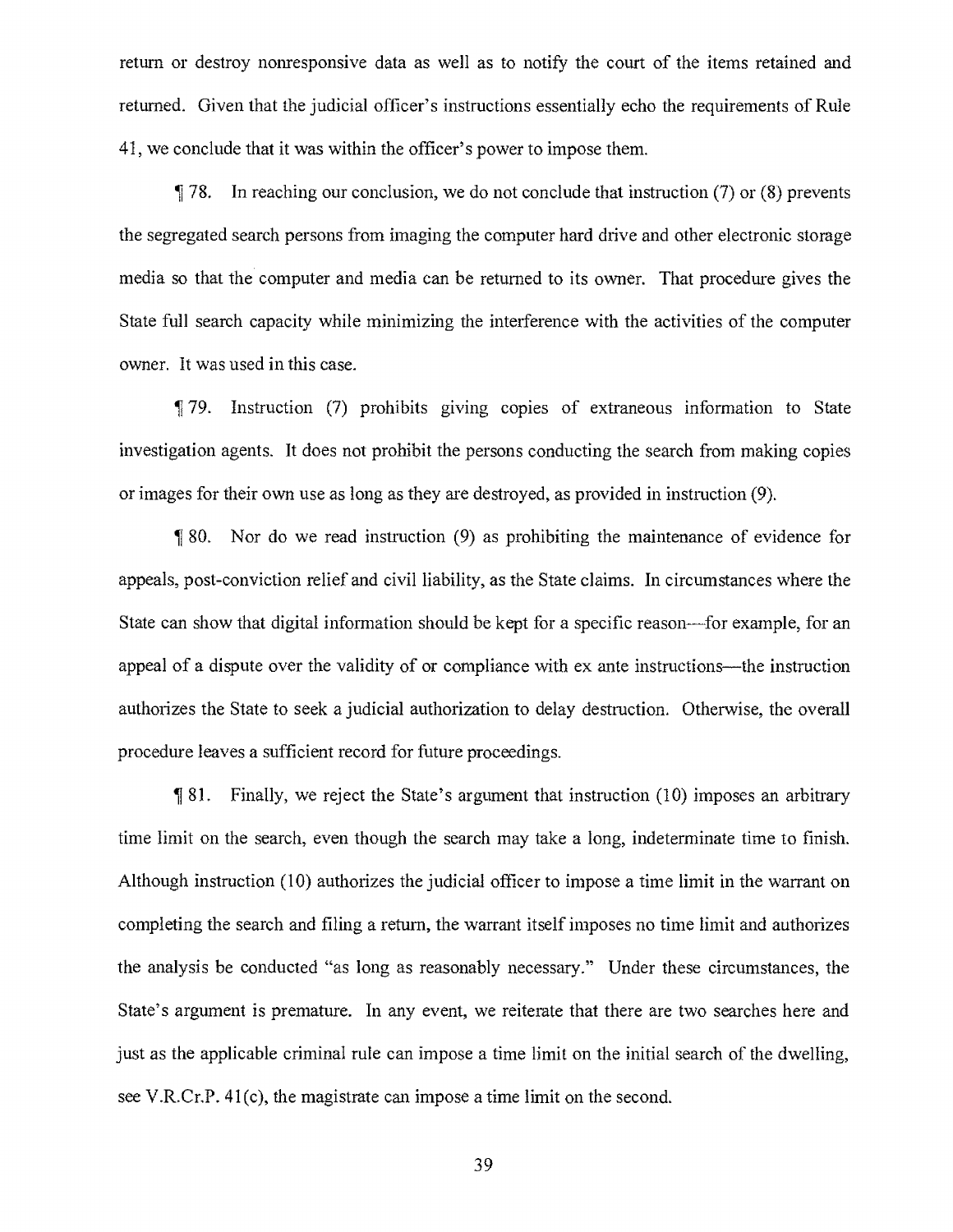¶ 82. In sum, we conclude that the judicial officer did not contravene his power in imposing instructions concerning the manner of the law enforcement's search of the computer to satisfy the probable cause and particularity demands of the warrant requirement. However, we hold there was no authority to preclude law enforcement's seizure of items in plain view.

The petition for extraordinary relief is granted in part. and condition (1) is stricken from the warrant. In all other respects, the petition is denied.

FOR THE COURT: Associate Justice

If 83. **BURGESS, J., concurring and dissenting.** Much of what the majority holds today is correct. Nothing in the Fourth Amendment precludes a magistrate from imposing ex ante warrant conditions to further constitutional objectives such as particularity in a warrant and the least intrusion necessary to accomplish the search. See Andresen v. Maryland, 427 U.S. 463, 482 n.11 (1976) (recognizing that, in searches for papers, innocuous documents will be examined to determine if they are subject to the warrant, and admonishing that responsible officials, "including judicial officials, must take care to assure that they are conducted in a manner that minimizes unwarranted intrusions upon privacy"); see also United States v. Payton, 573 F.3d 859, 864 (9th Cir. 2009) ("We believe that it is important to preserve the option of imposing conditions when they are deemed warranted by judicial officers authorizing the search of computers."). Nor may a judge simply forbid, ipse dixit, the seizure of criminal evidence found in plain view during a legally authorized search.<sup>24</sup> See United States v. Stabile, 633 F.3d 219,

 $24$  "The plain view doctrine is grounded on the proposition that once police are lawfully in a position to observe an item first-hand, its owner's privacy interest in that item is lost; the owner may retain the incidents of title and possession but not privacy." Illinois v. Andreas, 463 U.S. 765, 771 (1983). Therefore, an object lawfully viewed, the incriminating character of which is immediately apparent, may be seized without any resulting privacy invasion. With no constitutionally protected privacy interest threatened, there is no Fourth Amendment authority to prevent law enforcement from seizing items of a criminal nature in plain view.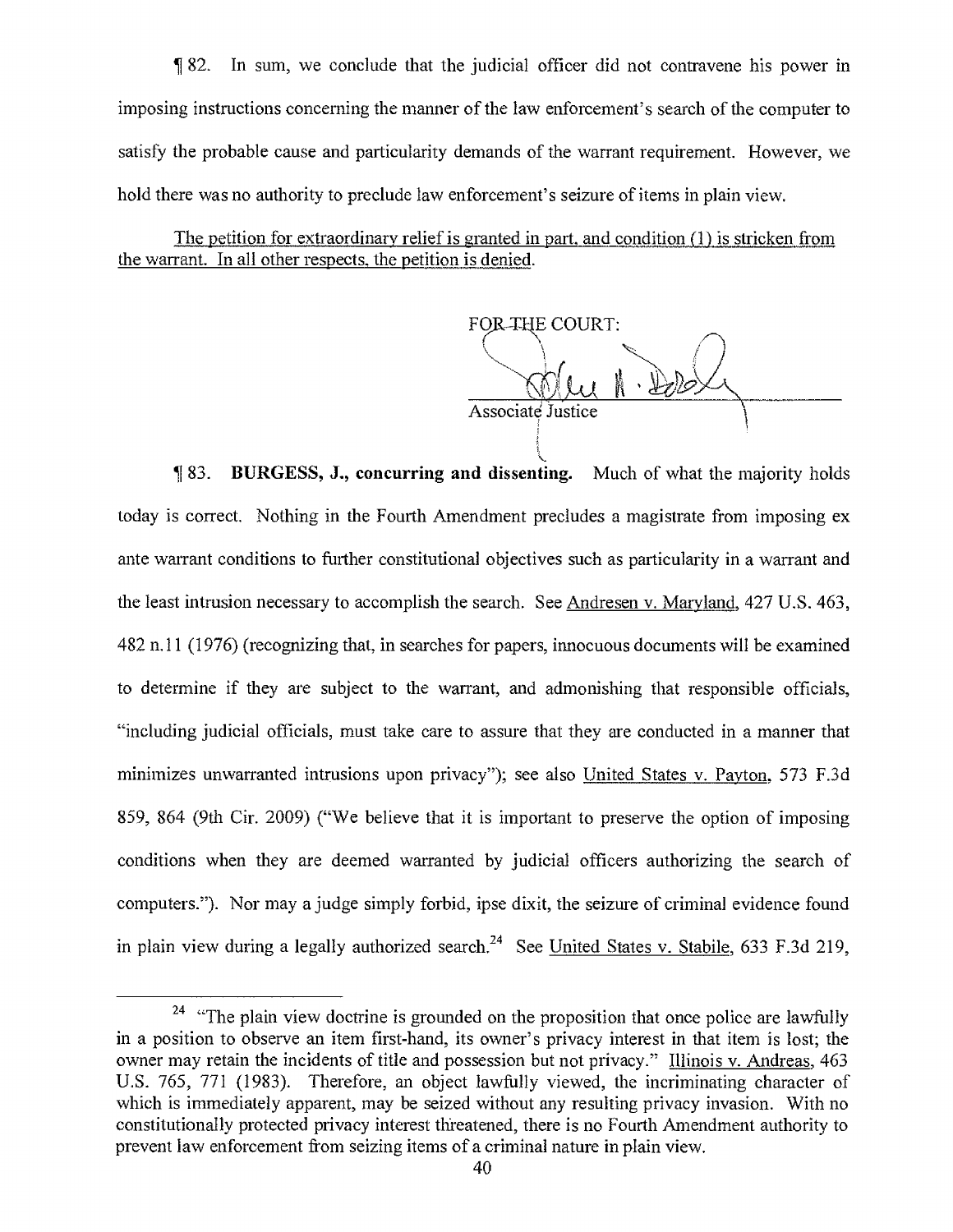241 (3d Cir. 2011) (holding that plain view doctrine "applies to seizures of evidence during searches of computer files," while acknowledging that the extent of plain view "will vary from case to case").

¶ 84. Thus, I generally concur in denying the State's petition to strike conditions five through ten, which focus the search while not defeating the law,  $2<sup>5</sup>$  and concur in granting the State's petition to strike the first condition purporting to cancel the plain view doctrine. But, having just reiterated the long-settled rule that police can seize evidence of a crime observed in plain view during a valid search, the majority errs in turning about-face to uphold conditions that the search be conducted by police agents separated from the case investigators, and who are not to look at, tell about, or must pretend not to see, any plainly visible evidence of other crimes. These limits are contained in warrant conditions (2), (3), and (4) and are expressly designed to frustrate the plain view doctrine. Because this latter holding is not rooted in any constitutional principle or privacy protection, I respectfully dissent.

85. Casting this dissent as promoting a law enforcement "right" to plain view in derogation of defendants' rights, ante, ¶ 45, the majority correctly suggests a competition between law enforcement and privacy rights. But, the competition is settled. We have a right against unreasonable search and seizure under the Fourth Amendment. It is black-letter law that, under the same Amendment, police are authorized or, to use the majority's term, have a "right" to search pursuant to a valid warrant. Since our privacy is already compromised by such a warrant, it is equally beyond cavil that in executing the valid search for specified evidence, another object lawfully viewed, the incriminating character of which is immediately apparent, may be seized without any resulting privacy invasion. Minnesota v. Dickerson, 508 U.S. 366, 374-75 (1993); see also Horton v. California, 496 U.S. 128, 1333-34 (1990) ("If an article is in plain view, neither its observation nor its seizure would involve any invasion of privacy.").

 $25$  Condition (7), however, which directs that only evidence related to the targeted activities may be copied, should be modified to allow copying and retention of any other contraband or incriminating evidence constitutionally observed in plain view.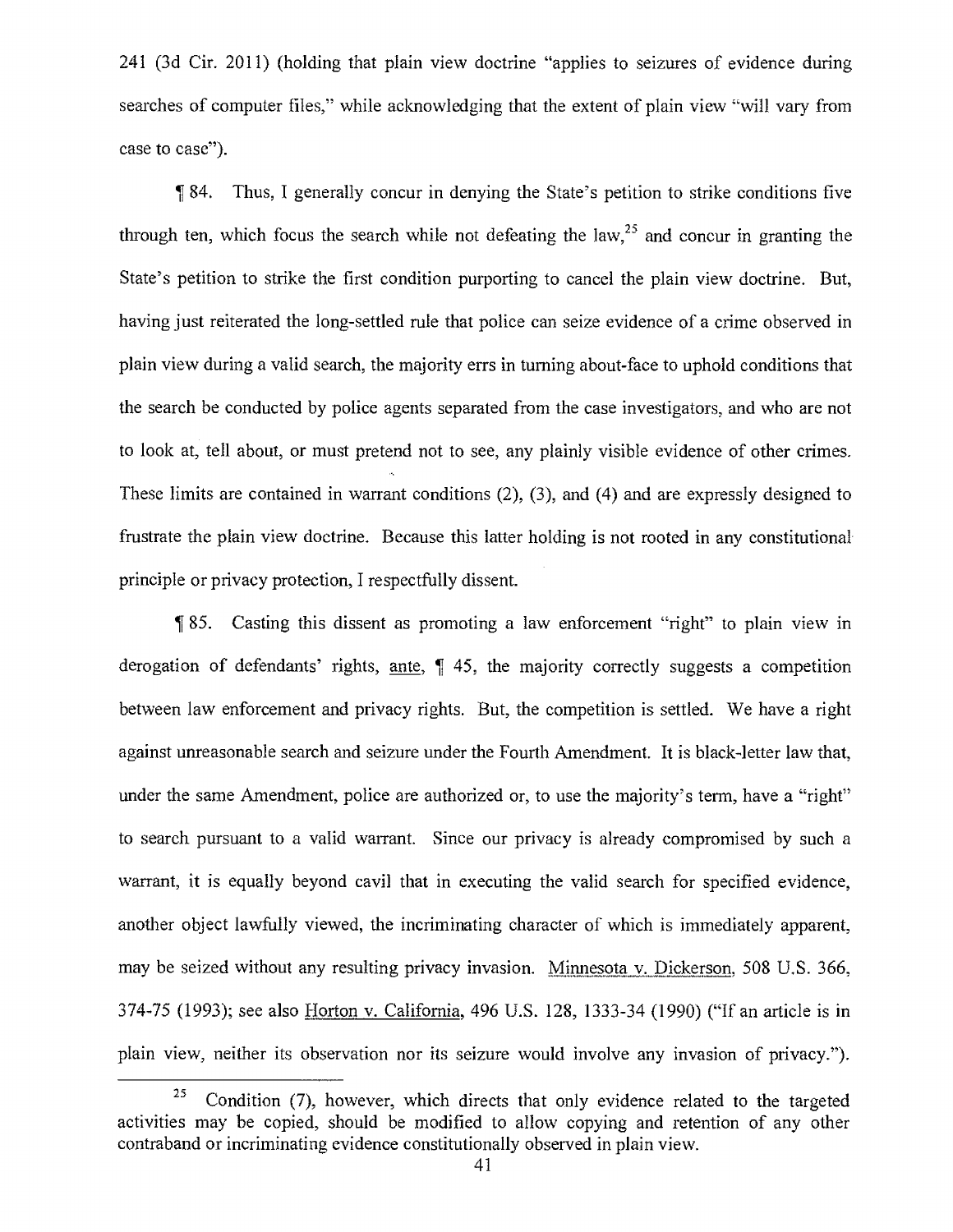Whatever limitation the majority invents to prohibit seizure of incriminating evidence in lawful plain view, it is outside of the Fourth Amendment.

1186. The majority's closest facsimile to authority are the shunted, if not politely discredited, conditions from United States v. Comprehensive Drug Testing. Inc. (CDT I), 579 F.3d 989 (9th Cir. 2009) (en bane), that the government waive plain view and segregate its searchers as predicates to obtaining warrants to search computers. Responding to egregious overreaching by federal agents executing a warrant for computer records of steroid use in major league baseball, CDT I directed magistrates to deny or curtail computer search warrants unless the government agreed to "forswear" the plain view doctrine and employ segregated screenersearchers held incommunicado from the primary investigators. Id. at 998. It was CDT I that apparently inspired the issuing court here to interdict plain view.

87. Since the trial court's reliance on CDT I, however, those conditions limiting plain view were effectively reversed by the entire Ninth Circuit specially convened to review the issue. United States v. Comprehensive Drug Testing, Inc. (CDT II), 621 F.3d 1162 (9th Cir. 2010) (en bane) (per curiam). The original ex ante directives limiting plain view and imposing segregated searcher-screeners were deleted by the full court, and relegated to a mere recommendation marooned in a concurring opinion. CDT II, 621 F.3d at 1180 (Kozinski, C.J., concurring). Even that concurrence concedes that its recommendations are "guidance" only and not mandated. Id. at 1178; see United States v. Ganias, No. 3:08CR00224(AWT), 2011 WL 2532396, at \*6 (D. Conn. June 24, 2011) (denying motion to suppress and pointing out that CDT II may provide guidance, "but it does not provide a rule that must be complied with").

1188. Despite claiming that courts are "drawn to" such tools to mitigate invasiveness of computer searches, ante, ¶ 57, the majority cannot find a court that adopts Chief Justice Kozinski's concurring "guidance" in CDT II. Courts do, however, consistently reject it. See Stabile, 633 F.3d at 240-41, 240 n.16 (upholding plain view seizure during search of computer files, reserving review on case-by-case basis and expressly "declining] to follow the Ninth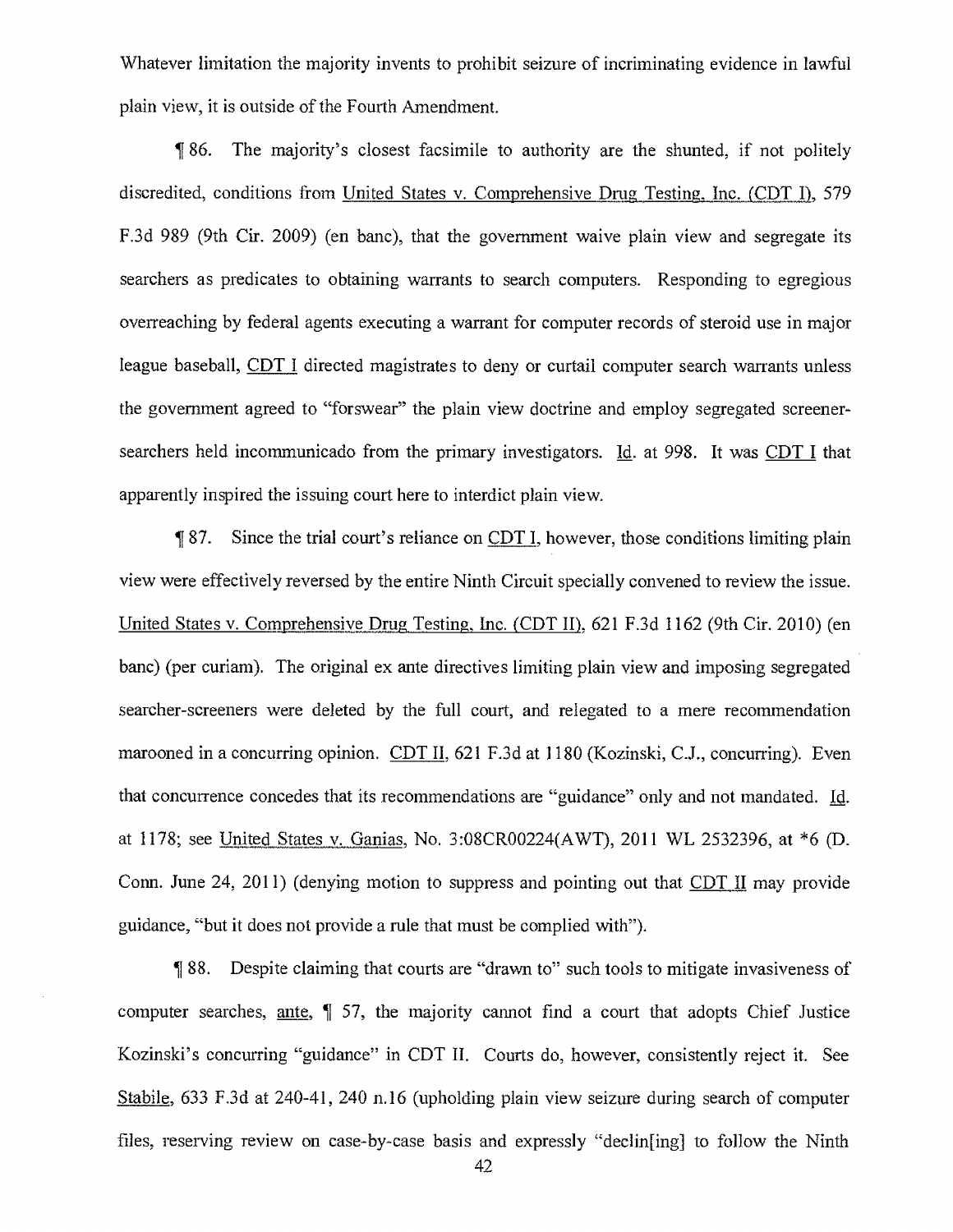Circuit's suggestion to 'forswear reliance on the plain view doctrine' " as proposed in the CDT II concurrence (quoting CDT H, 621 F.3d at 1178 (Kozinski, C.J., concurring))); United States v. Mann, 592 F.3d 779, 785 (7th Cir. 2010) (upholding plain view seizure during computer search, and refusing to "jettison[]" plain view or apply the original CDT I search conditions, observing that "there is nothing in the Supreme Court's case law (or in the Ninth Circuit's for that matter) counseling the complete abandonment of the plain view doctrine in digital evidence cases"); Ganias, 2011 WL 2532396, at \*6; United States v. Farlow, No. CR-09-38—B—W, 2009 WL 4728690, at  $*6 \& n.3$  (D. Me. Dec. 3, 2009) (denying motion to suppress, characterizing C.J. Kozinski's preclusion of plain view as "unwise," and observing that "no other [court] has gone so far as the Ninth [Circuit] to require such significant preconditions on the issuance of search warrants for computers"). Unable to arrive at any Fourth Amendment basis or need for the conditions in this case, this Court should likewise reject such extra-constitutional recommendations and adhere to the plain view doctrine approved under the Fourth Amendment.

¶ 89. It bears noting that the majority holding is not, like the suppression of illegally obtained evidence, fashioned to vindicate a constitutional right. The underlying search warrant is entirely lawful without the majority's gag condition and segregated searchers, and presents no violation of any privacy right guaranteed against unreasonable search and seizure. No one complains that the warrant is insufficiently particular. The majority agrees there is no constitutional limitation on observing evidence of other crimes in plain view during a valid search. The majority can point to no infraction of the Fourth Amendment, actual or threatened, to justify its ex ante limits on plain view. Given that the warrant application is otherwise valid, the majority's holding provides little instruction to the trial bench on when and how to apply such segregated searches in the future since no constitutional right requires application of this extraordinary measure.

90. Further, whatever computer privacy the majority supposes to protect will be already and completely compromised by the warrant and the search, even when executed by the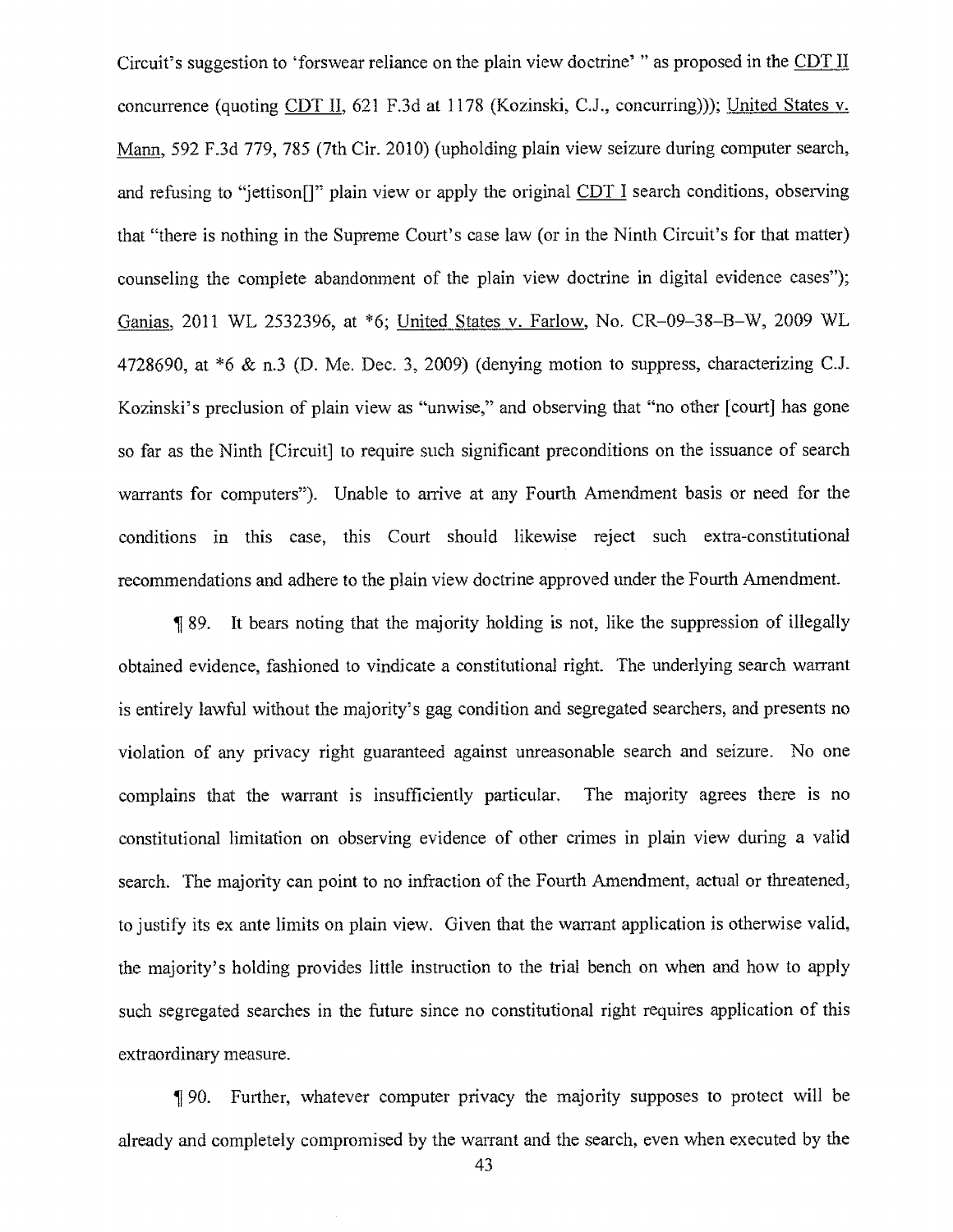majority's gagged search team. Whether viewed by the case investigator or segregated police, or some other police agent, the court-ordered privacy invasion is the same.<sup>26</sup> These conditions mean that just as much private information will be exposed to the view of government strangers. As acknowledged and argued by amicus ACLU, "the harm to privacy interests is complete when the protected material is viewed." In real life, requiring that a search be executed by one police agent versus another results in no actual limit on the search and, so, no actual protection of privacy.

91. The majority's segregated screening conditions result in no less of a search, no less intrusion into the computer's files, and no less potential for observing other incriminating evidence in plain view of the searchers. Thus, requiring a search by different, segregated and muted investigators serves no Fourth Amendment privacy interest whatsoever. Protecting no actual privacy, the majority simply conjures up immunity for computer owners whose data includes proof of other crimes in plain view during a valid search. At the same time, such immunity does not exist for property holders whose homes, bedrooms, closets, file cabinets, files, and purses are lawfully searched—because the constitution does not require it.

1192. Nor does the constitution require such immunity for computer content. If the issuing court was concerned about lack of probable cause or particularity as the majority asserts, ante, ¶ 43, then the court was free to deny the warrant application or limit the search accordingly. Neither probable cause nor the application's particularity is challenged here. The majority's endorsement of the silenced-and-segregated-search-team condition succeeds in defeating actual plain view, but utterly fails to increase particularity or narrow the scope of the search. As noted above, the search—the actual invasion of privacy applied for by the State and authorized by the warrant—is exactly the same, whether conducted by investigators assigned to the case, or by the judicially gagged investigators preferred by the majority.

 $26$  Even if the State secured a private entity to execute the warrant, as contemplated by the issuing court, it would be no less a governmental search. See United States v. Richardson, 607 F.3d 357,364 (4th Cir. 2010).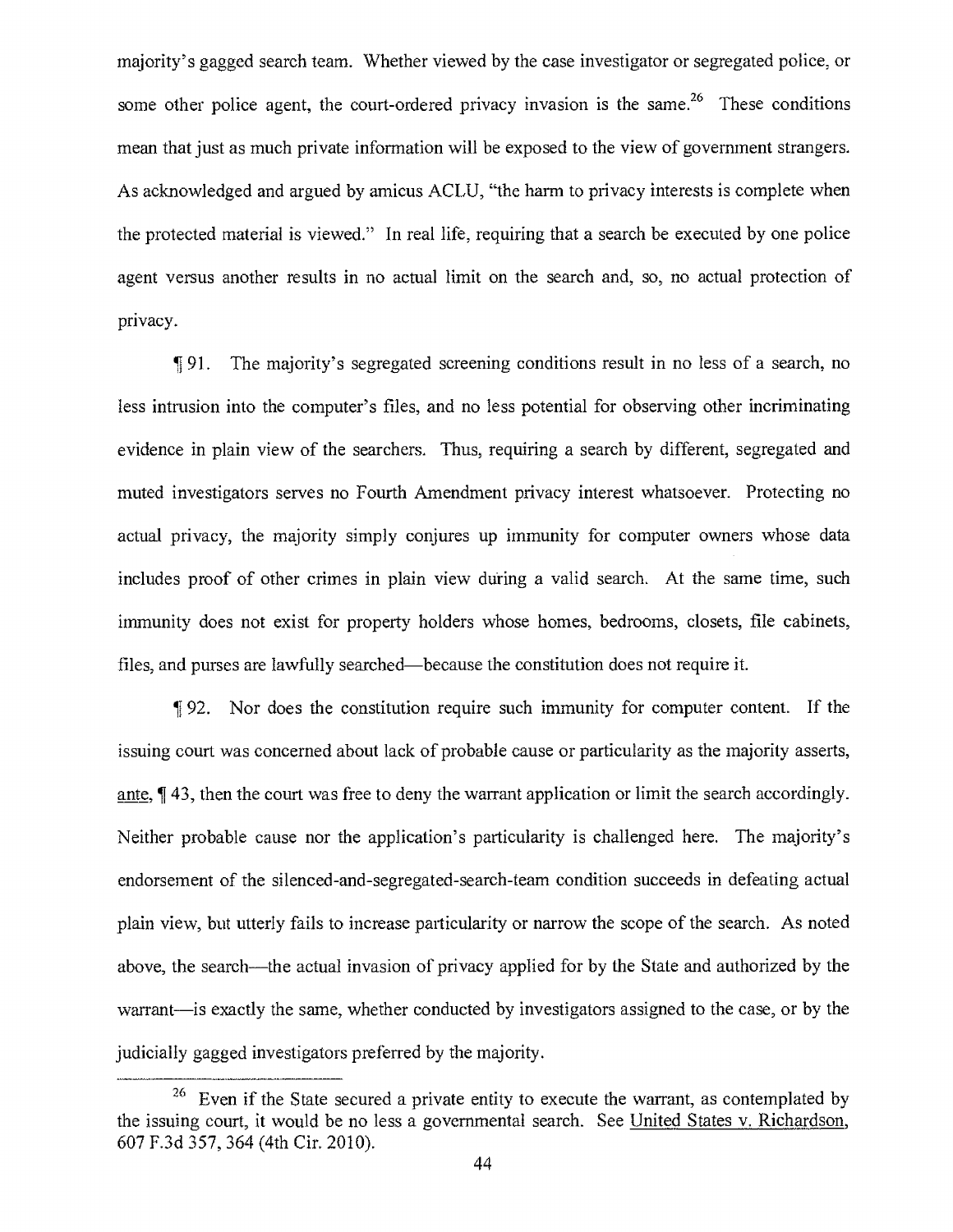If 93. Patently incorrect is the majority's assertion that investigators will never view incriminating evidence unrelated to identity theft offenses. The majority imagines that ordering the search be conducted by police investigators not assigned to this investigation somehow "obviate[sj," or prevents, plain view from occurring. Ante,¶ 37. If this were true, there would be no need for the gag order. But since it is clear that plain view of other incriminating evidence by the other police search team can still occur, the supposed prevention can only result from the gag order that prevents its disclosure. Thus, declares the majority, gagging the search team is "not an abrogation of the plain view doctrine," but a safeguard "against the police plainly viewing." Ante,¶ 44. All winking aside, the search is still authorized by the warrant, privacy is still invaded by government search agents, and any other evidence in plain view is still seen. The old saying about being "just a little bit pregnant" comes to mind. That adage, of course like pretending a search is not a search, and that evidence in plain view is not seen or even does not exist—is a fallacy.

¶ 94. There is not cited a single Fourth Amendment case to support the majority's sabotage of the plain view doctrine. This is because the Fourth Amendment expressly proscribes unreasonable searches, and it is undisputed that a search authorized by a warrant supported by probable cause and approved by a magistrate is not unreasonable. It is equally settled that where a magistrate authorizes a valid search under the Fourth Amendment, there is no constitutionally protected privacy against such an intrusion. Certainly most people prefer that police not enter their homes or computers to search, but if a warrant issues then the proprietor is without right to resist. See Gasho v. United States,39 F.3d 1420, 1432 n.12 (9th Cir. 1994) (recognizing that "a citizen has no right to resist a search or seizure pursuant to a warrant").

95. The majority's notion, to limit judicial warrants according to what boils down to an aversion to police viewing or disclosing evidence of what could be our criminal misconduct in other words, to have criminals set the standard—is patently unworkable and is not the law. Once a warrant validly issues, it is irrelevant whether the target likes the police, wants to disclose

45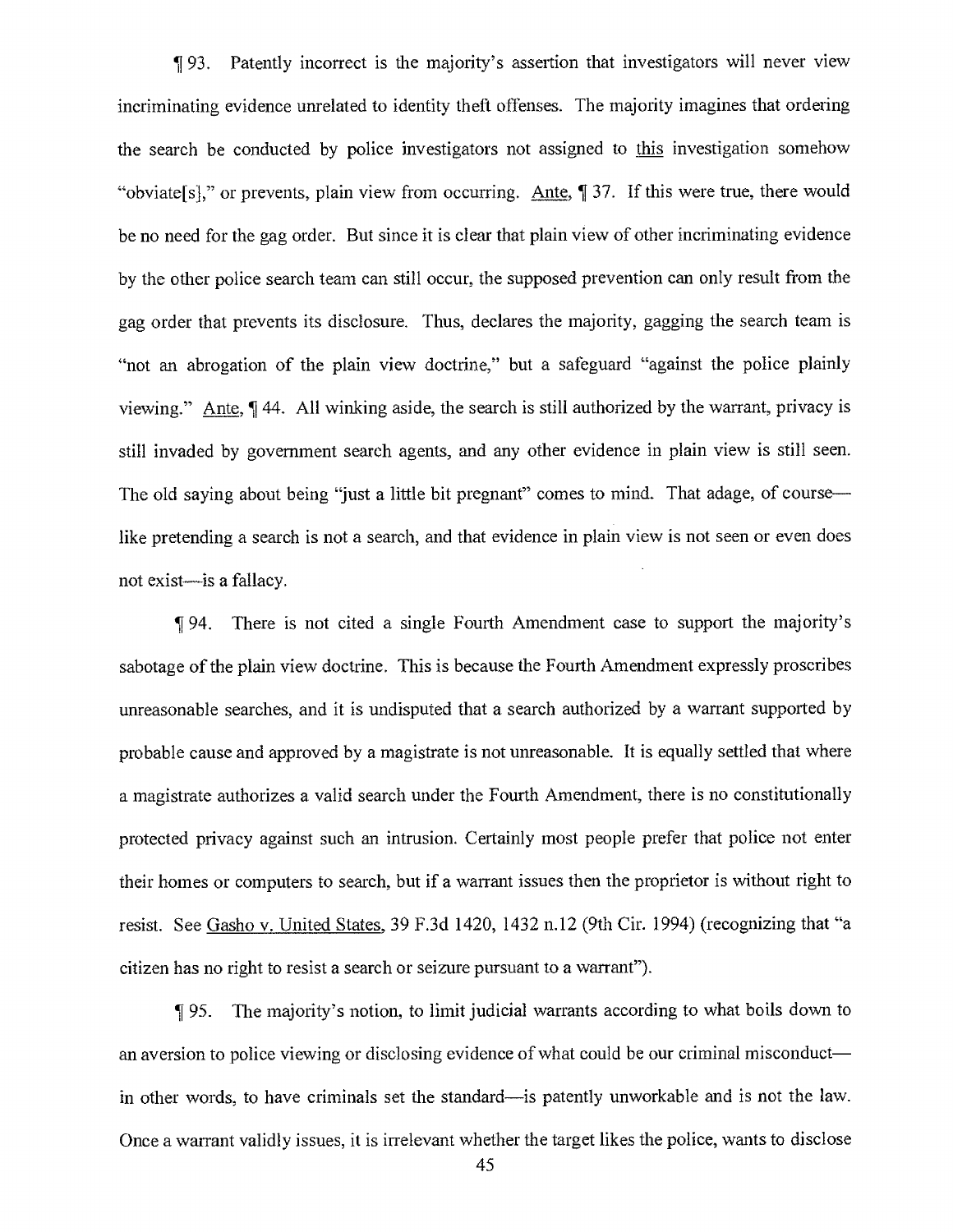information to the police, or would choose someone else to conduct the search. It has never been held otherwise.

96. Finding no support in the law of search and seizure, the majority seeks a rationale from rulings in civil litigation over unauthorized exposures of private information. The majority's distinctions between different disclosures and degrees of embarrassment make for an interesting exploration of the multi-faceted nature of privacy and our varied reactions to having secrets revealed to some people as opposed to others, ante, ¶¶ 50-53, but the Fourth Amendment is all about searches and not about disclosure. Truisms about the need to protect citizens from state intrusion are exactly why the constitution limits the government's authority to search us and our belongings.

1197. The Fourth Amendment's protection against unreasonable search and seizure does not turn on some sliding scale of privacy or potential embarrassment. All of our private spaces, regardless of perceived or relative importance, are protected to the same degree: the government may not obtain a search warrant except upon probable cause and with particularity. See New Jersey v. T.L.O., 469 U.S. 325, 335-39 (1985) (explaining that the Fourth Amendment does not compare privacies, but protects against "arbitrary invasions by government officials," be they police or civilian authorities, whether searching children, adults or any of their closed containers). Which police agent conducts the search is generally irrelevant to whether the search is reasonable. Id. at 335 (applying the constitutional strictures not only to police searches, but to inspections by any "sovereign authority").<sup>27</sup> The constitutional point is not who gets to share evidence discovered in a legal search, but whether the government can search at all.

 $27$  To be sure, as noted by the majority, police may, in special circumstances not posed here, propose or accede to assistance of specialists to execute a search warrant. See United States v. Schwimmer, 692 F. Supp. 119, 126-27 (E.D.N.Y. 1988) (denying motion to suppress when a private computer expert assisted in search and such assistance was permitted by warrant). Searching a law office may require a special search team to separate documents and preserve attorney-client privilege. See In re Impounded Case (Law Firm), 840 F.2d 196, 199 (3d Cir. 1988); United States v. Hunter, 13 F. Supp. 2d 574, 583 (D. Vt. 1998) (affirming use of screening procedure to separate privilege-protected documents and endorsing use of special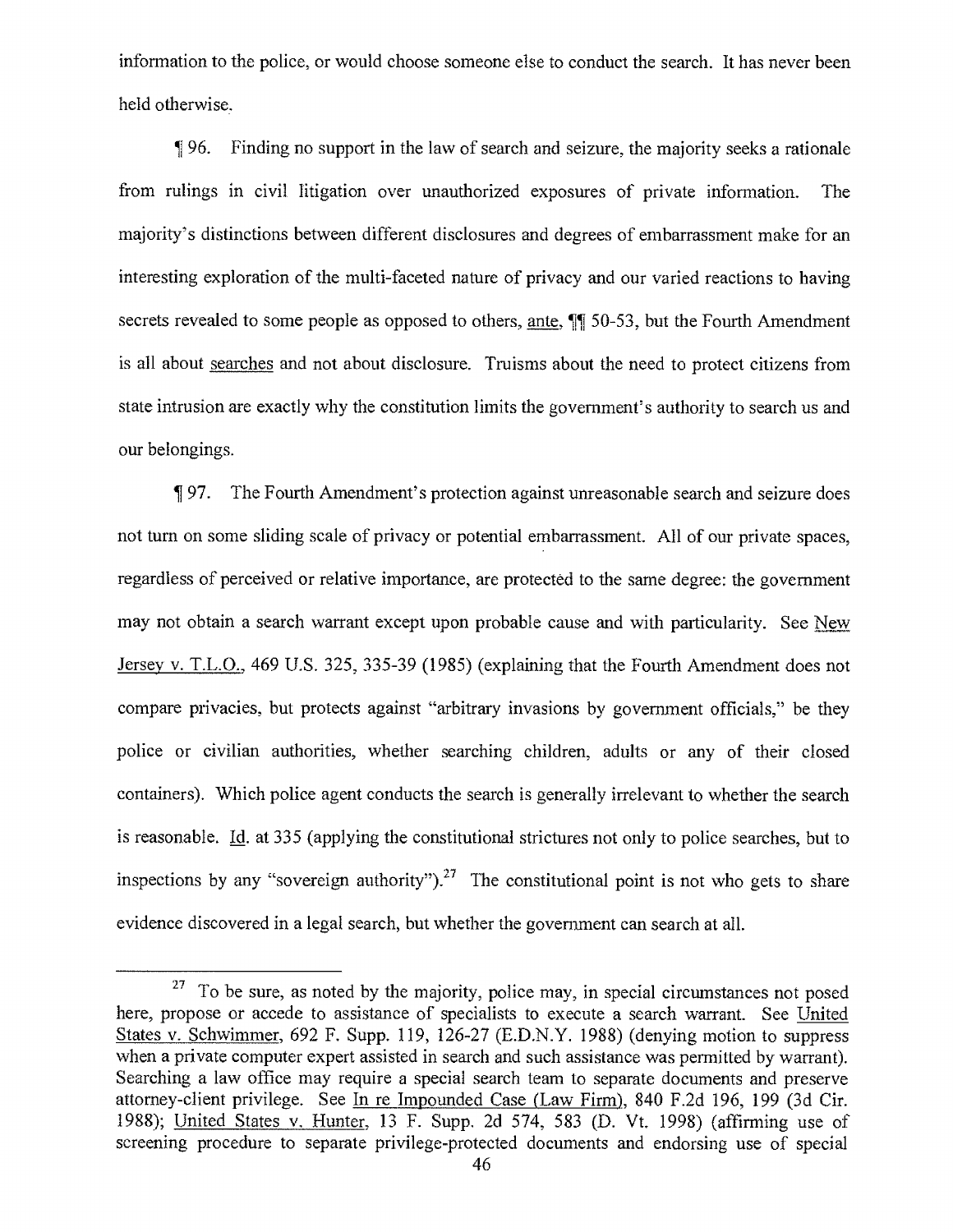1198. In this case, the constitutional question was answered when the magistrate issued the warrant on what the parties do not dispute was probable cause. Appropriate restrictions on the search itself were imposed by the issuing court to ensure particularity and to avoid an unfettered search as commanded by the Fourth Amendment. Ex ante conditions (5) and (6) limited police to methods likely to find only the evidence specifically sought, and prohibited escalation of the search with more sophisticated tools without prior judicial approval. In contrast, the conditions imposing a segregated, silenced or blinkered search team and no sharing of evidence in plain view adds no particularity, limits no search, serves no privacy and the majority cannot show us where it is called for by the constitution.<sup>28</sup>

99. Assuming that searching a computer can challenge traditional notions of privacy,<sup>29</sup> the challenge is missing in this case. What the State seeks to look for, and where, seems hardly different from a search for files in a cabinet, papers in a desk, drafts in a checking account or letters in a box. To the extent that depth or volume of data is the issue, if the necessary probable cause is made out, a warrant can issue to find a needle in a haystack or a needle in a house or office.

master). There is no analogous circumstance in the instant case to justify extra-screening measures. No privilege is implicated. No special discriminatory skill not possessed by law enforcement is required to search for what the warrant here authorizes.

 $28$  In any event, Fourth Amendment safeguards on plain view are already in place. To avoid suppression, police must demonstrate that any item seized, but not covered by the warrant, was (1) discovered from a lawful vantage point, Kentucky v. King,  $\Box$  U.S.  $\Box$ ,  $\Box$ , 131 S. Ct. 1849, 1858 (2011), and (2) the criminal nature of the item was immediately apparent—that is, there must be contemporaneous probable cause to believe the object plainly seen is contraband, stolen property or evidence of a crime. Arizona v. Hicks, 480 U.S. 321, 326-27 (1987). In the context of voluminous documents, not dissimilar to computer files here, plain view is not open to any on-the-scene quest for supporting probable cause, since the text of documents may be viewed only to the extent necessary to initially determine if the documents may be seized under the warrant. Andresen, 427 U.S. at 482 n.11; see United States v. Rude, 88 F.3d 1538, 1552 (9th Cir. 1996) (delineating that officers conducting a search are permitted to peruse documents to determine if they fall within scope of warrant, but may not minutely scrutinize their contents).

 $29$  It has been opined, however, that "a search of a computer and co-located disks is not inherently more intrusive than the physical search of an entire house for a weapon or drugs." United States v. Upham, 168 F.3d 532, 535 (1st Cir. 1999).